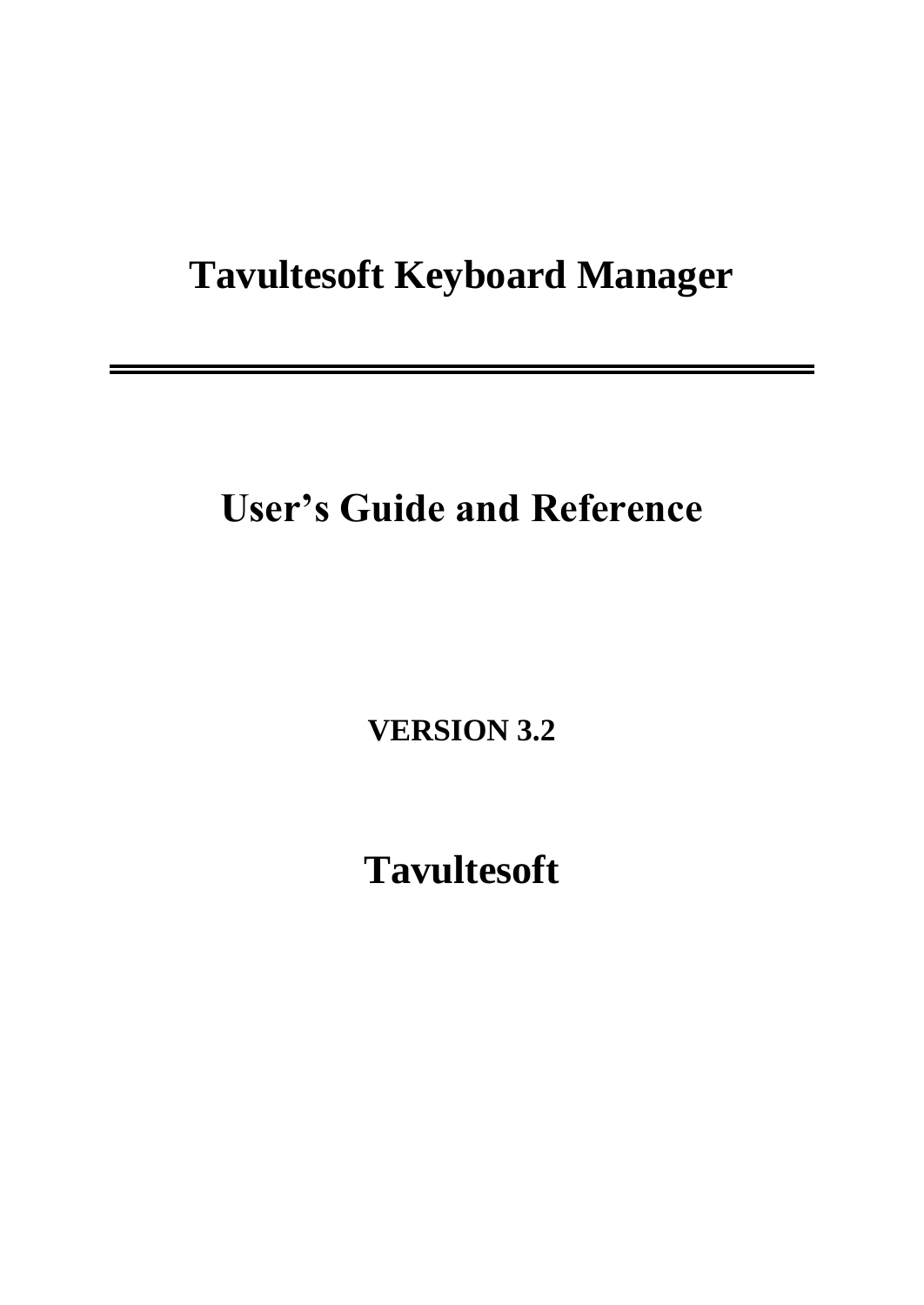This documentation may be freely copied, but the copyright notice must not be altered or removed. No part of this documentation may be modified or edited. Tavultesoft holds no responsibility for any errors in this documentation or the use of its software.

© 1994 Marc Durdin / Tavultesoft. All rights reserved.

This documentation was created in Word for Windows 6.0.

Microsoft, Word for Windows, Access, and Excel are registered trademarks, and Windows is a trademark of Microsoft Corporation. Ami Pro is a registered trademark of Lotus Corp. Compaq is a registered trademark of Compaq Computer Corporation. Any other trademarks referred to remain the property of their respective holders.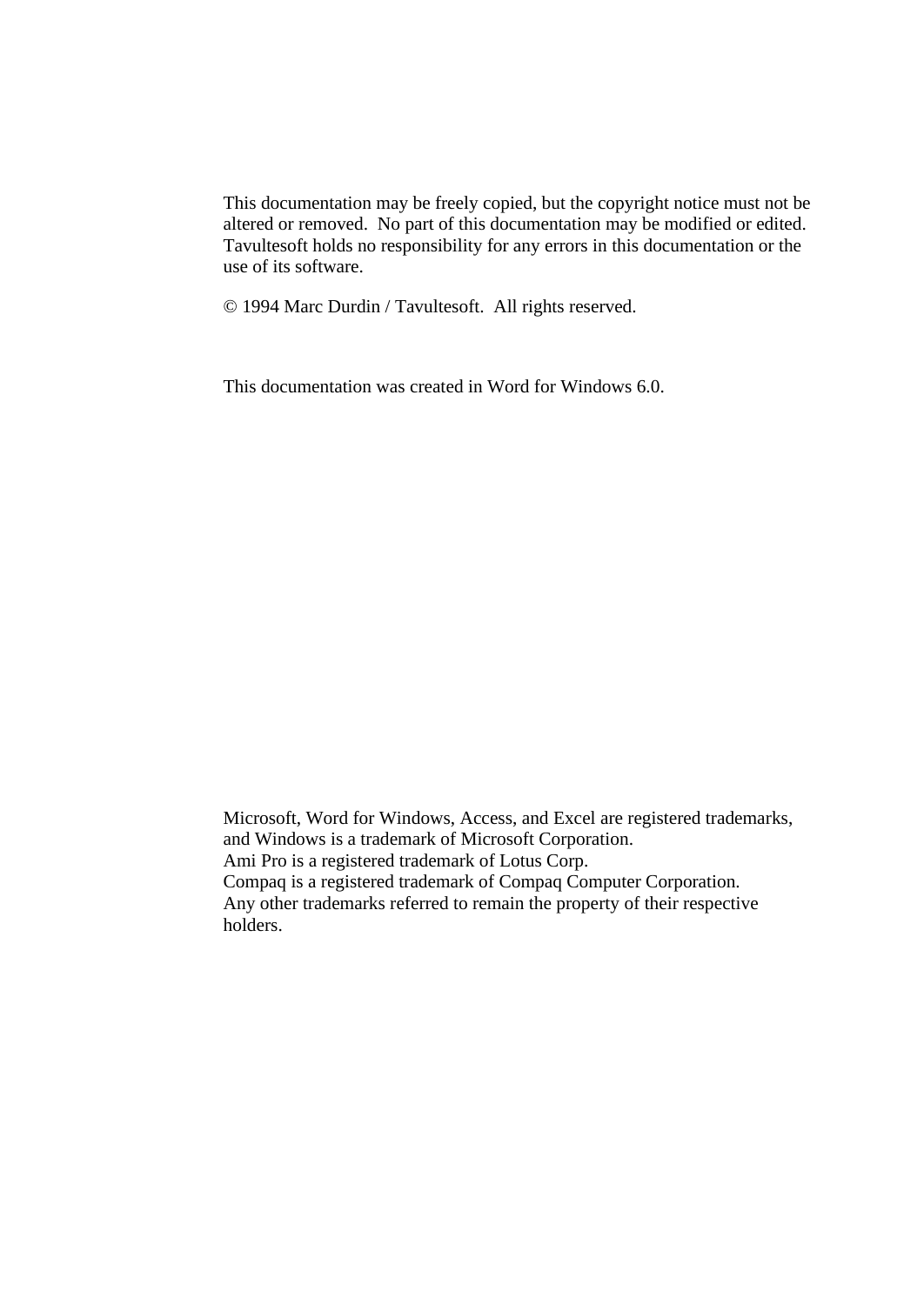# CONTENTS

| <b>Chapter 1</b> |  |
|------------------|--|
|                  |  |
|                  |  |
|                  |  |
|                  |  |
|                  |  |
|                  |  |
|                  |  |
| <b>Chapter 2</b> |  |
|                  |  |
|                  |  |
|                  |  |
|                  |  |
|                  |  |
|                  |  |
|                  |  |
| <b>Chapter 3</b> |  |
|                  |  |
|                  |  |
|                  |  |
| <b>Chapter 4</b> |  |
|                  |  |
|                  |  |
|                  |  |
|                  |  |
|                  |  |
|                  |  |
| <b>Chapter 5</b> |  |
|                  |  |
|                  |  |
|                  |  |
|                  |  |
|                  |  |
| <b>Chapter 6</b> |  |
|                  |  |
|                  |  |
|                  |  |
|                  |  |
|                  |  |
|                  |  |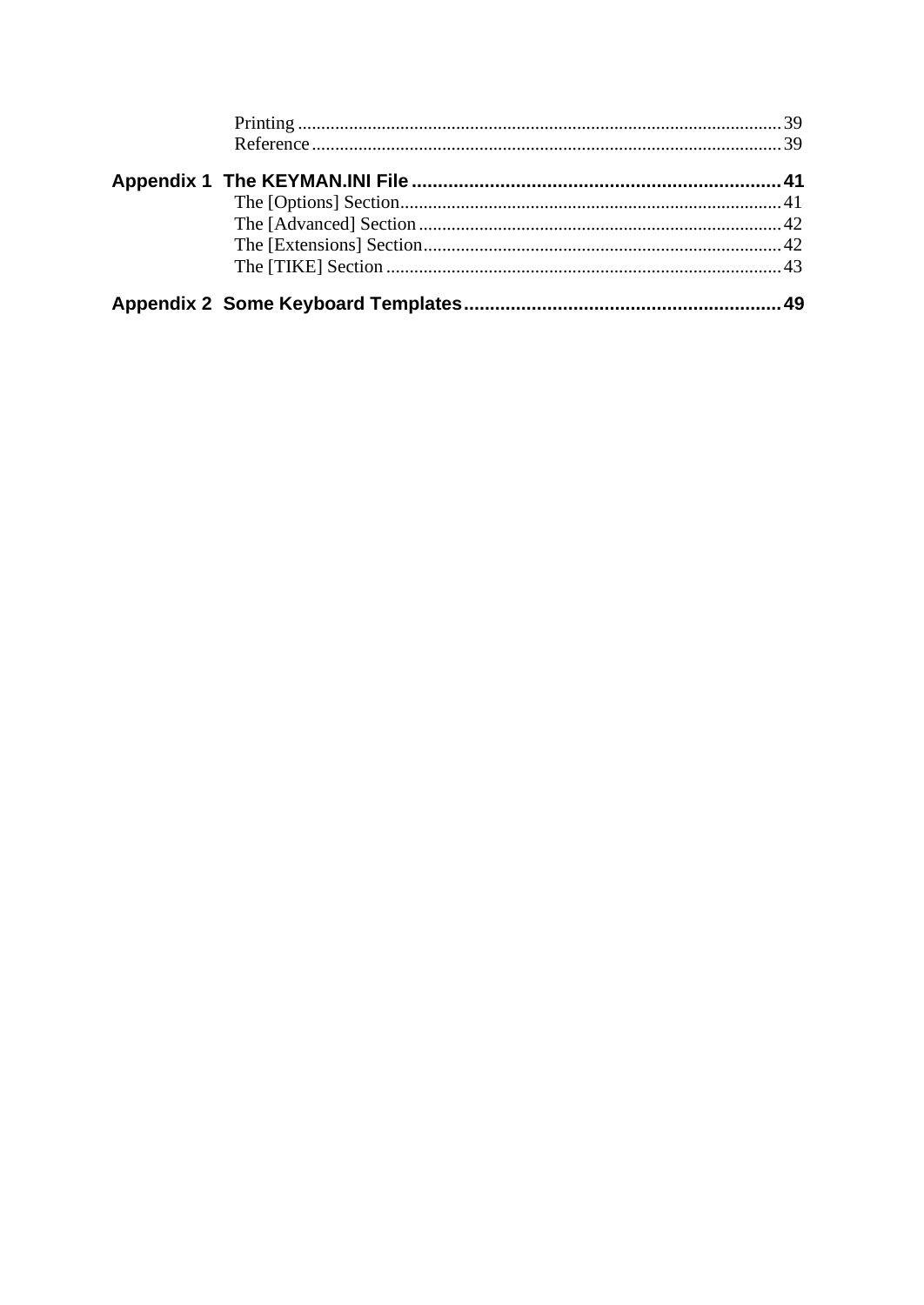## CHAPTER 1

# **Introduction**

Welcome to the Tavultesoft Keyboard Manager. With the Tavultesoft Keyboard Manager (Keyman), it becomes practical to enter and edit documents that use languages and scripts other than English, for a wide variety of Windows application programs such as word processors, spreadsheets, databases, and desktop publishers.

Keyman has been developed with particular reference to the languages of South-East Asia and their scripts, but it can be readily adapted for many other languages. Keyman will allow you to mix many languages in one document, in your favorite word processor.

This manual will guide you through the basics of using Keyman and writing keyboards for it, and explain the more advanced options that Keyman gives you. Reference information is given in the *Reference Documentation*.

# **Setting Up**

You install Keyman on your computer using the program SETUP.EXE. The Setup program installs Keyman, the help file, sample keyboards, and adds icons to Program Manager.

**Important** You cannot simply copy files from the distribution disks to your hard disk and run Keyman. You must use the Setup program, which decompresses and installs the files in appropriate directories.

### **Before You Run Setup**

Before you install Keyman, you should make sure that your computer meets certain hardware and software requirements.

### **Check the Hardware and System Requirements**

To run Keyman, you must have certain hardware and software installed on your computer. The system requirements include:

- Any IBM®-compatible machine with a 80286 processor or higher.
- $\blacksquare$  A hard disk.
- $\blacksquare$  A 5 1/4" or 3 1/2" floppy drive.
- An EGA, VGA, Hercules or better display.
- One megabyte of memory.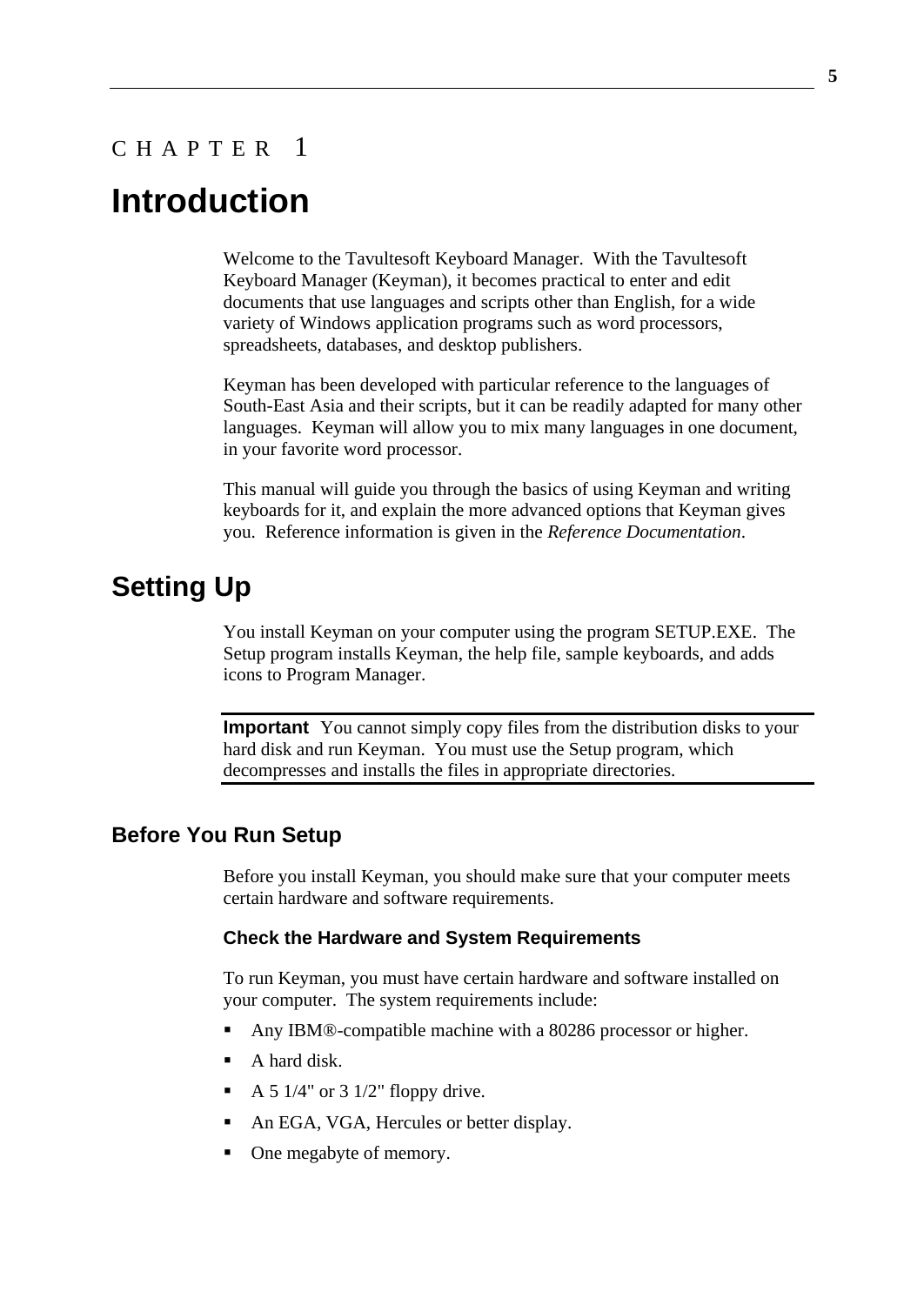- A mouse.
- Microsoft® MS-DOS® version 3.1 or later.
- Windows version 3.1 or later in standard or enhanced mode.

### **Running Setup**

When you run the Setup program, you'll set a path for Keyman and then select the Keyman files you want to install.

### ➔ **To start Setup**

- 1. Insert the Keyman Setup Disk in drive A: or B:
- 2. From the **File** menu of the Program Manager or File Manager, choose **Run**.
- 3. Type **a:setup** or **b:setup**, depending on which drive you are installing from.
- 4. Type the directory to install to, or press ENTER to use the default.
- 5. Select the keyboards from the list that you wish to be loaded automatically when Keyman starts. (Note: it will be easier to start using Keyman if you select at least one keyboard during installation.)
- 6. Follow any other instructions until Setup is finished.

## **Keyman Quick Start**

This documentation assumes you are familiar with basic Windows techniques. To brush up on these skills, review your Windows documentation.

**Note** If you're experienced with using SIL CC, you'll easily learn how to create keyboards with Tavultesoft Keyboard Manager. However, you should read the sections on how to use Keyman and the introductory programming section, because there are some things different in Keyman.

The rest of this chapter presents the basic skills and concepts that you need to start using Keyman with various applications. This is only a brief overview, and will help you in starting to use Keyman, so you should read later chapters for more information.

### **Starting Keyman**

Setup automatically creates a Tavultesoft Keyboard Manager group and one or more Keyman icons in Program Manager.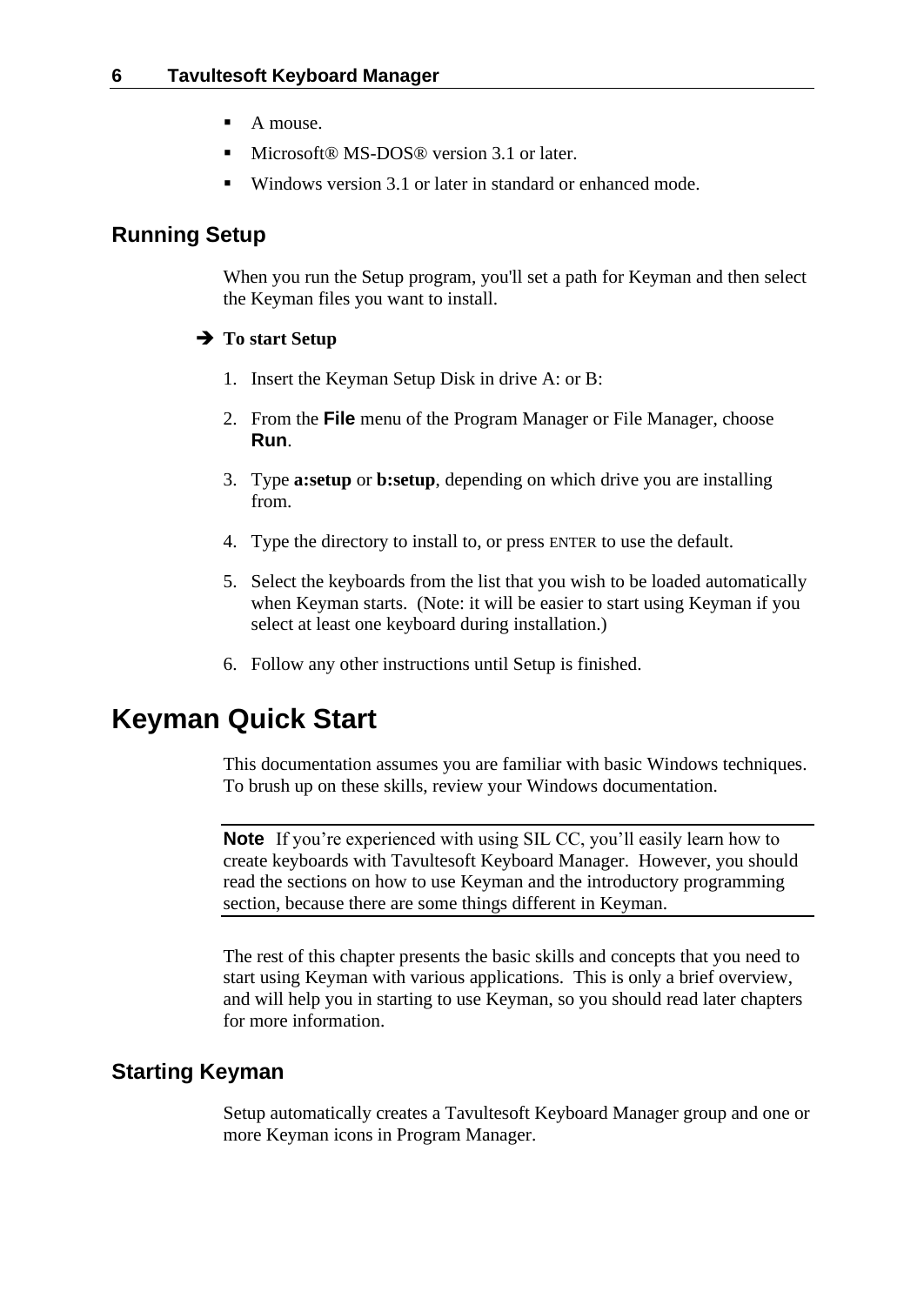### ➔ **To start Keyman**

- Double-click on the Keyman icon in Program Manager.
- $\equiv$  Use CTRL+TAB to switch through the active groups until you get to the Keyman group, cursor through it to the Keyman item, and press ENTER.

Keyman will start, showing a brief introductory screen while loading. Normally, Keyman will be hidden from view after it has started. If the Keyman window appears, you can select the Hide button to hide Keyman from view. As Keyman works the same way as any ordinary Windows application, you can exit Keyman at any time, or switch to it, unless the window is hidden.

### **Beginning Work with Keyman**

Once Keyman is loaded, you will notice that there will be some more buttons in the title bar, next to the control menu. These buttons are called *keyboard buttons*.

**Note** The instructions and descriptions in this section apply only when you have just installed Keyman. If you change any settings in Keyman, some of the hotkeys or instructions may be incorrect.



#### **Figure 1.1 The Program Manager title bar after loading Keyman**

Each one of these keyboard buttons is associated with a keyboard program that Keyman has loaded. Most keyboard programs define the keyboard layout for a foreign language.

#### ➔ **To type in another language**

- 1. Select the language you want to use in either of the following ways:
	- $\Diamond$  Click on the appropriate keyboard button in the title bar.
	- $\equiv$  Press the hotkey for that keyboard, or ALT+= if it was the last keyboard used. (See **Keyboard Hotkeys** for more information on this).
- 2. Select a font that is appropriate for that language in your application.
- 3. Start typing in that language.

After you have selected the right font and keyboard button, Keyman will interpret the keys you type and convert them to the new language. If you are using a TrueType font for your foreign language, you can use bold, italic, and other font styles without any problems.

Most of the time, you will still want to be able to type in English.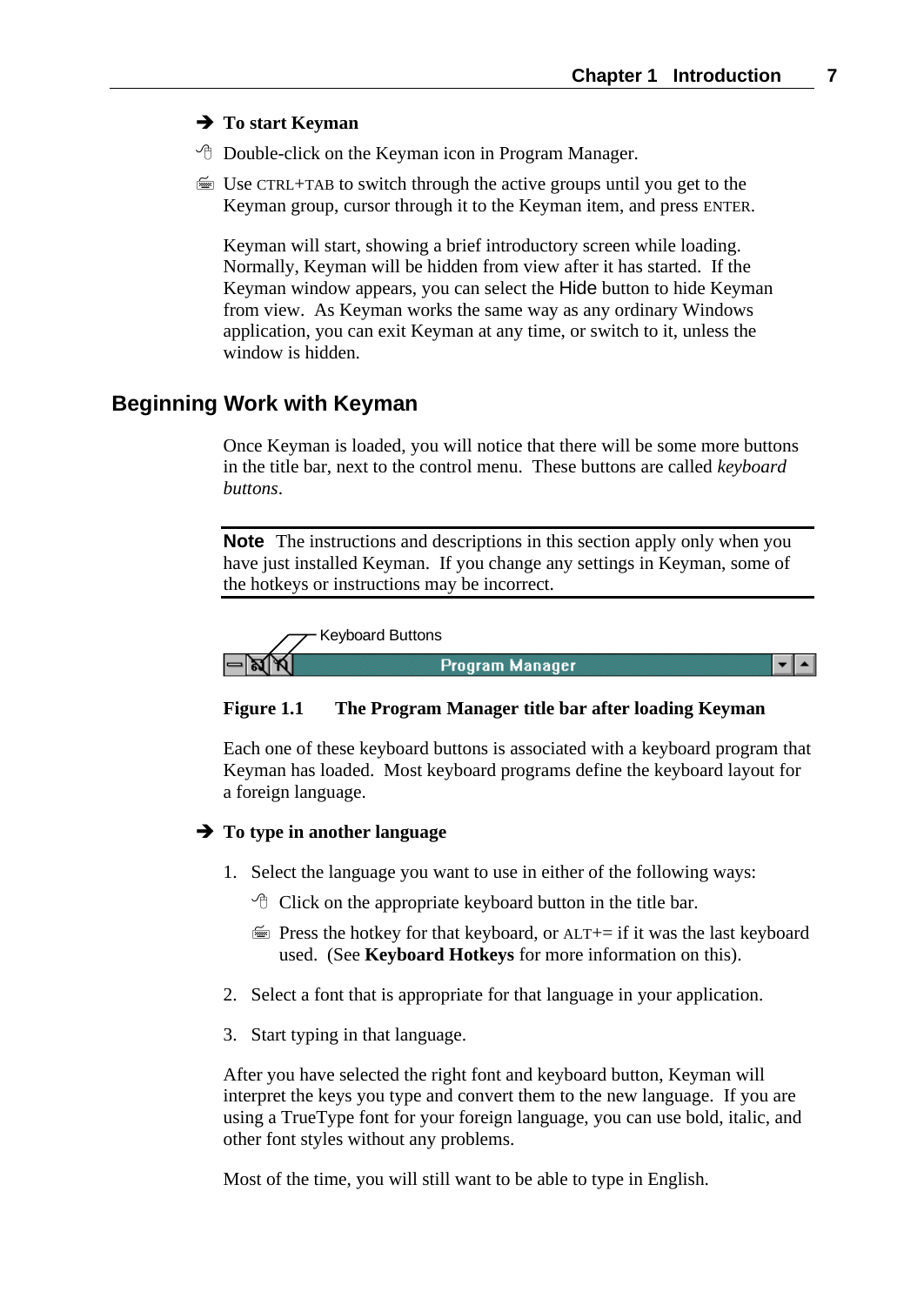### ➔ **To type in English**

- $\Theta$  Turn off any active keyboard button by clicking on it.
- $\equiv$  If any keyboard button is activated, press ALT+= to turn it off.

# **New Features in Tavultesoft Keyboard Manager 3.1**

The following table lists the features introduced since version 3.0 of Keyman and tells you where to look for more information on them:

| <b>New Feature</b>                               | <b>For More Information</b> |
|--------------------------------------------------|-----------------------------|
| Virtual key input                                | Chapter 5                   |
| Caps Lock support                                | Chapter 5                   |
| Hotkey to bring up a menu of loaded<br>keyboards | Chapter 2                   |
| Setting hotkeys to any virtual key               | Chapter $2,4,5$             |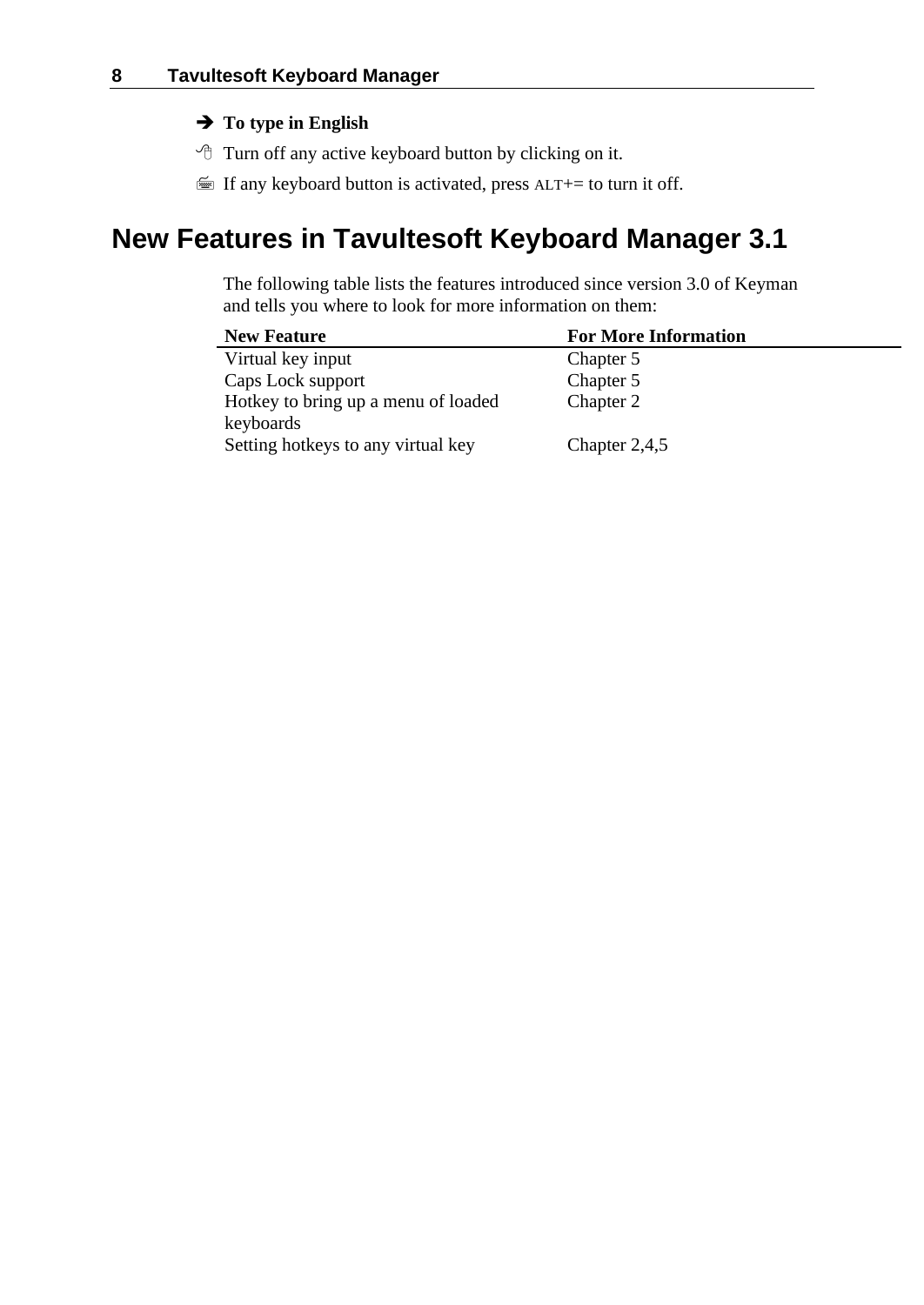## CHAPTER<sub>2</sub>

# **Using Keyman**

Learning how to use the Tavultesoft Keyboard Manager is very easy and should take less than fifteen minutes. First you will learn about the Keyman window, and then the more advanced features of the Options window.

This chapter provides instructions for the use of Keyman, not modifying or creating new keyboard programs. For an overview on creating keyboard programs, see chapter...

## **The Keyman Window**

Normally, when you start Keyman, its window is hidden from view. This is so that it will be out of the way; inexperienced users will not be confused by having another window floating around. However, most users will want to be able to use the Keyman window. There are several different ways to show the Keyman window.

### ➔ **To show the Keyman window**

- $\Diamond$  Click the right mouse button on any keyboard button, or double click on the Keyman icon in Program Manager.
- Press CTRL+ALT+= to display a menu of possible items; select **Show Keyman**.

The Keyman window will appear; it will look like the picture shown below:



**Figure 2.1: The Keyman window**

As you can see, the Keyman window is very simple, and there is little to learn. The five buttons in the Keyman window, Hide, About, Options, Exit and Help, can be clicked on with the mouse or are available via the keyboard by pressing the underlined letter shown on the button.

The first button, Hide, is pretty obvious; it hides the Keyman window from view. The window may be shown again by following the instructions above.

The About button, is likewise, easy to understand. When you select this button, Keyman will display a picture and information about the version of Keyman, as well as copyright messages.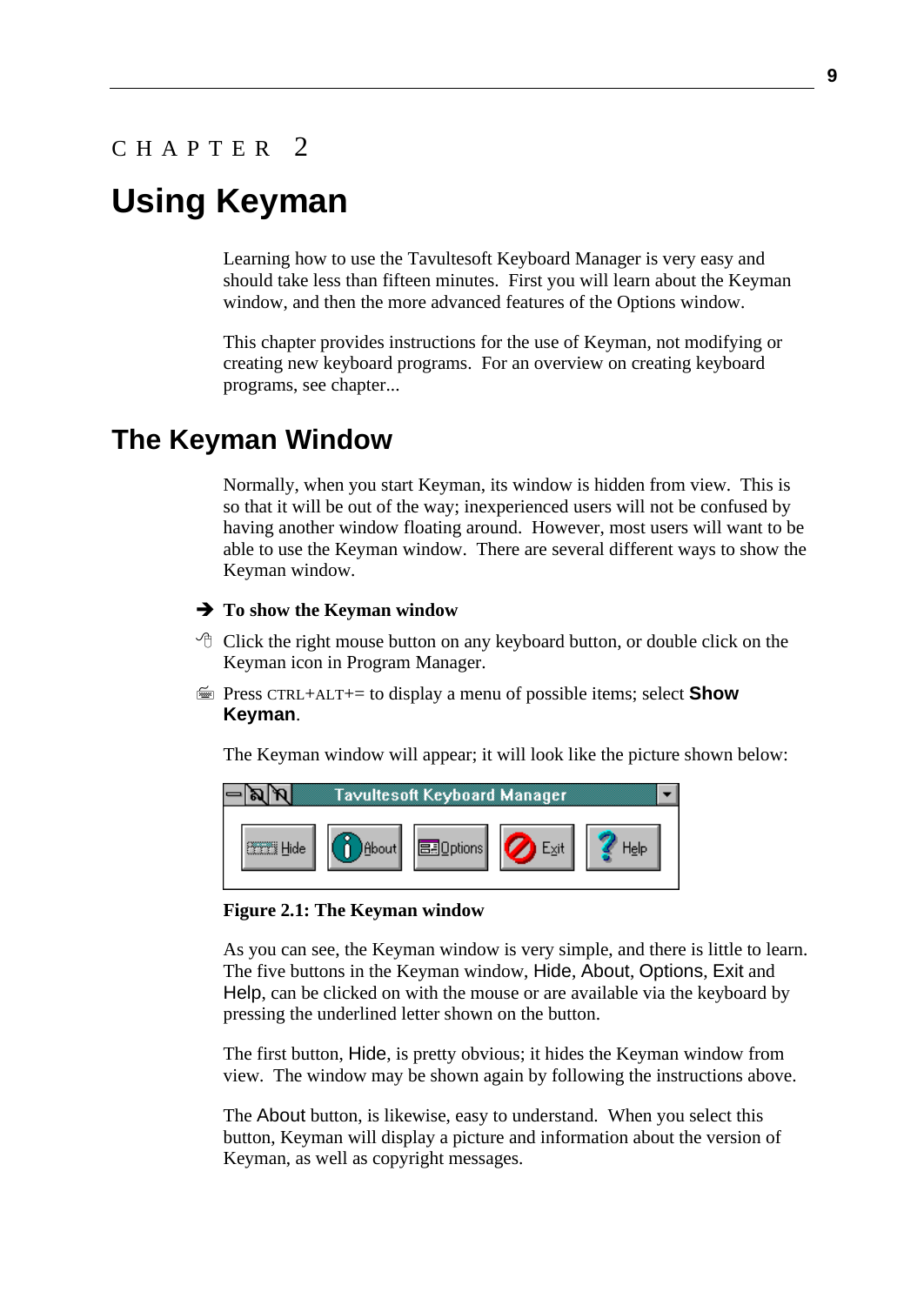The Options button brings up the Options dialog box. The Options dialog box is described later on in this chapter.

The Exit button exits Keyman and unloads all keyboard programs from memory.

Help runs Windows Help with Keyman Help loaded.

# **Using the Options Dialog Box**

The Options dialog box appears when you click the Options button in the Keyman window. It allows you to load and unload keyboards, configure the keyboard buttons, and set general hotkeys for Keyman.

**Note** You will notice, if you used Keyman 3.0, that the dialog box is smaller and has less in it than the previous version. This is because the debugging options have been removed, and the hotkey options moved to a separate dialog box.

|                                                     | <b>Options</b>            |                                                                             |
|-----------------------------------------------------|---------------------------|-----------------------------------------------------------------------------|
| <b>Keyboards</b><br><b>Enhanced Lao</b><br>Thai UPC | $\mathsf{Load}$<br>Unload | Ok<br><b>Close</b>                                                          |
| <b>File Name:</b><br>Hotkey:                        |                           | <b>Button position</b><br><b>● Left Aligned</b><br>$\bigcirc$ Right Aligned |
| "Floating Windo <del>w</del><br><b>Enable</b>       | <b>Settinos</b>           | <b>Hotkeys</b><br>Hotkeys.                                                  |

**Figure 2.2 The Options dialog box**

### **Loading and Unloading Keyboards**

You can load and unload keyboards using the Options dialog box. The Keyboards group has a list of the currently loaded keyboards, two boxes showing information about the keyboard you have selected in the list, and two buttons: Load and Unload.

### ➔ **To get information on a loaded keyboard**

- 1. Open the Options dialog box.
- 2. Select the keyboard you wish to get information about from the keyboard list.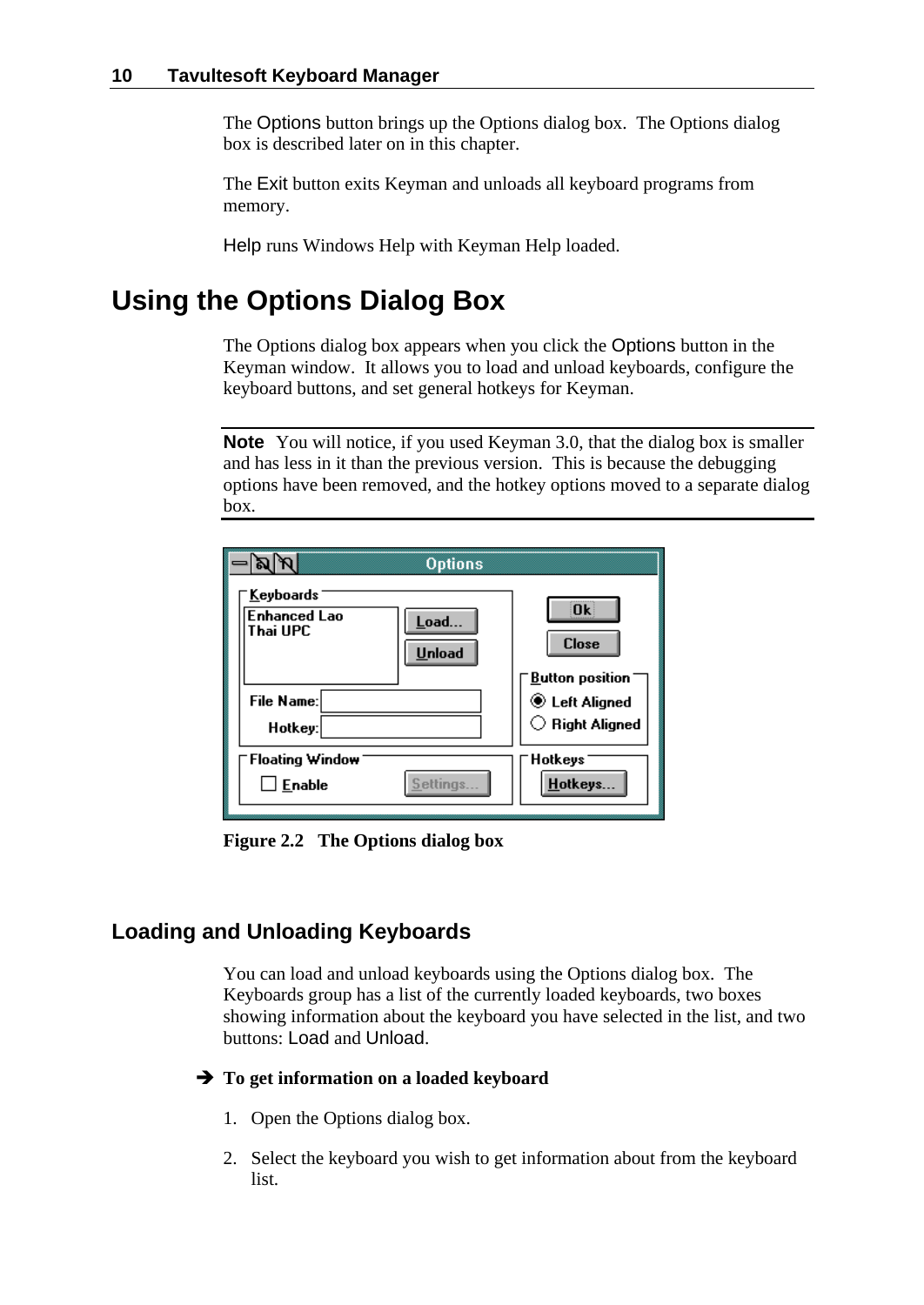The information will appear in the boxes below the list. You can scroll these boxes by clicking in them and moving right; however, you cannot edit them.

### ➔ **To load a keyboard**

- 1. Open the Options dialog box.
- 2. Click on the Load button.
- 3. Select the file name for the keyboard you wish to load, and click Ok.

The loaded keyboard will appear at the end of the list of keyboards, and its keyboard button will appear along with the others. (If Keyman detects a keyboard program error, it will be indicated, and the keyboard will not load.)

### ➔ **To unload a keyboard**

- 1. Open the Options dialog box.
- 2. Select the keyboard you wish to unload from the keyboard list.
- 3. Click the Unload button.

The keyboard will be unloaded, its name will be removed from the list, and its keyboard button will disappear.

### **Configuring the Keyboard Buttons**

The default placement and drawing options for keyboard buttons is for them to be drawn straight onto the active title bar. This works well in most situations, but in some programs, such as Ami Pro and Microsoft Word for Windows 6.0, the title bar is not a standard one, and when Keyman draws onto the title bar, it erases some things already there. Sometimes you might also use a program which uses the left side of the title bar for a quick menu, or a language switch (such as Microsoft Windows Thai Edition). You can move the keyboard buttons to the right hand side of the title bar in this case. Keyman can also use a "floating window" which can be placed either on the title bar, where it doesn't interfere with Ami Pro or Winword 6, or anywhere else on the screen.

### ➔ **To put the keyboard buttons on the right-hand side of the title bar**

- 1. Open the Options dialog box
- 2. Click on the Right Aligned radio button.

The keyboard buttons will move immediately to the right hand side of the title bar, and their order will change to right to left.

The Floating Window Settings dialog box lets you place the keyboard buttons anywhere on the screen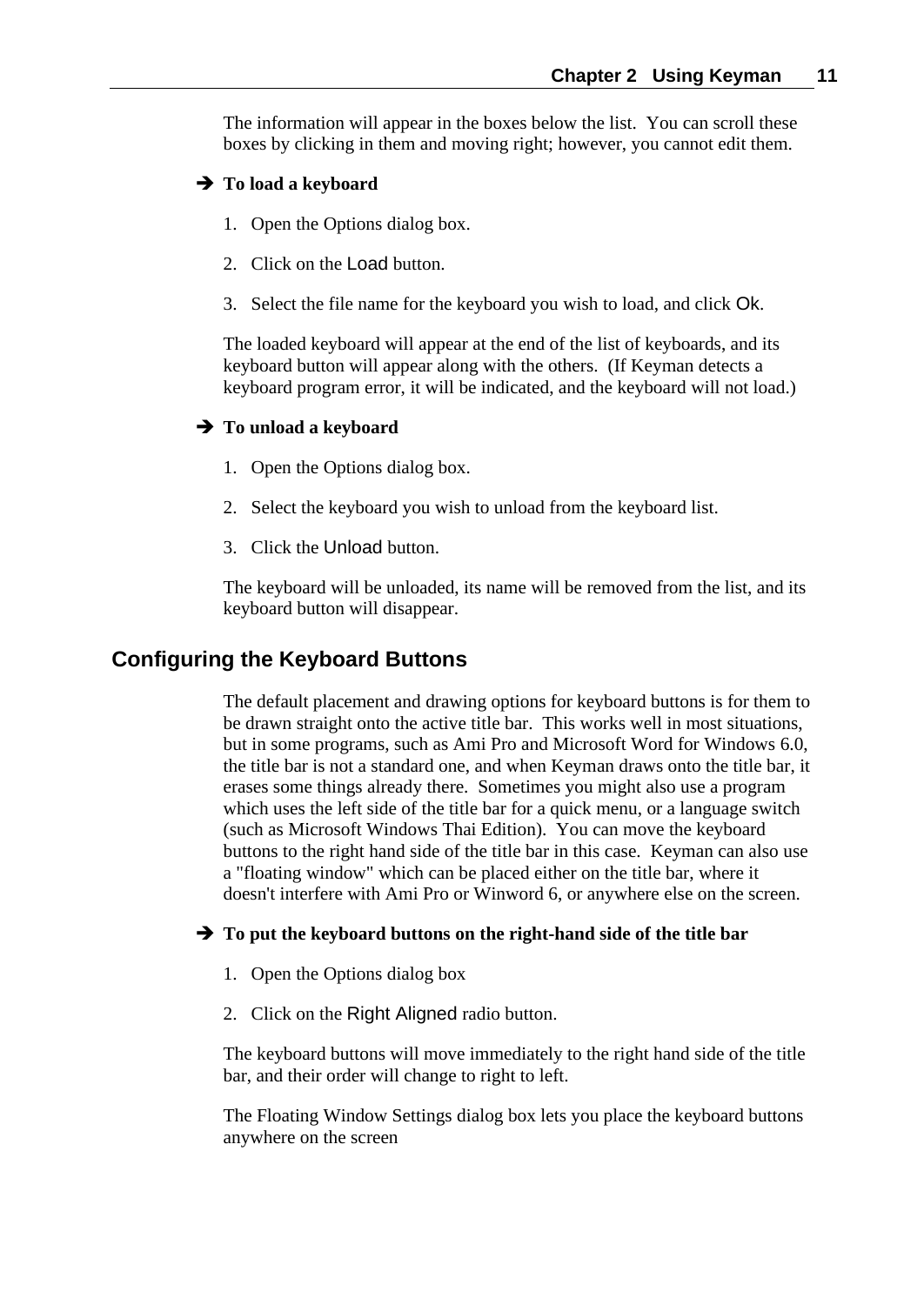



### ➔ **To put the keyboard buttons in the floating window on the title bar**

- 1. Open the Options dialog box.
- 2. Click on the Enabled checkbox in the Floating Window group.
- 3. Click on the Settings button in the same group.
- 4. Select On Title Bar in the dialog box shown below:
- 5. Click Ok to close the Floating Window Settings dialog box.

The keyboard buttons will be put in a floating window and will be on the title bar. Although this may not look any different, it works differently and may be more satisfactory with some applications, as mentioned above.

### ➔ **To put the keyboard buttons anywhere on the screen**

- 1. Open the Options dialog box.
- 2. Make sure the Enabled checkbox in the Floating Window group is checked.
- 3. Click on the Settings button in the same group.
- 4. Select Anywhere in the dialog box that appears
- 5. Check the Grab-tag mover checkbox.
- 6. Click Ok to close the Floating Window Settings dialog box.
- 7. Drag the floating window which will have appeared, via the tag on the edge of the window, to the location you want it on the screen.

The floating window will stay in that position until you drag it to another position, or you change the floating window settings. You can also lock the keyboard buttons in place, so that you cannot accidentally move them.

### ➔ **To lock the keyboard buttons in place**

- 1. Open the Options dialog box.
- 2. Click on the Settings button in the Floating Window group.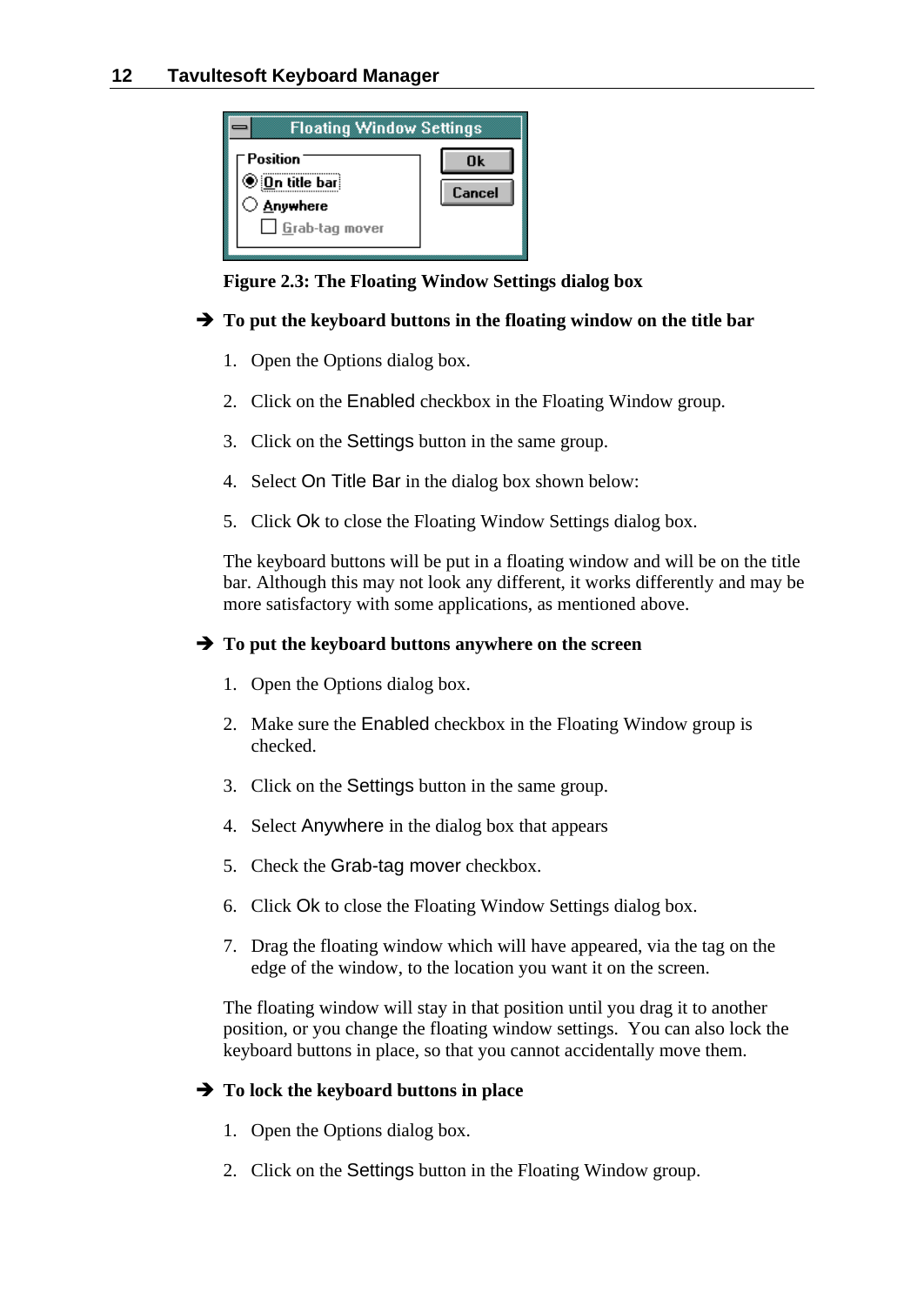- 3. Make sure that the Grab-tag mover checkbox is unchecked.
- 4. Click Ok to accept your settings and close the dialog box.

The tag on the edge of the floating window will disappear and you will not be able to move the window.

### **Changing the Default Hotkeys**

Some programs may use the default hotkeys used by Keyman for other purposes; for example, Microsoft Excel uses ALT+= for a shortcut to entering a formula. If you commonly use these shortcuts, then you may wish to change the hotkeys set by default in Keyman. You may also wish to change them to a single key.

**Note** The reason the somewhat obscure ALT+= is used for the keyboard toggle hotkey is that when we were developing the first version of Keyman, we decided to make it similar to the hotkey to activate the control menu, which is ALT+SPACEBAR for application windows, and ALT+- for document windows. This hotkey also seemed to be unused. (We only started using Excel later!) Keyman 3.1 is the first version which allows you to change the default hotkeys.

There are three hotkeys you can change from the Set Hotkeys dialog box. They are (when installed):  $ALT +=$ , the keyboard toggle hotkey;  $CTRL+SHIFT+W$ , the hotkey to switch to English, and  $CTRL+ALT+=$ , the Keyman menu hotkey.

| <b>Set Hotkeys</b>                                                                                              |    |
|-----------------------------------------------------------------------------------------------------------------|----|
| Hotkey to always turn keyboard off:<br>$\square$ Ctrl $\boxtimes$ Shift $\boxtimes$ Alt $\overline{\mathsf{E}}$ | 0k |
| Keyboard switching hotkey:<br>□ Ctrl □ Shift □ Alt Pause                                                        |    |
| Menu hotkey:<br>$\Box$ Ctrl $\Box$ Shift $\boxtimes$ Alt<br><b>Pause</b>                                        |    |

### **Figure 2.4: The Set Hotkeys dialog box**

### ➔ **To change a hotkey**

- 1. Open the Options dialog box.
- 2. Click on the Hotkeys button.
- 3. Select the Shift, Ctrl, and Alt states you want for the hotkey you are changing, and choose the hotkey you want to use from the dropdown list.
- 4. Click Ok to update the hotkey and close the dialog box.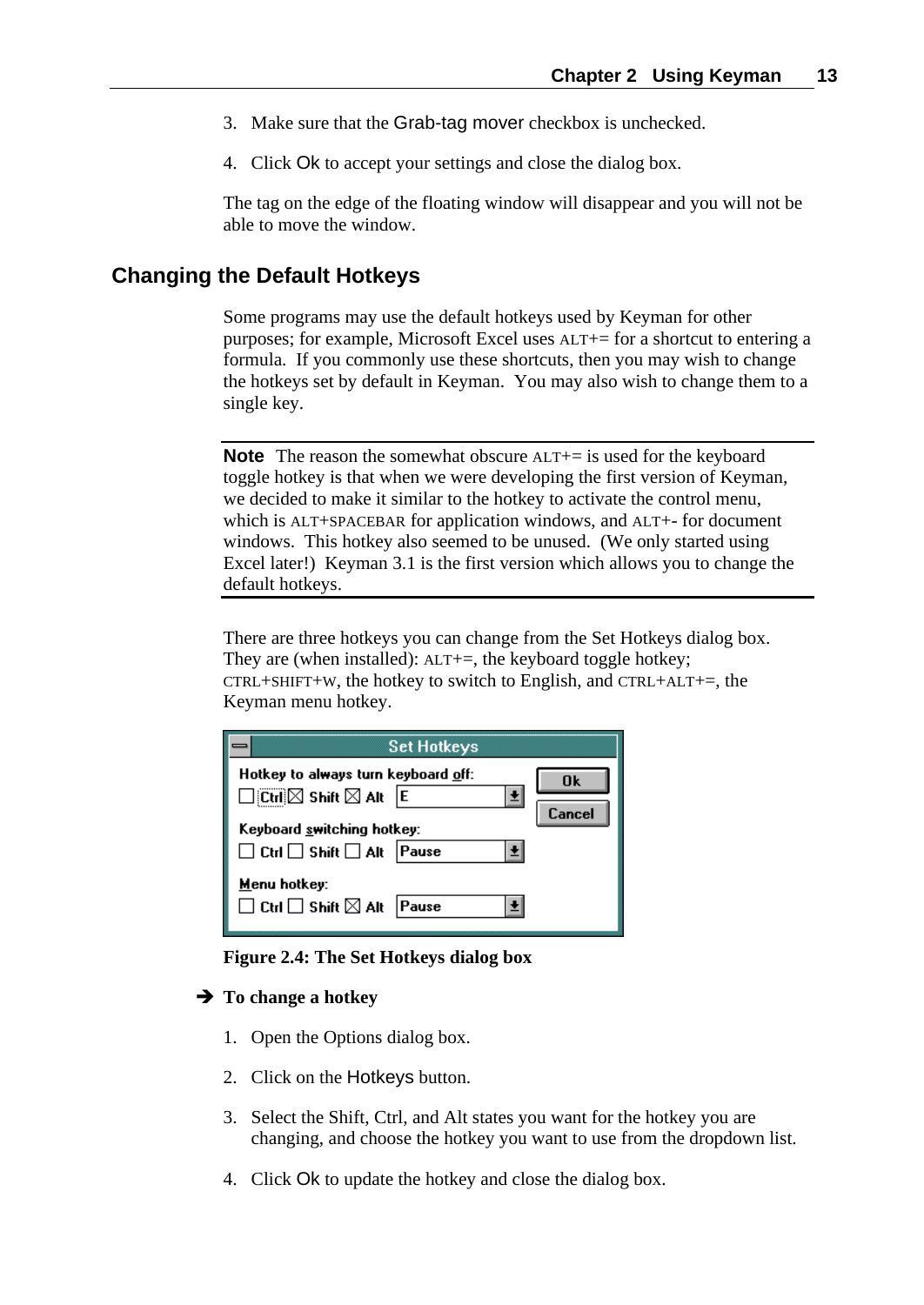A good key to use for toggle may be ` (backquote), or PAUSE. We have tried using CTRL+ALT+F1 for the English mode hotkey, CTRL+ALT+F2 for a second language (see the programming manual for information on how to change individual language hotkeys), and so on. Experiment!

### **Keyboard Hotkeys**

Each keyboard program has a hotkey that can be used to turn the keyboard on. This hotkey can be any combination of SHIFT, CTRL, ALT and any other key on the keyboard.

### ➔ **To find out what hotkey a keyboard has**

- 1. Open the Options dialog box.
- 2. Select the keyboard you want to know the hotkey of from the list.

- Or -

1. Press the Keyman menu hotkey (CTRL+ALT+=, unless you have changed it).

If you used the first method, the file name of the keyboard and the hotkey it uses will be shown in a box below the keyboard list. You cannot change this hotkey from the Options dialog box, only view it.

Otherwise, the hotkey will be shown to the right of the name of the keyboard in the menu.

# **Conclusion**

You should now be able to select keyboards in different ways, load and unload keyboards, change general hotkeys, and arrange the keyboard buttons to your preference.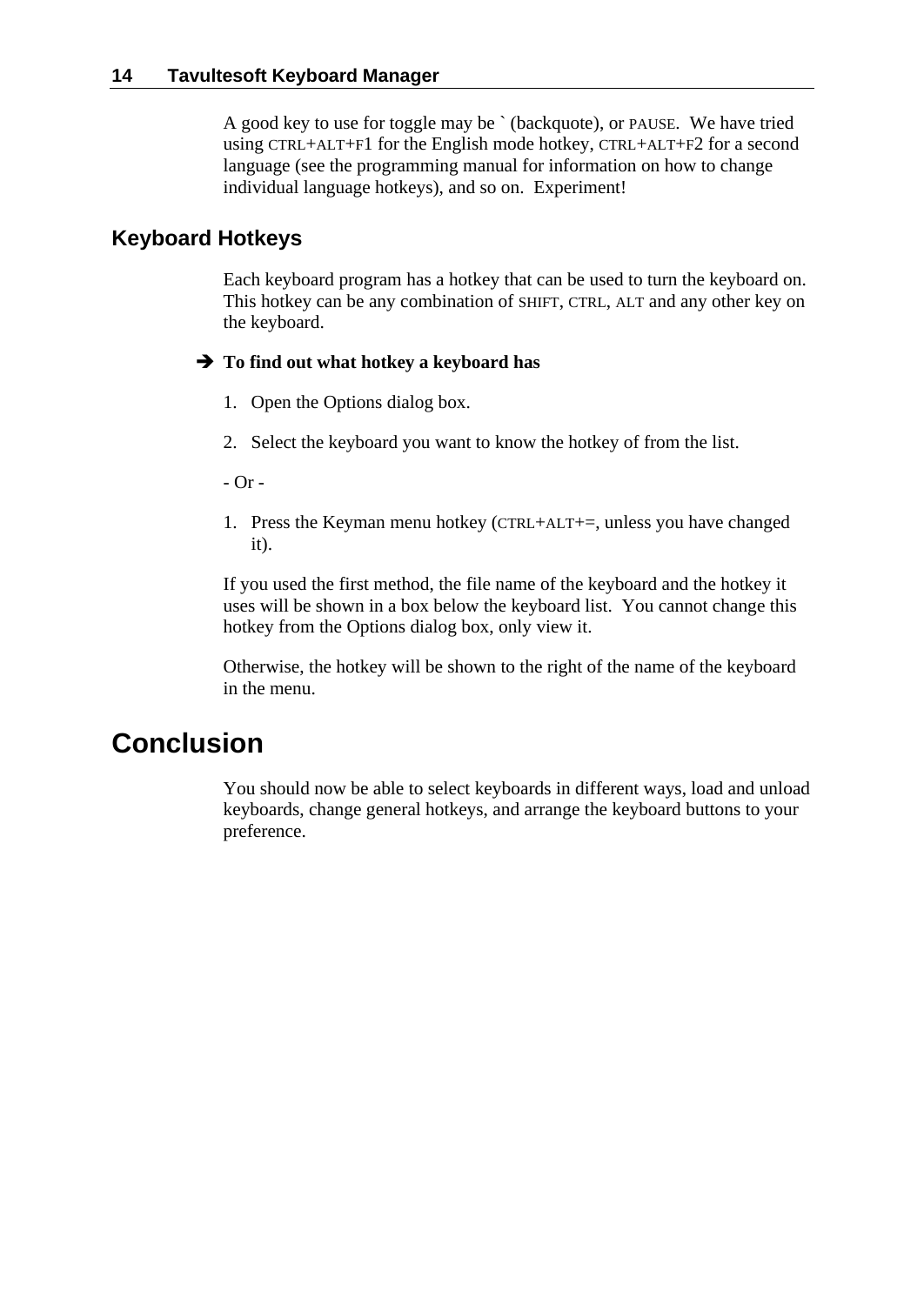# C H A P T E R 3

# **Advanced Keyman Functions**

When using the Tavultesoft Keyboard Manager, you may wish to make macros that switch keyboards, or a database that selects the correct language for a field, for example. All recent Microsoft applications let you do this very easily; most other applications with a good macro programming language will also let you do it. If you didn't setup Keyman to run when you started Windows, you will also learn how to do this in this chapter, along with adding keyboards to be loaded when Keyman starts.

# **Starting Keyman When Windows Starts**

When using Program Manager, it is very easy to set up Keyman to load when Windows does.

**Note** If you are using a program shell other than Program Manager, such as Norton Desktop for Windows, or Compaq's Tabworks, these instructions may not apply. See the documentation for your shell program for more information on how to run programs when Windows starts, for these applications.

### ➔ **To load Keyman when Windows starts**

- 1. Find the group Startup in Program Manager, or create it if it doesn't exist (File•New, select Program Group, type **Startup**, and press ENTER).
- 2. Find the Keyman icon.
- 3. Hold down CTRL and drag the Keyman icon to the Startup group.

The Keyman icon will be copied to the Startup group, and the next time you start Windows, Keyman will start automatically.

**Note** You can stop Keyman (and all the other programs in your Startup group) from loading by holding down SHIFT when the Windows logo appears after typing WIN at the DOS prompt.

# **Adding Keyboards to the Keyman Startup List**

When you installed Keyman, you selected a list of keyboard programs to load when Keyman was started. You may wish to change this list later on; to add a keyboard, or remove one.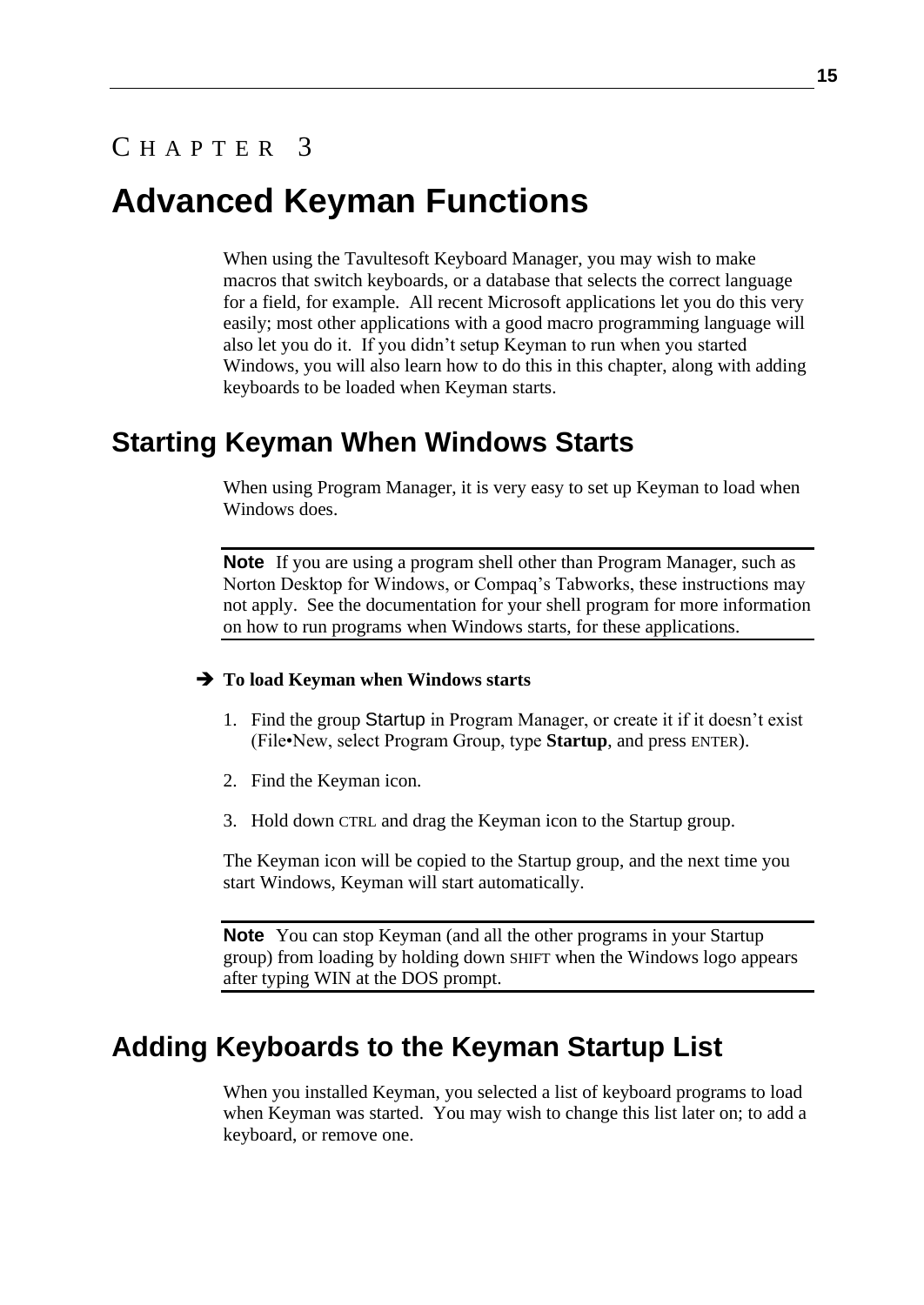**Note** If you are using a program shell other than Program Manager, such as Norton Desktop for Windows, or Compaq's Tabworks, these instructions may not apply. See the documentation for your shell program for more information on how to modify the command line for an icon.

### ➔ **To add a keyboard to or remove a keyboard from the Keyman startup list**

- 1. Select the Keyman icon, but don't start Keyman. (i.e. click once, not twice).
- 2. Press ALT+ENTER, or choose **File•Properties**.
- 3. Use TAB to move to the Command Line text box, or click in the box.

The text in the box should look similar to this:

C:\KEYMAN\KEYMAN mykbd.kmn minetoo.kmn

and there -h may be in the command line too.

The start of the command line is the Keyman program; each keyboard listed after that is loaded when Keyman starts. You can add a keyboard simply by putting a space at the end and typing its name, and you can remove one using BACKSPACE.

You can also make Keyman hidden at startup, or make it stay visible.

### ➔ **To hide Keyman or make it visible at startup**

- 1. Look for a -h in the command line.
- 2. If you wish to make Keyman visible at startup, delete this -h, otherwise, if it doesn't exist, add it to the end of the command line.

The changes will be ignored until the next time you start Keyman.

# **Using Macros to Switch Languages**

Most major application programs include macro programming languages of differing degrees of complexity. Using these macro languages, it is usually possible to make a language switch inside a macro. You may want to use this for a database, or a word processor, to switch languages and font at the same time for example. This documentation will talk only about Microsoft applications, although most others should be fairly similar. Check your application's documentation for information on how to do macro programming.

### ➔ **To switch languages in Microsoft Word 2.0 or later and Microsoft Excel 5.0 or later**

1. Create a new macro, or edit an existing one.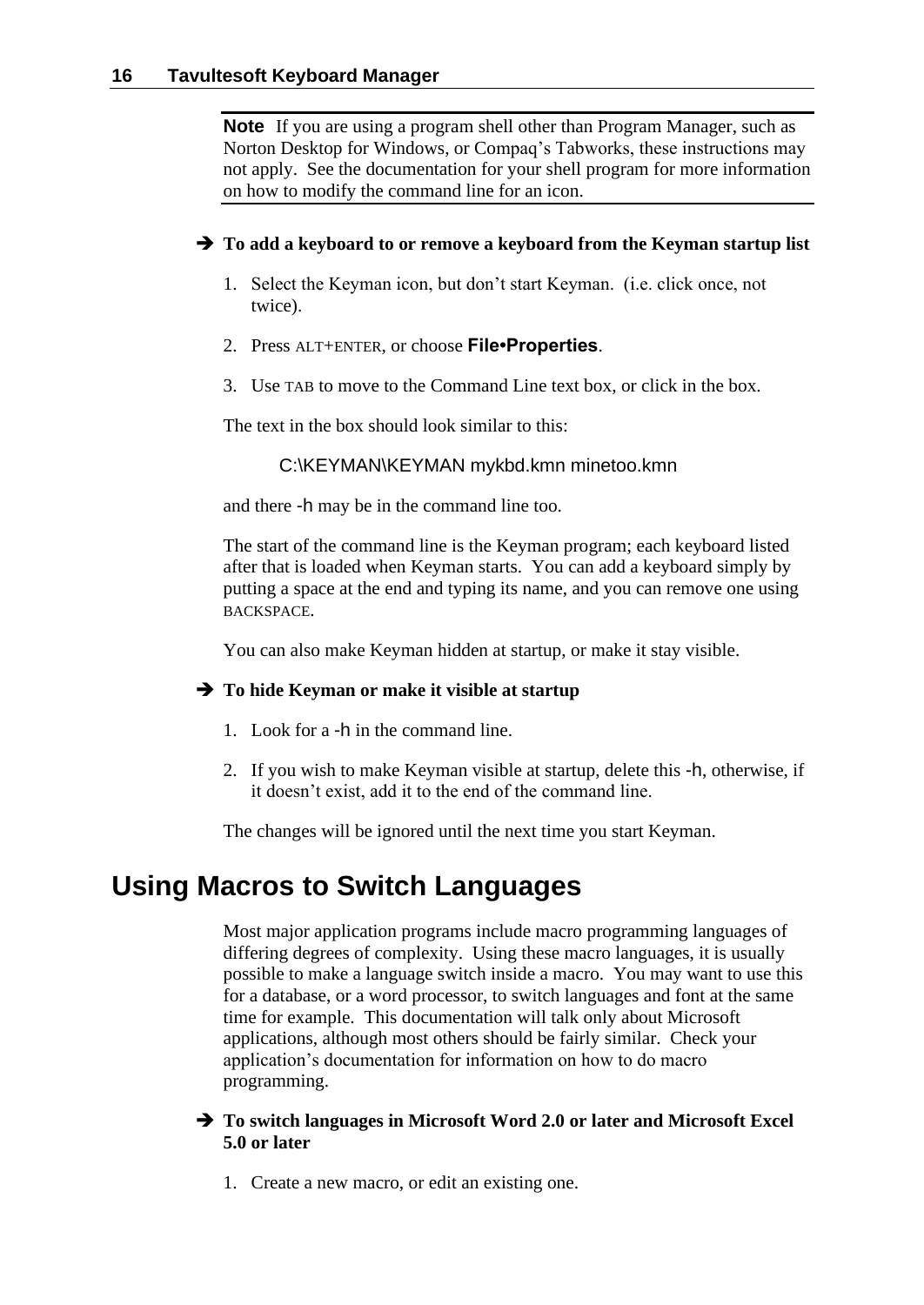2. At the point where you want the language switch, in your macro, add a blank line and the statement SendKeys followed by the key combination used for hotkey for the keyboard you want to switch to, in quotes.

Use the following table for the characters used for CTRL, SHIFT, and ALT:

| For the shift key: | Use the character: |
|--------------------|--------------------|
| ALT                | $\%$               |
| CTRL               |                    |
| <b>SHIFT</b>       |                    |

For example, to send the hotkey CTRL+SHIFT+L, to turn on the Lao keyboard, use:

SendKeys "^+L"

In Microsoft Access, the process is much the same; however, you must set up an event for when you enter the field; see Access's documentation for more information.

Switching back to English is very simple; instead of using a keyboard hotkey, use the hotkey specified in the Hotkey dialog box for the 'hotkey to always turn keyboard off.' You are probably better off avoiding the keyboard switch hotkey (usually  $ALT+=$ ), because you will not know the state of the keyboard at the time you send it.

For hotkeys that are not straight letters or numbers, see the documentation for your application on how to represent them.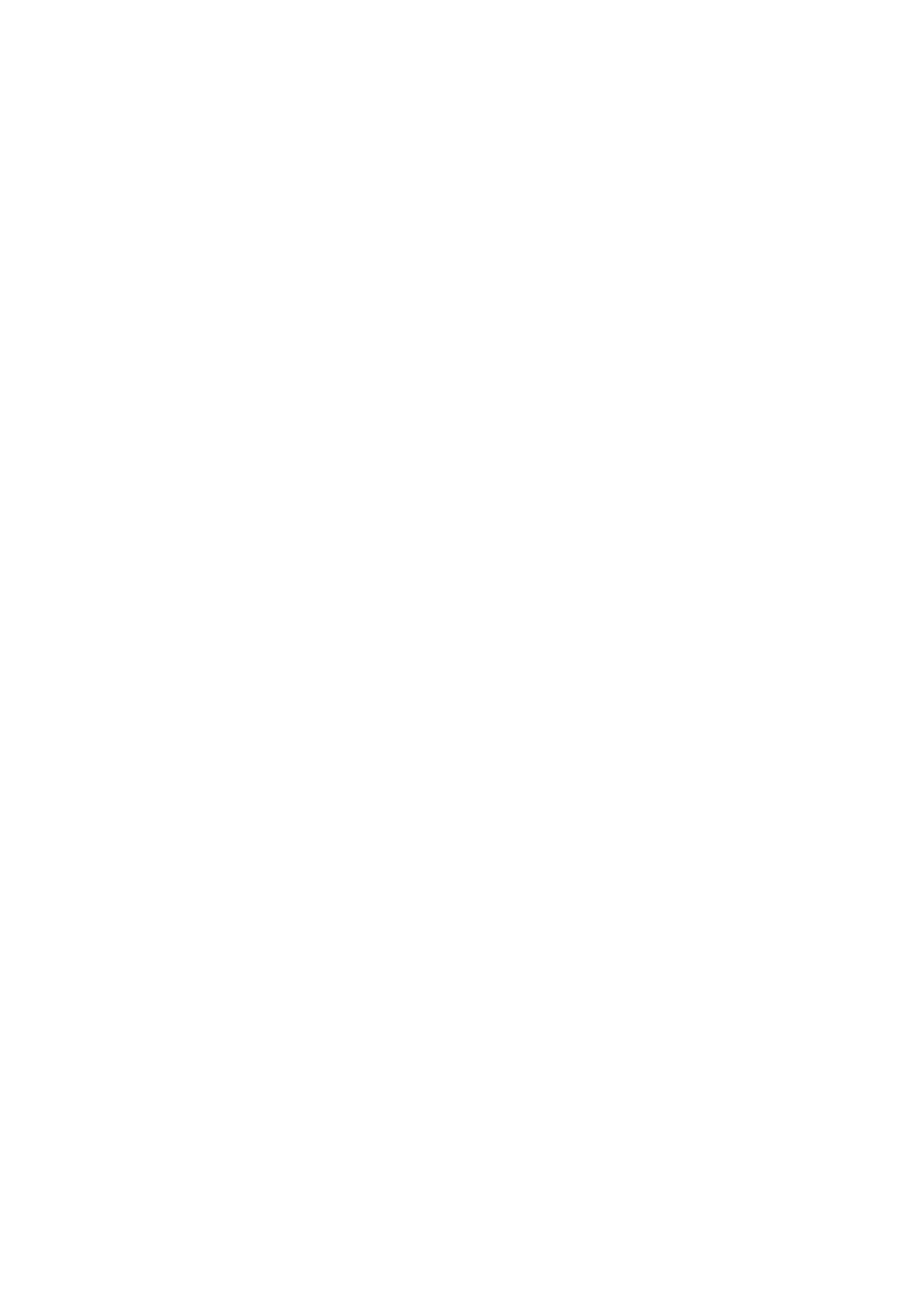## CHAPTER 4

# **Writing a Simple Keyboard Program**

There are two main steps to writing a keyboard program. The first step is to arrange the layout of the characters on the keyboard. Then, you enter the keyboard program according to your layout.

This chapter shows you the basic steps in writing a keyboard program; we will be using a simplified French keyboard as an example to follow through.

**Important** Even if you have some experience in writing CC tables, you should still read this chapter, as it shows you the basic steps and structure of a keyboard file, which is slightly different to CC tables. However, your experience should help you learn the format more quickly.

## **Overview**

You will be designing a simplified French keyboard for people who don't know the standard French keyboard layout; you will have to go through both steps mentioned above. This French keyboard (Quick French) doesn't follow the standard French layout; instead, it uses a basic English keyboard with some deadkeys to define vowel diacritics and other French characters needed.

You will need to know the character codes in the font that goes with this keyboard (for Quick French, Times New Roman and Arial work fine); the characters you will be using may be upper-ascii. If you do not have a font for the language you will be working with, you will need to obtain or create one; Keyman does not do anything about fonts.

# **Arranging the Layout on the Keyboard**

First of all, you have to know what codes are used for the characters you are mapping with your keyboard program. (You can use the Character Map application that is provided with Windows to help you find these codes.)

For the Quick French keyboard, you will need all the vowels with different diacritics, some French symbols, and c-cedilla (upper and lower case); the codes needed are listed below, along with some others that are used by other European languages:

|                               |  |  |  | Char Code Char Code Char Code Char Code Char Code Char Code |  |
|-------------------------------|--|--|--|-------------------------------------------------------------|--|
| À 192 È 200 Ì 204 Ò 210 Ù 217 |  |  |  |                                                             |  |
| à 224 è 232 ì 236 ò 242 ù 249 |  |  |  |                                                             |  |
|                               |  |  |  | Á 193 É 201 Í 205 Ó 211 Ú 218 Ý 221                         |  |
|                               |  |  |  | á 225 é 233 í 237 ó 243 ú 250 ý 253                         |  |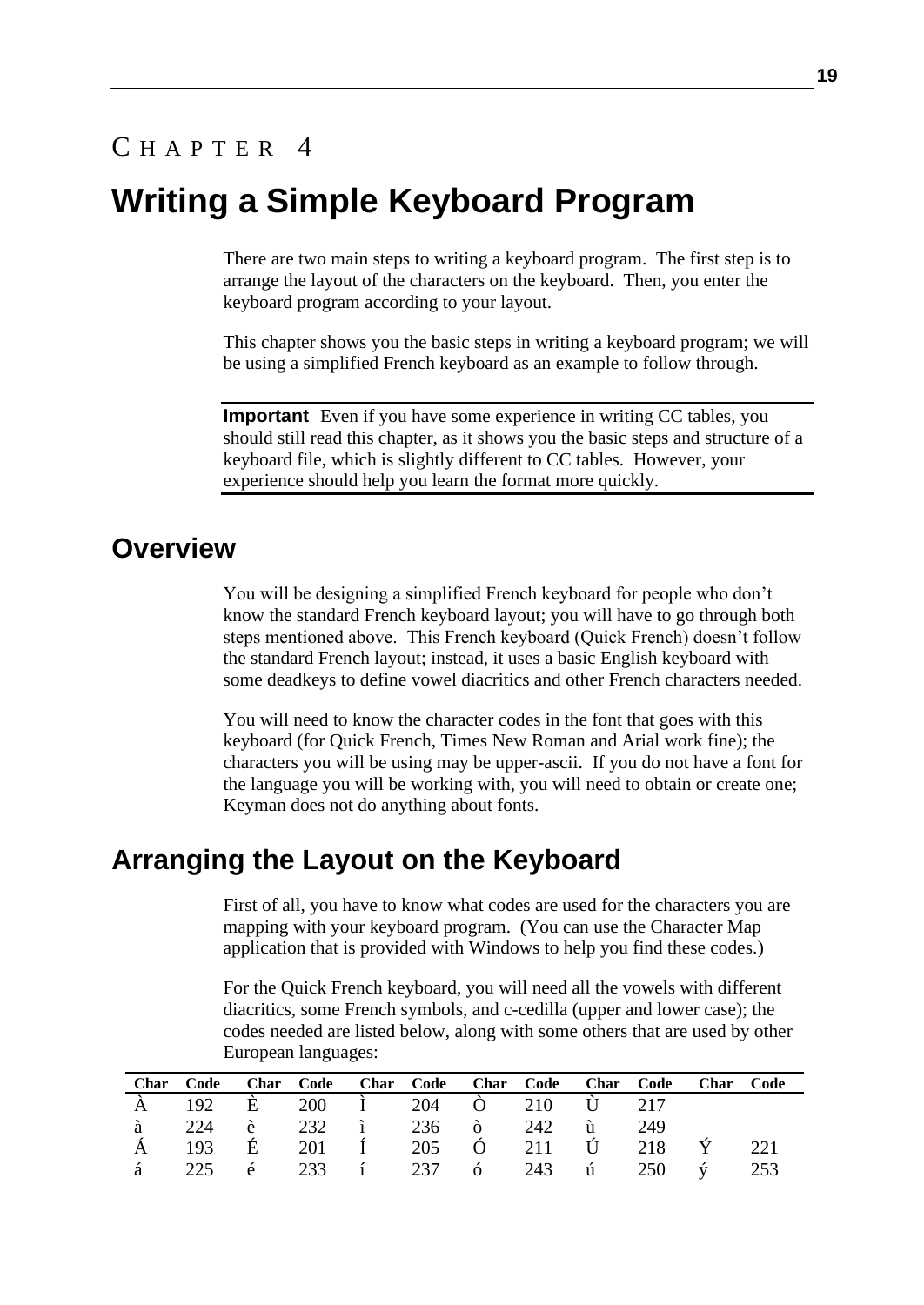|  |  |  |  | Char Code Char Code Char Code Char Code Char Code Char Code |  |
|--|--|--|--|-------------------------------------------------------------|--|
|  |  |  |  | 194 Ê 202 Î 206 Ô 212 Û 219 C 199                           |  |
|  |  |  |  | â 226 ê 234 î 238 ô 244 û 251 c 254                         |  |
|  |  |  |  | Ä 196 Ë 203 Ï 207 Ö 214 Ü 220 « 171                         |  |
|  |  |  |  | ä 228 ë 235 ï 239 ö 246 ü 252 » 187                         |  |

Now that you know the character codes needed, you must decide how you want to key them. For the purposes of this example, the codes will be keyed according to the following table:

| Code                                | Keys to create code                                                |
|-------------------------------------|--------------------------------------------------------------------|
| $\lambda$ , $\lambda$ ,             | backquote (`), followed by the corresponding vowel key             |
| $\acute{a}, \acute{A}, \dots$       | quote ('), followed by the corresponding vowel key                 |
| $\hat{a}, \hat{A}, \dots$           | caret $(\land,$ SHIFT+6), followed by the corresponding vowel key  |
| $\ddot{a}, \ddot{A}, \ldots$        | double quote ("), followed by the corresponding vowel key          |
| $\varrho, \varrho$                  | quote ('), followed by small or capital C.                         |
| $\langle \langle , \rangle \rangle$ | double less-than symbol $(\ll)$ or double more-than symbol $(\gg)$ |

The basic design of the keyboard is done. There will be more to come, but first you are going to write the first version of the keyboard program.

# **Writing the Keyboard Program**

Before you start this section, start a text editor (such as Windows Notepad), and begin editing a new file. The Tavultesoft Integrated Keyboard Editor has been designed for this purpose and works closely with Keyman (see chapter 6). (DOS text editors are okay, too, but not quite as convenient.)

A keyboard program is divided into two sections: the header, and the rules. The header lets you define the name of the keyboard, hotkeys, and other general settings. The rules are divided into groups where you define how the keyboard responds to keystrokes. Every keyboard program must have both of these sections. A keyboard program normally has the extension .KMN and is an ANSI text file.

**Note** A keyboard program is in ANSI text format, not ASCII text format, because Windows uses the ANSI character set. If you are using a DOS text editor, you must remember that the characters you see on the screen aren't necessarily the same as the ones you'd see if you used a Windows text editor, such as Notepad.

### **Comments and Blank Lines**

A Keyboard Program can have a comment at any point. The comment is identified by a letter 'c', with a space on either side (unless the comment is at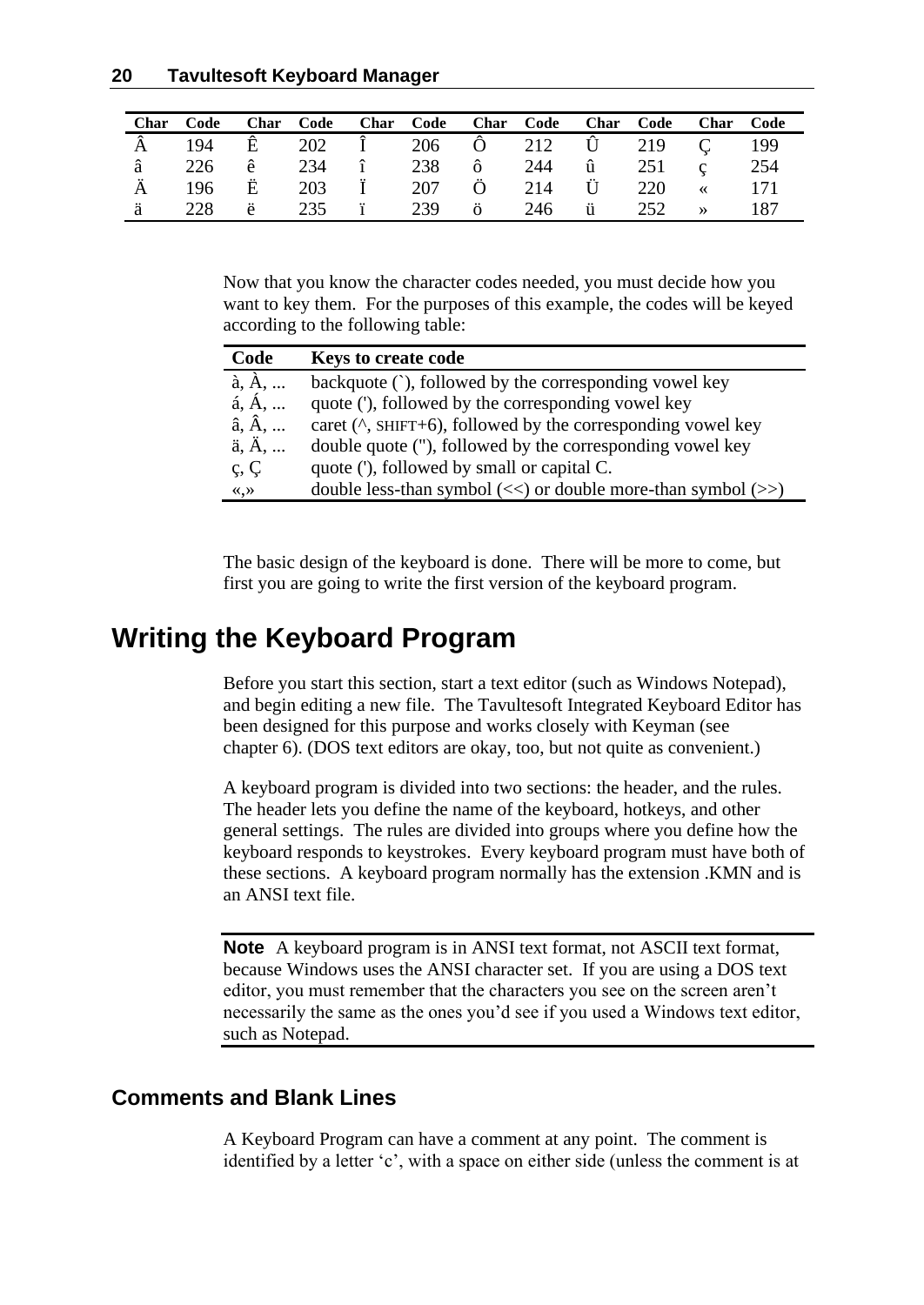the start of the line, in which case you only need a space on the right). The end of the line marks the end of the comment.

Blank lines are ignored by Keyman; you can have them anywhere in a keyboard program.

Examples:

c This is a comment ... c This is a comment, also

It is a good idea to use comments to document your keyboard program. They will help you remember why you did something in a particular way, and they will also help other people understand the program.

Add some comments to the start of the Quick French keyboard program, in your text editor, describing who wrote it, when it was written, and anything else needed, such as instructions on how to use the keyboard (from the tables above). You could even add a copyright notice, for a keyboard that uses complex algorithms, for example.

Example:

```
c
c Simplified French Keyboard Program for Keyman 3.2
\mathcal{C}c This keyboard program uses a simplified set of keys
c for typing French, especially for those who don't know the
c standard French keyboard.
\Gammac NOTE: This keyboard was created from the Keyman keyboard
c programming tutorial.
\Gammac Written by Anybody, 15 December 1994
c
```
### **The Header**

The header is easy to create; it consists of statements that help Keyman identify the keyboard and set default options for it. Each statement in the header must be on a separate line and is usually written with capital letters, although that is not required. Keeping the statements in the header in upper case helps you identify them easily, and keeps them consistent with keyboard programs other people might write.

Five statements are required in the header. Some other optional statements are described in later chapters. The required statements are: NAME, BITMAPS, HOTKEY, VERSION, and begin. The begin statement is usually written in lower case.

### **The NAME Statement**

The NAME statement tells Keyman the long descriptive name of the keyboard, which can be as long as eighty characters, unlike a file name. This name is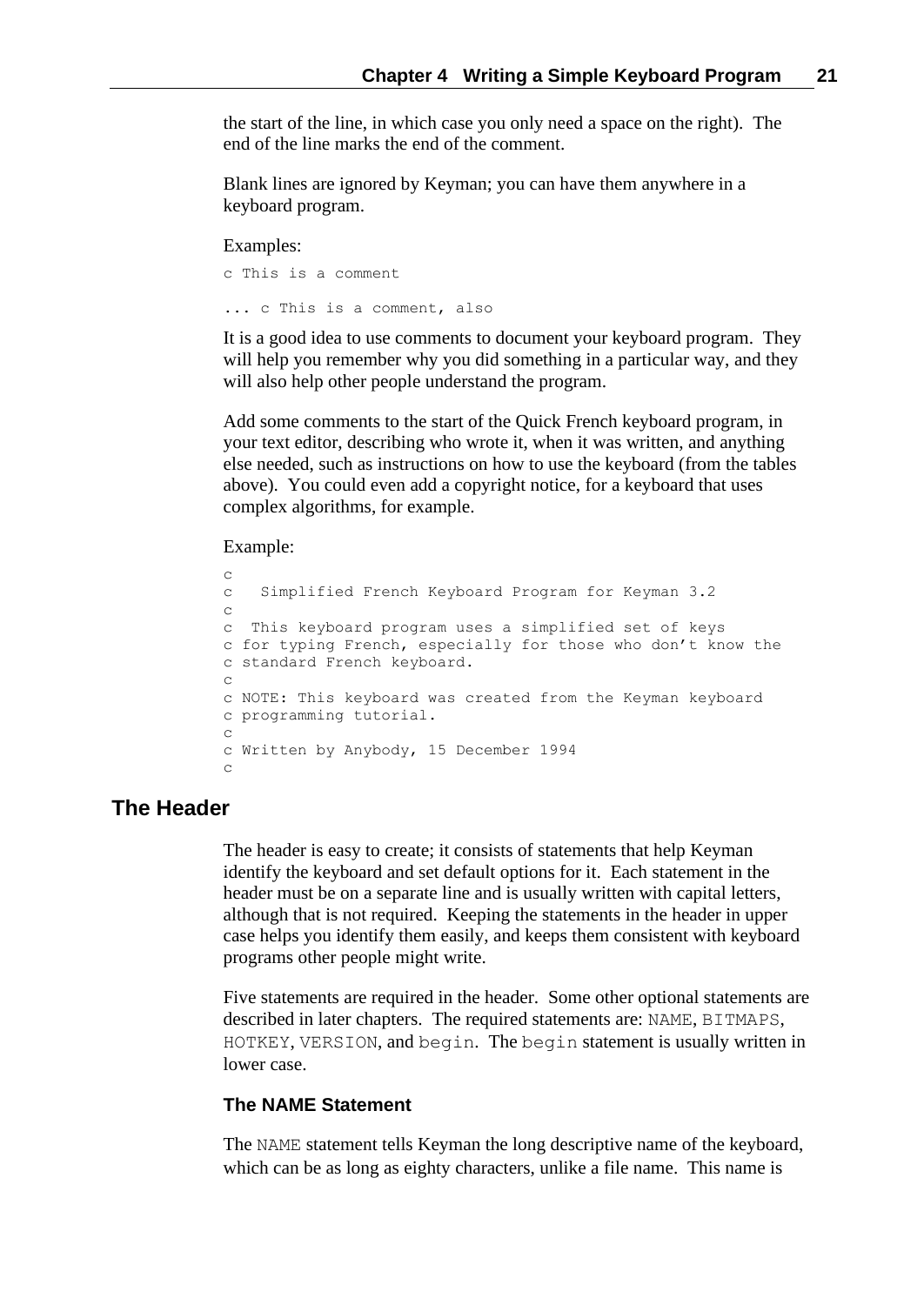used in the Keyman menu, and in the Options dialog box. The name must be enclosed in double quotes ("). Any character except the double quote is legal within the name.

For our Quick French keyboard, we will use the name "Quick French." Add the NAME statement to the keyboard program, as follows:

NAME "Quick French"

You can give your keyboard program a different name, if you wish.

### **The BITMAPS Statement**

The BITMAPS statement tells Keyman which bitmap files are used for the keyboard button for that keyboard program, both on and off. The bitmaps use the standard Windows .BMP format; you can create them using Paintbrush. You can make them any size, but if you wish to have them on the title bar, then the height should be 18 pixels, for VGA. (See the *Reference Manual* for the heights for other standard screens.) The bitmaps can be monochrome or color, but the .BMP file must be less than 64 kilobytes. The BITMAPS statement accepts the names of the bitmap files, in upper or lower case, with or without the .BMP extension included, with the on bitmap filename first. The file names are **not** enclosed in quotes.

You can create your own bitmaps for the Quick French keyboard, or use two supplied bitmaps; FRKEY1.BMP and FRKEY0.BMP (on and off respectively). Add the BITMAPS statement, as follows:

BITMAPS FrKey1 FrKey0

If you make your own bitmaps, replace these names with your new filenames.

### **The HOTKEY Statement**

The HOTKEY statement tells Keyman the hotkey that will turn the keyboard on. You can represent the hotkey in two different ways; for now we will stick with the simpler one. The hotkey can have a combination of CTRL, SHIFT, ALT and a letter or number key. You represent the shift codes according to the following table:

| <b>Shift key</b> | <b>Character to represent key</b> |
|------------------|-----------------------------------|
| CTRL             | $\wedge$ (caret)                  |
| <b>SHIFT</b>     | $+$ (plus sign)                   |
| ATT              | % (percent sign)                  |

For example, to represent CTRL+SHIFT+Z, you would have " $\lambda$ +Z". The hotkey must be in double quotes.

For the Quick French keyboard, a good hotkey to use would be CTRL+ALT+F. (CTRL+SHIFT+F would also be okay, however, Winword 6 already uses that.) Add the HOTKEY statement to the program, as follows:

HOTKEY "^%F"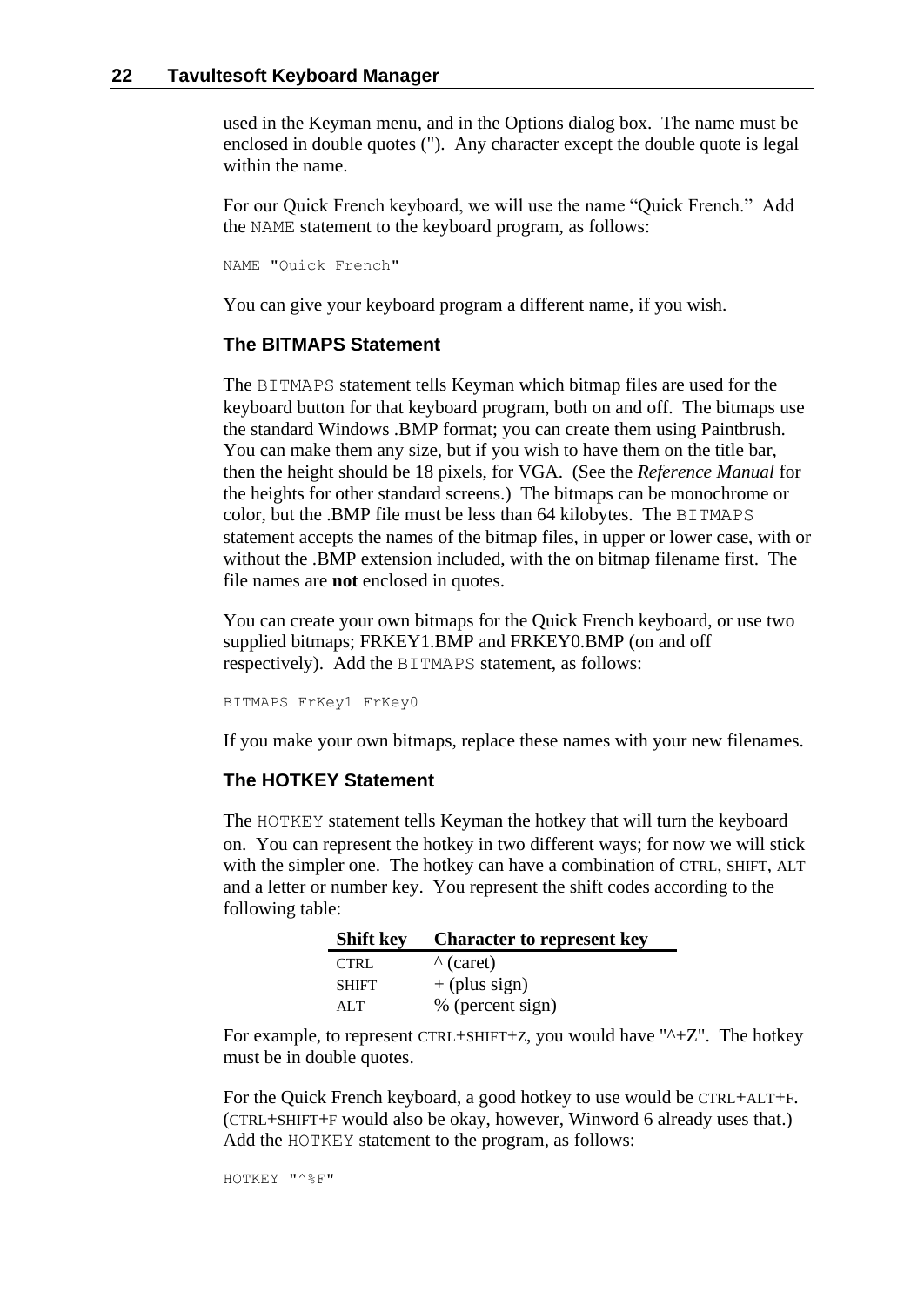#### **The VERSION Statement**

The VERSION statement is the simplest statement; for a keyboard intended for version 3.2 of Keyman, simply add **3.2** to the end of the line.

The Quick French keyboard is intended to be used in Keyman 3.2. Therefore, add the following line to your program:

VERSION 3.2

### **The begin Statement**

The begin statement tells Keyman which group to start processing with when it receives a keystroke. Later on you will learn how to use multiple groups to process keystrokes, but at present all you need to know is to include this line in the header.

For the Quick French keyboard, add the following line to tell Keyman to start in the Main group:

begin > use(Main)

### **Conclusion**

Those five statements are the only ones required in the header. You can add comments to the ends of the statements to help other people understand them.

Your Quick French keyboard should so far look like this:

```
\Gammac Simplified French Keyboard Program for Keyman 3.2
\Gammac This keyboard program uses a simplified set of keys
c for typing French, especially for those who don't know the
c standard French keyboard.
c
c NOTE: This keyboard was created from the Keyman keyboard
c programming tutorial.
c
c Written by Anybody, 15 December 1994
c
NAME "Quick French"
BITMAPS FrKey1 FrKey0
HOTKEY "^%F"
VERSION 3.2
begin <math>begin</math>
```
### **The Rules**

Before we start on the rules, we will define some terms:

| Term | <b>Definition</b>                  |
|------|------------------------------------|
| rule | A rule tells Keyman what output is |
|      | associated with a keystroke under  |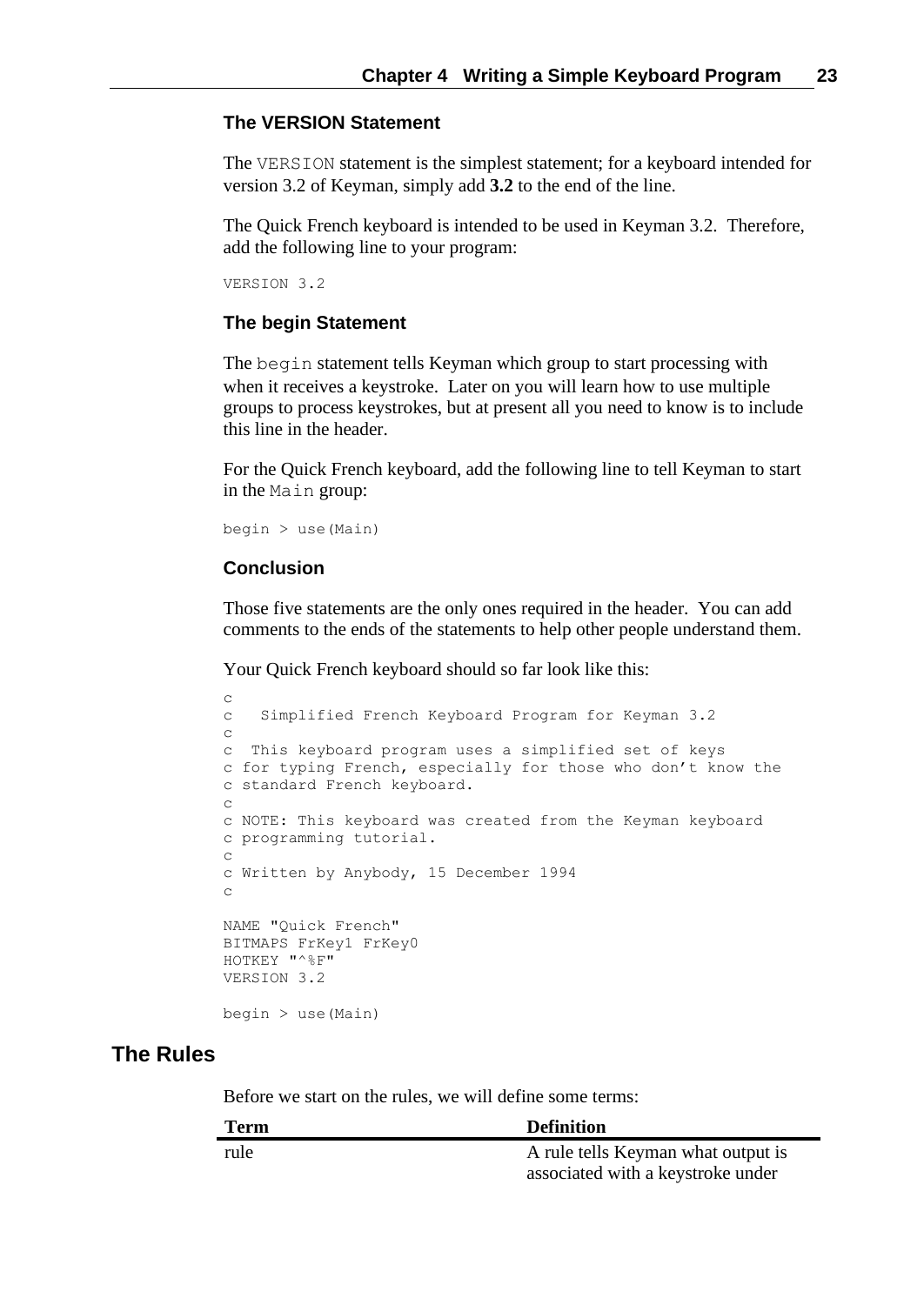| <b>Term</b> | <b>Definition</b>                       |
|-------------|-----------------------------------------|
|             | certain conditions; it is divided into  |
|             | three parts: the context, key, and      |
|             | output                                  |
| context     | The context specifies the conditions    |
|             | under which the rule is acted upon. It  |
|             | is compared with the most recent        |
|             | characters output.                      |
| key         | The key is the code for a single        |
|             | keystroke that the rule acts on.        |
| output      | The output is the part of the rule that |
|             | defines what characters are to be put   |
|             | on the screen when the rule's           |
|             | conditions are met.                     |
|             |                                         |

### **The Groups**

The first thing to do is to define the group. There are two types of groups: one that processes the key pressed and the context and another that does further processing using only the context. For most purposes, the first type of group will do all you need. The group of rules ends at the next group statement or at the end of the file if there are no more group statements. We said in the section about the header that the group to be processed first would be identified by the begin statement.

The begin statement defined the first group as Main. In your program, add a new line:

group(Main) using keys

using keys tells Keyman that the group processes keystrokes as well as context. If you leave this out, the keystrokes will be ignored.

### **Simple Rules**

The simplest rule you can have tells Keyman to convert one key into another. A rule of this sort is represented in Keyman in the following way:

```
+ key > output
```
where *key* is the key to be translated, and *output* is the character to be output. The plus sign (+), is optional, but shows you that the next character in the string is the keystroke. More complex rules can have characters before the plus sign (the context). The right angle-bracket (>) tells Keyman which part of the rule is output and which part is the key and context. Single characters can be represented in several different ways; the possible methods are listed below:

| <b>Representation</b>         | <b>Example of the character "x"</b> |
|-------------------------------|-------------------------------------|
| Inside single quotes          | $\mathbf{v}$                        |
| Inside double quotes          | $"$ $\mathbf{v}$ "                  |
| As a decimal number (base-10) | d120                                |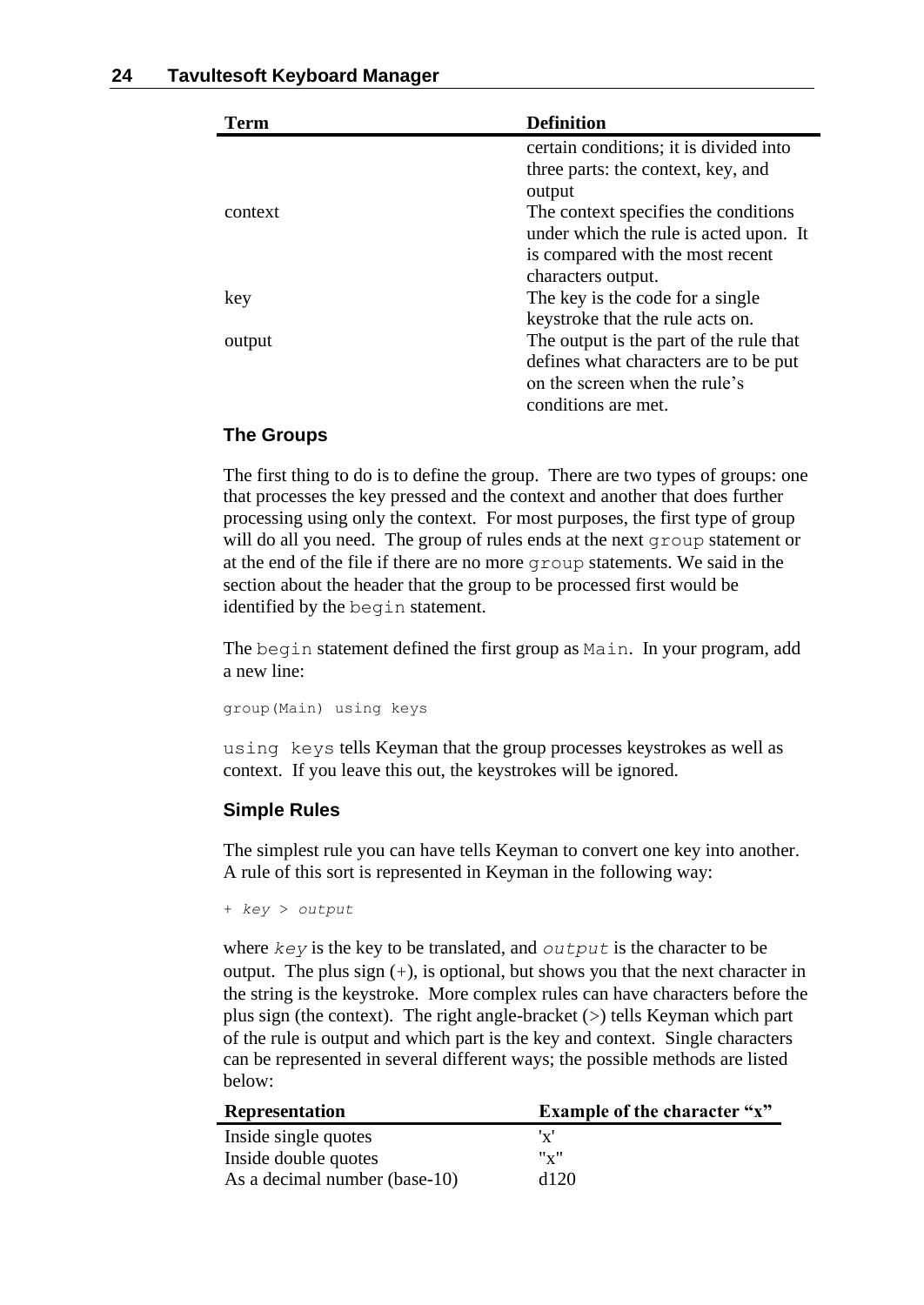As a hexadecimal number (base-16)  $x78$ As an octal number (base-8) 170

These different ways of representing a single character follow the SIL-CC conventions. The first three ways are the most often used, and octal representation is rarely used. Multiple characters (a *string*) can be represented in quotes simply by having more than one character in the string. You can have any combination of these representations in a rule, with spaces between them.

For example, to convert the key "a" to the character "z", you would include the following line in your keyboard program:

```
+ 'a' > 'z'
```
Or, to convert "?" to "Hello World!", you would have this line:

```
+ "?" > "Hello World!"
```
You can use either single or double quotes.

A use of the decimal representation is, for example, in the British English keyboard, where the hash sign  $(\#)$  is converted into a pounds sign  $(\pounds, \text{decimal})$ code 163):

+ '#' > d163

#### **Using the Context in More Complex Rules**

Often you will want to know the previous characters that have been typed and translate the keystrokes accordingly. *Keyman remembers the characters that came out on the screen, and not the actual keys typed.* It is important to remember this, because some programs such as SIL's Keyswap (for DOS) work with sequences of keys rather than characters. The characters that came out on the screen are called the *context*. The context is represented in a rule to the left of the keystroke, before the plus sign. For example,

```
^{\mathsf{H}} \wedge ^{\mathsf{H}} + ^{\mathsf{H}} \varphi ^{\mathsf{H}} \rightarrow ^{\mathsf{H}}\hat{\varphi} ^{\mathsf{H}}
```
In this example, if you type a " $\wedge$ " (caret) followed by the letter "e", it will come out with the European letter "ê". The caret is the context, the letter "e" is the key, and the letter "ê" is the output.

You can add some of the rules to the Quick French keyboard program now. Add the rules for all the "a"-related characters; you will quickly see how many rules it would require for a complex keyboard. Another example rule for the Quick French keyboard program is:

'`' + 'a' > 'à'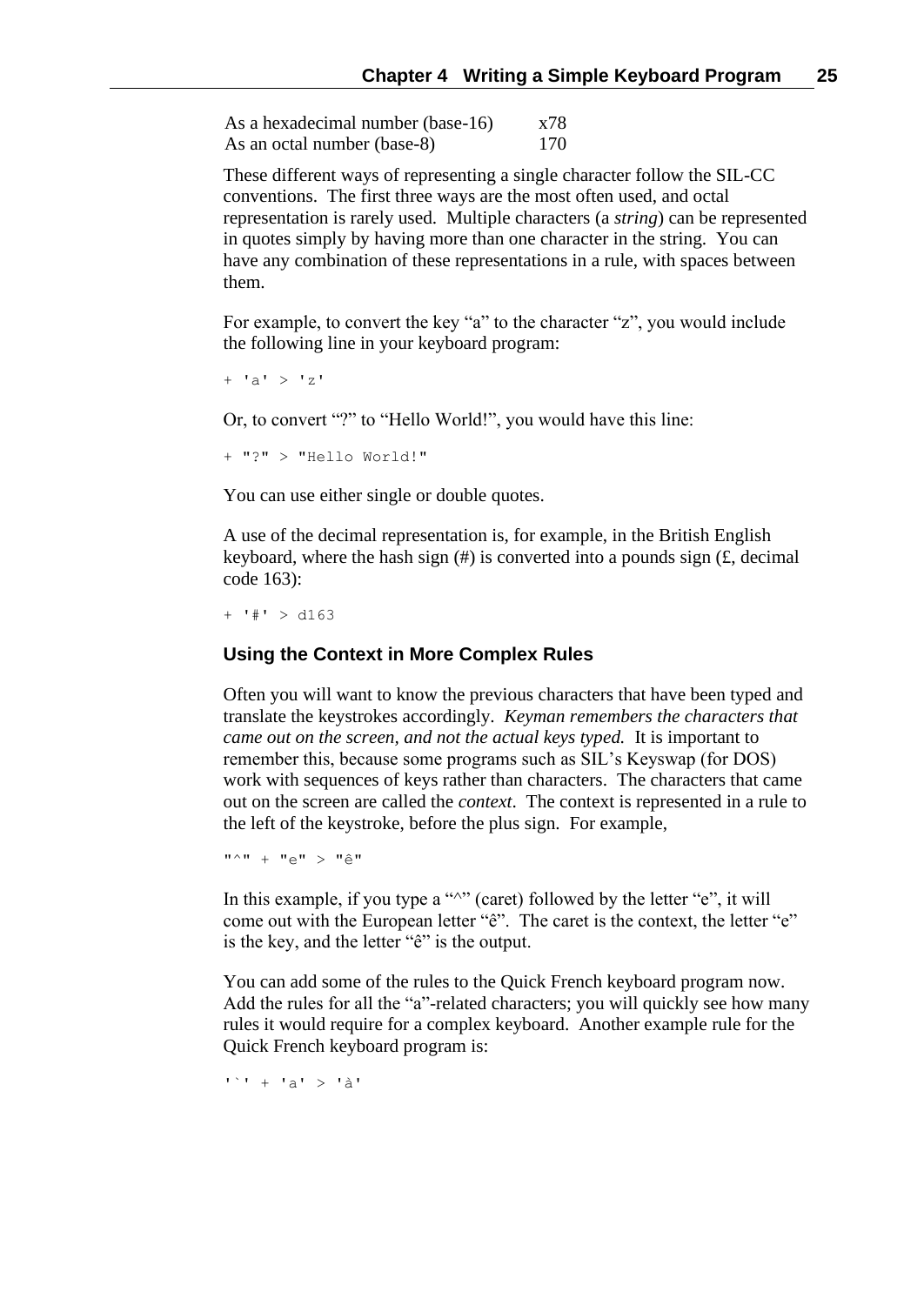### **The Any, Index, and Store Statements**

Keyman lets you translate a group of characters in one rule. It does this with the any, index, and store statements. A store statement creates a set of characters that can be operated on together under a name. The any statement lets you match a character in a store and the index statement lets you output a selected character from it.

A store statement comes between the begin statement and the first group. It must all be on one line. (No endstore statement is required as in SIL-CC; in fact, it is not supported.) The statement has the following syntax:

```
store(name) string
```
*name* is the name to give to the store. A store name can be up to 16 letters long, but it is usually best to keep it short. The name can be any combination of letters and numbers; spaces and punctuation characters are illegal. The second part of the statement, *string*, is the string to put in the store; it can use any combination of the character representations talked about in the previous sections. An example:

```
store(lwrvowel) 'aeiou'
```
In this example, Keyman will create a store called "lwrvowel", and make the contents of the store equal to "aeiou".

To use a store, you must have an any statement on the left hand side of a rule, and, optionally, a corresponding index statement on the right hand side.

An any statement allows you to designate a set of characters instead of a single character for the key or, as part of the context. The syntax of the statement is:

```
any(storename)
```
For example, you could have the following:

```
store(stops) '!.?'
.
.
.
+ any(stops) > 'GO!'
```
This example would convert any of the characters "!", ".", and "?" to a "GO!". (This example is actually not very useful.)

But, to make the any statement useful, you really need to have a statement that lets you know the matched character. The index statement lets you do that.

The index statement lets you output a character in a store that is at the same position as the matched character from the equivalent any statement's store. The index statement has the following syntax: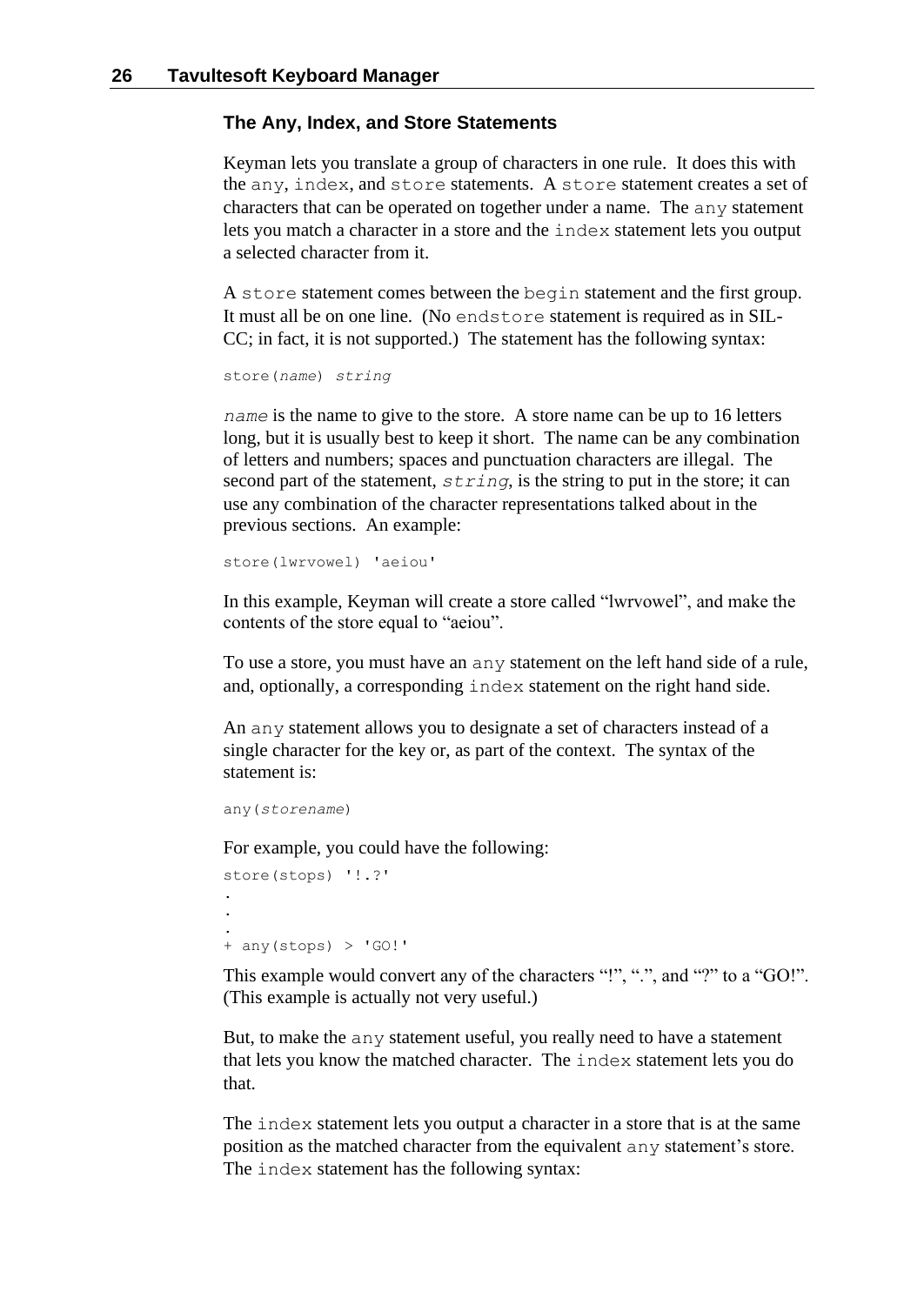```
index(storename,offset)
```
The *storename* is obvious; however, the *offset* part needs some explaining. As Keyman allows you to have more than one any statement in a single rule, the index statements in that rule need to know which any statement they are to take their matched character information from. The *offset* parameter tells Keyman the position of the character of the any statement that is to be used, with the first character of the context having the offset 1. For example,

```
+ any(lwrvowel) > index(uprvowel,1)
```
This rule would convert all lower case vowels to upper case. Or,

any(stops) + any(lwrvowel) > index(stops, 1) index(uprvowel, 2)

This one capitalizes any lower-case vowel following a full-stop, question, or exclamation mark.

### **The context Statement**

If the context of the rule is not modified in the output, then you can replace the index statements on the RHS of the rule with a context statement. For example, the previous rule becomes:

any(stops) + any(lwrvowel) > context index(uprvowel, 2)

This is faster and, for more complex rules, easier to read. Use the context statement wherever possible in preference to using index statements.

The Quick French example keyboard can make use of this quite easily; an example will be shown for "^" and a vowel:

```
store(vowel) 'aeiouAEIOU'
store(caret) 'âêîôûÂÊÎÔÛ'
.
.
.
' + any(vowel) > index(caret, 2)
```
You should be able to add all the rest of the rules fairly easily. At present, leave out the "«", "»", and c-cedilla rules. For the "ý" and "Ý", just add a single rule (don't use any and index). You can now delete the single rules applying to "a".

So far, your Quick French keyboard should look like this:

```
\overline{C}c Simplified French Keyboard Program for Keyman 3.2
\overline{C}c This keyboard program uses a simplified set of keys
c for typing French, especially for those who don't know the
c standard French keyboard.
c
c NOTE: This keyboard was created from the Keyman keyboard
c programming tutorial.
```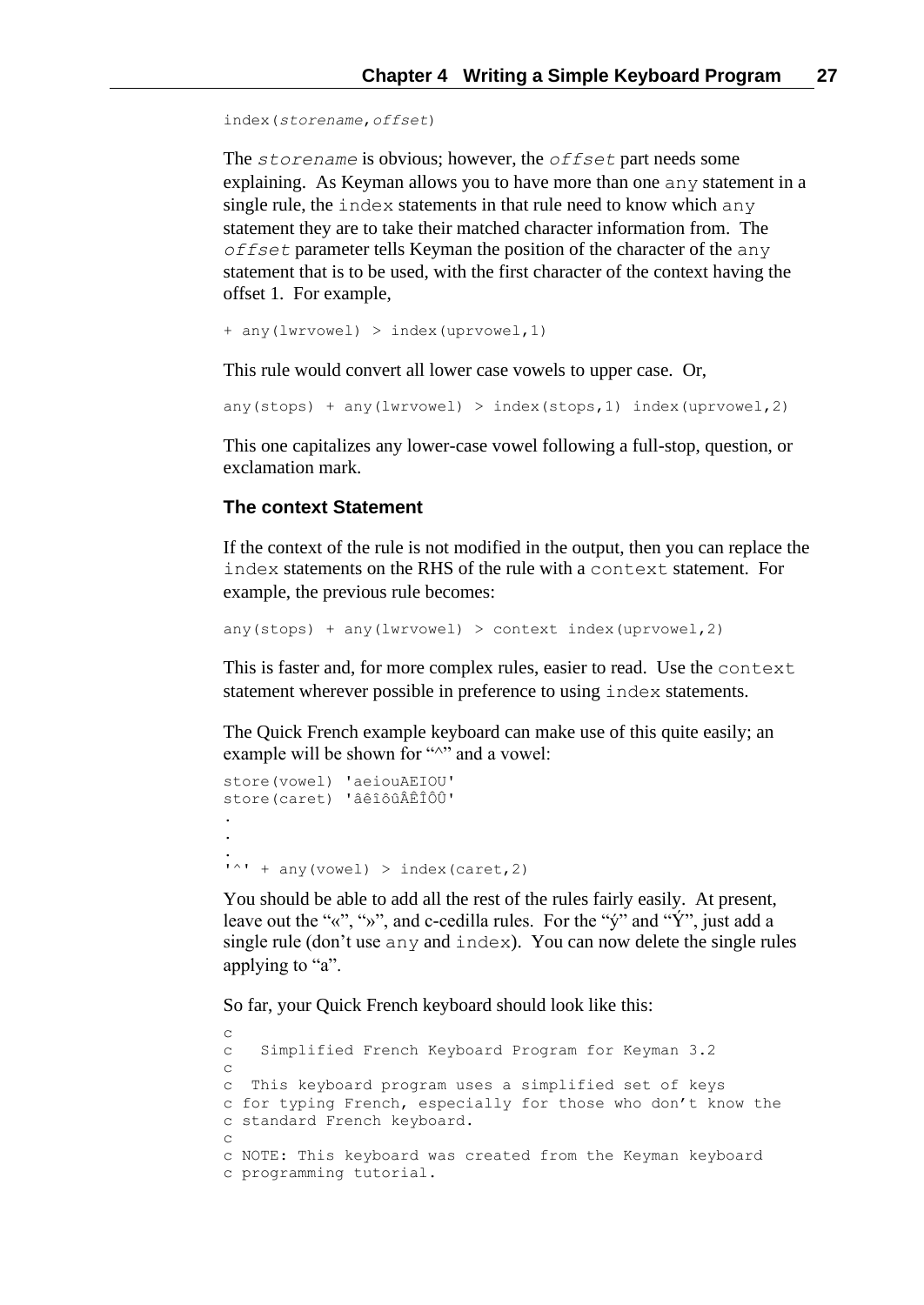```
\capc Written by Nobody, 15 December 1994
\mathcal{C}NAME "Quick French"
BITMAPS FrKey1 FrKey0
HOTKEY "^%F"
VERSION 3.2
begin > use (Main)
store(vowel) 'aeiouAEIOU'
store(caret) 'âêîôûÂÊÎÔÛ'
store(acute) 'áéíóúÁÉÍÓÚ'
store (grave) 'àèiòùÀÈÌÒÙ'
store(colon) 'äëïöüÄËÏÖÜ'
group (main) using keys
T \ddot{V}<sup>1</sup> \leq T \ddot{V}<sup>1</sup> + T \ddot{V}<sup>1</sup>
\begin{array}{ccccccccc} \textbf{u} & \textbf{u} & \textbf{u} & \textbf{v} & \textbf{v} & \textbf{v} & \textbf{v} & \textbf{v} & \textbf{v} & \textbf{v} & \textbf{v} & \textbf{v} & \textbf{v} & \textbf{v} & \textbf{v} & \textbf{v} & \textbf{v} & \textbf{v} & \textbf{v} & \textbf{v} & \textbf{v} & \textbf{v} & \textbf{v} & \textbf{v} & \textbf{v} & \textbf{v} & \textbf{v} & \textbf{v} & \textbf{v} & \textbf{v} & \"^" + any(vowel) > index(caret, 2)"'" + any(vowel) > index(acute, 2)"'" + any(vowel) > index(graw, 2)1" + any(vowel) > index(colon, 2)c End of file
```
### **Testing the Keyboard**

Before you go any further, you should test your keyboard. Save your file, and open the Keyman Options dialog box. Select Load, and choose your keyboard. When you click Ok, the keyboard will load. If any errors occur, refer to the section Fixing Load-Time Errors.

Load a text-editor or word-processor, such as Notepad, or WinWord. Select the Quick French keyboard and try it out. Type sequences like  $\alpha \cdot a \cdot e$  a' e. Once you are sure that that is all right, then try typing something like this: "A **problem in the keyboard.**" You can see the problem: when you type something in quotes, if the letter after the quote character is a vowel, it will be converted.

### **Fixing the Problems**

Open up your keyboard program again. The problem exists with two lines; both of the lines regarding quotes will need to be changed. But first you have to decide how you are going to represent the quote character when it is to be used as a quote character. Probably the easiest way is just to type it twice.

The line you need to add is this; this will fix it for double quotes; add another line to fix it for single quotes.

 $1$ ""' + any (vowel) > '"' index (vowel, 3)

Another thing that would be nice is to make the diacritics as *deadkeys*. A deadkey is a key that does not come out on the screen when it is pressed, but is still remembered in the context. Many European keyboards use deadkeys.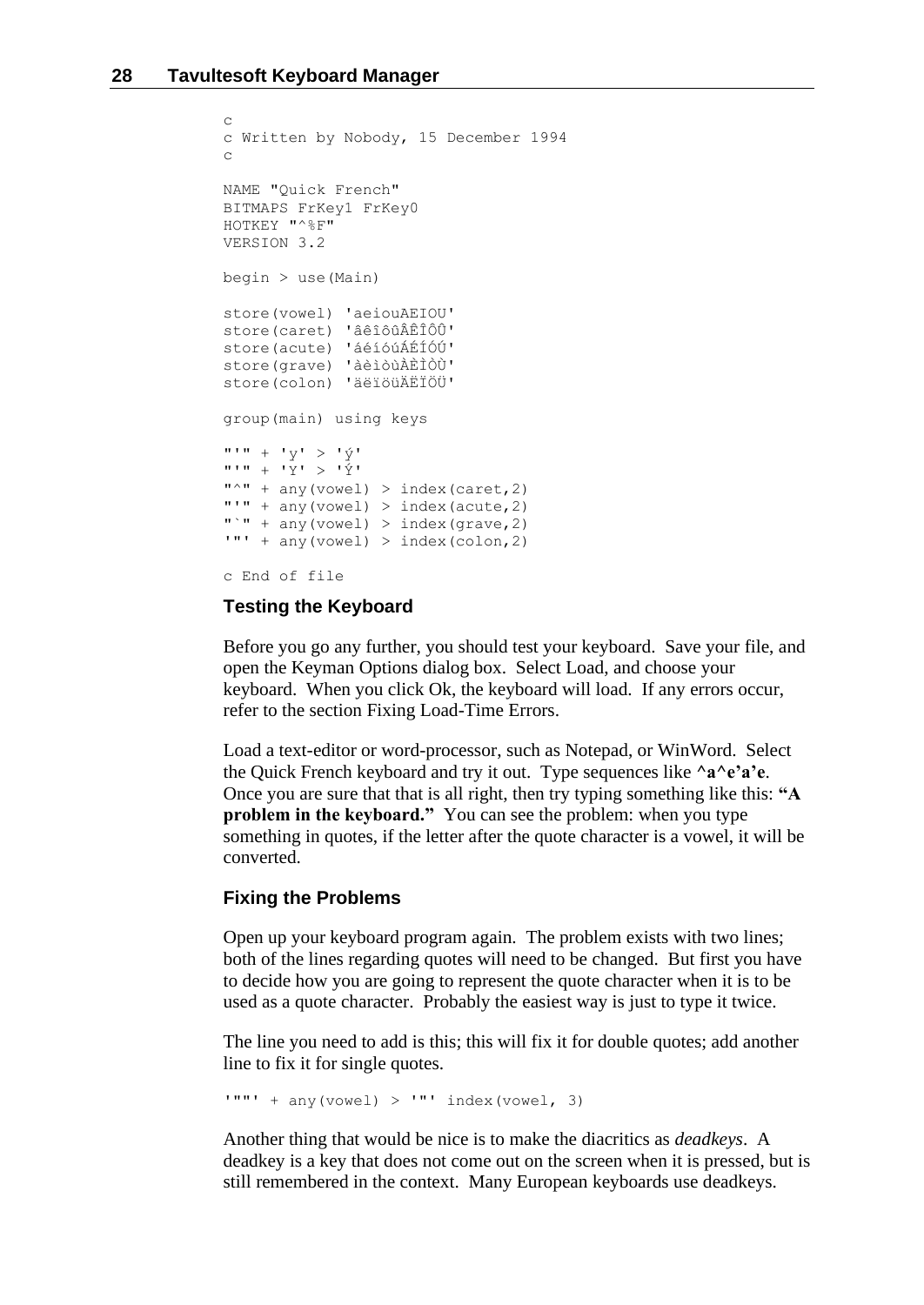We will show you the line needed; you will need to remove the old rule to do with carets and explain it for the caret ( $\land$ ) character:

```
+ '' > deadkey(1)
deadkey(1) + any(vowel) > index(caret, 2)
```
The deadkey, or dk statement accepts a number identifying it; it will not appear on the screen, but it does stay in the context. You can have up to 254 different deadkeys, starting from 1.

You will want to add the deadkey rules for all the other characters; don't forget to use a different deadkey identifying number for each one. You will also need to modify the quote modification statements talked about above, to work with the deadkey better; it becomes simpler, as shown below:

```
dk(2) + ''''' > '''''
```
You should add this sort of statement for all the diacritics, in case you wish to use the original character.

There are some other characters we haven't got support for yet: «, », ç, and Ç. We decided to represent the "«" and "»" characters with double less-than and double more-than symbols. You should be able to add rules for these, as well as for the "ç" and "Ç" symbols.

But what if someone wanted to type "<<<<<<<<<<< \*\*\* >>>>>>>>>>>", for instance, as a divider to a section of a book. They wouldn't want it to come out as "«««< \*\*\* »»»>". So we will make use of a deadkey to have it come out correctly, as shown below:

```
"«" + "\langle" > "\langle "\langle" dk(5)
">" + ">" > ">>" dk(5)
dk(5) + "\langle" > "\langle" dk(5)
dk(5) + ">" > ">" dk(5)
```
You should be able to see what this does. Test your keyboard again; there should not be any more problems. You have completed the Keyman keyboard tutorial.

You can extend this keyboard to add support for every European character then you would call it EUROPE.KMN. The following chapter will explain some of the more advanced features of the Keyman keyboard language; you could use them to extend this keyboard.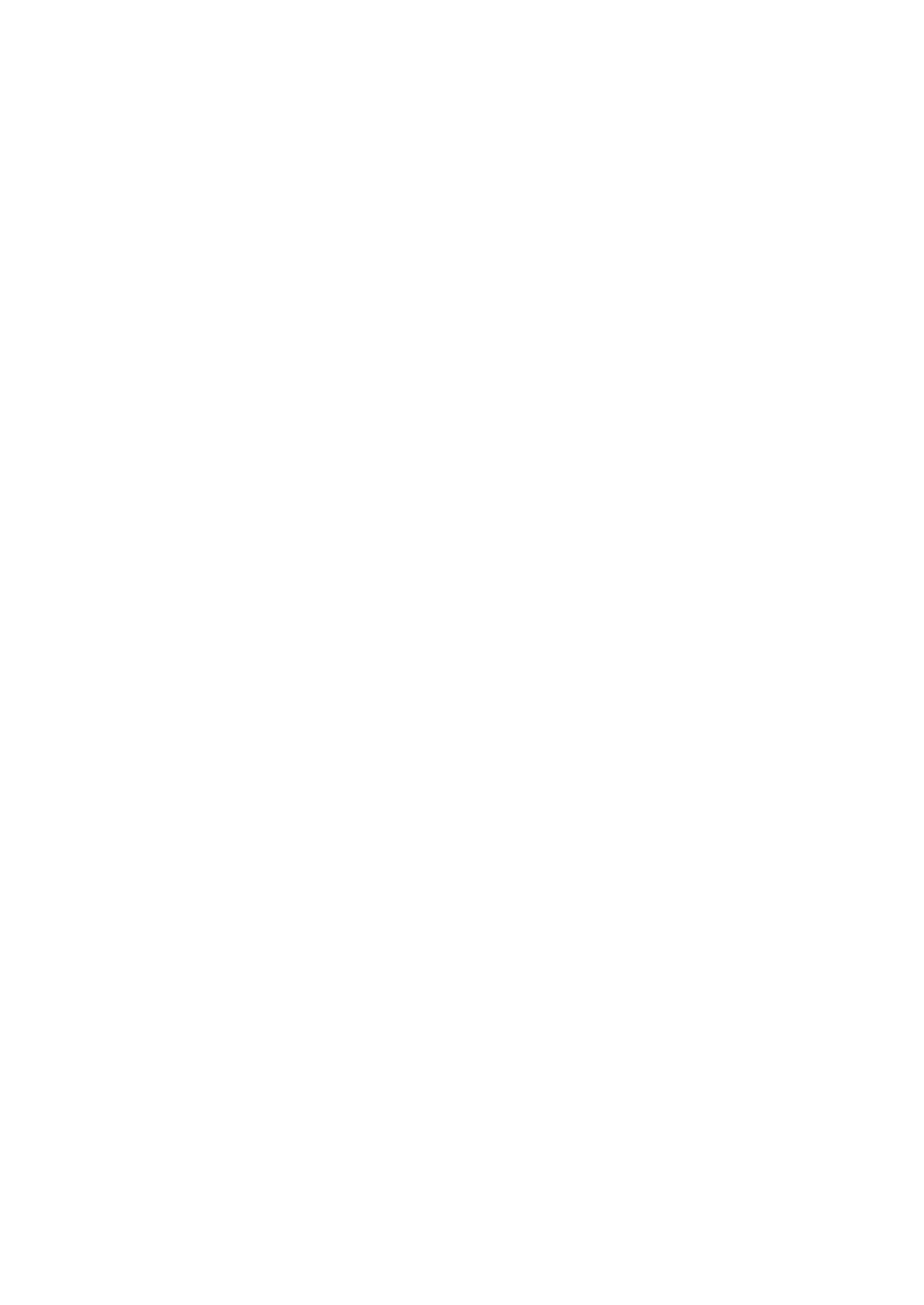# C H A P T E R 5

# **Further Programming**

This chapter will build on what you have already learnt from chapter 4; it will be assumed that you understand the basic Keyman keyboard program format.

The following subjects will be discussed in this chapter:

- Multiple groups
- Constraints
- Groups without the "using keys" keywords
- Virtual keys
- **Other features**

### **Multiple Groups**

In chapter 4, you learnt how to create a file with one group. Multiple groups can be useful for doing further processing such as changing characters in certain contexts, or, as is done for some South-East Asian languages, syllable splitting.

### **The use Statement**

A group can be added with the group statement; the previous group ends at the line before the statement. However, to use the group, you must have a way of jumping from one group to another. The use statement lets you do this. This statement is legal on the right hand side of a rule; you can put it anywhere in the string, with one limitation: no index or context statements are allowed after the use statement; using them will cause run-time errors.

Any output in a group will affect groups called by it, as well as groups after it. The current context will be modified to add the changes made by a group, before returning to the previous group, or jumping to another one.

The use statement has the following syntax:

#### use(*groupname*)

Where *groupname* is the name of the group to jump to. After the new group has finished processing, control will return to the statement after the current one, in the same rule. You can nest quite a few groups; the exact number is not known.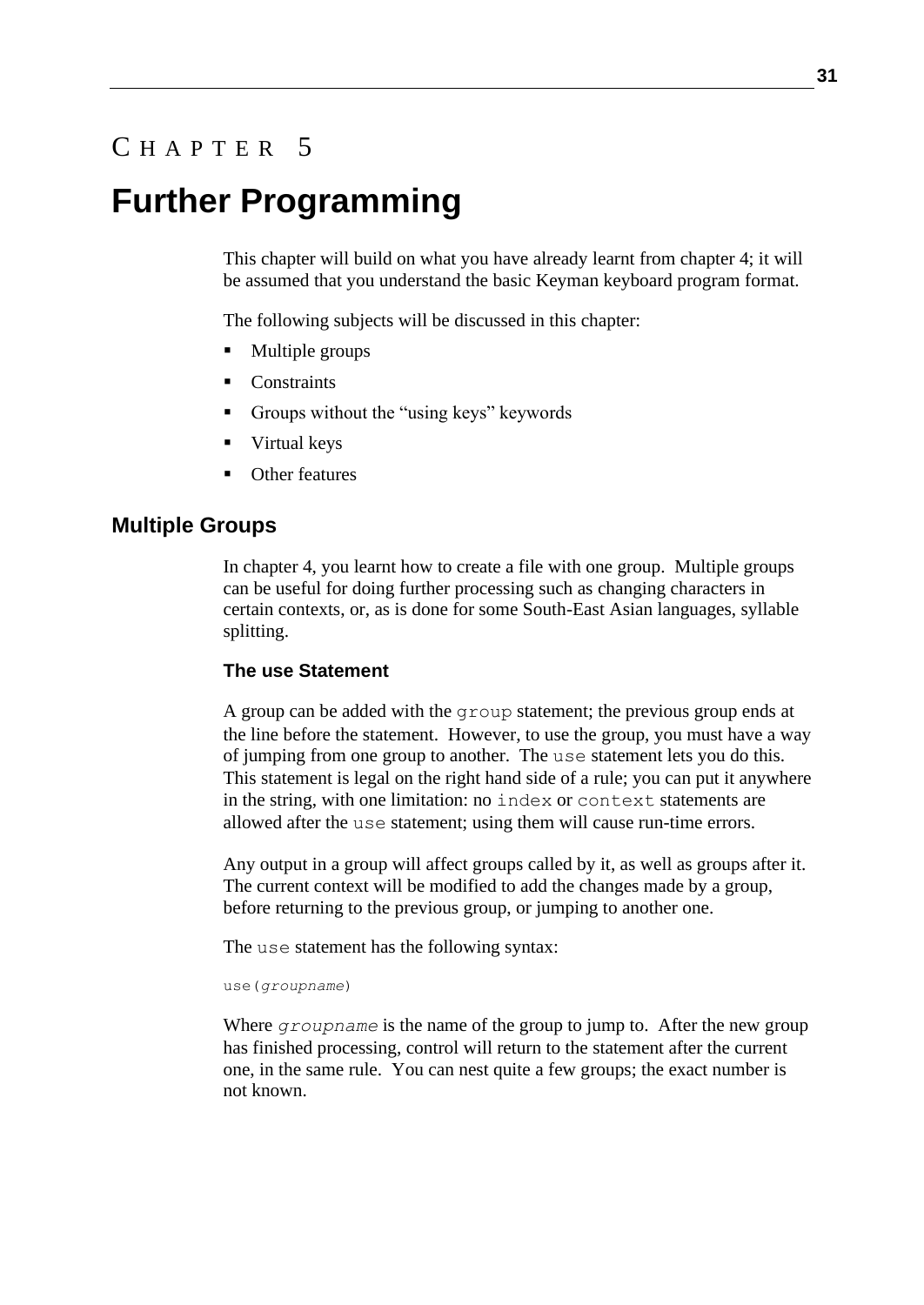### **The return Statement**

The return statement stops all processing of rules and returns control to the typist. No statements are executed after the return statement, even if it jumps back through multiple groups.

The return statement has no parameters; it must be on the right hand side of the rule.

### **The match and nomatch Rules**

Two special rules can be included in a group: the nomatch rule and the match rule. One of these two rules will be executed every time the group is entered, unless the rule matched contains a return statement.

The rules are represented in the following way:

nomatch > *right-hand-side* match > *right-hand-side*

Where the *right-hand-side* can include any of the statements legal to the right hand side of a rule, except for context and index. Both of these rules can jump to other groups with the use statement, output characters, or stop processing with the return statement.

If no rule is matched, the nomatch rule will be executed; if a rule is matched, the match rule will be executed, *after* the matched rule has been executed.

### **Summing Up**

Several of the example keyboards included with this program illustrate the usage of these statements and rules. To sum up:

```
LHS > RHS or use(group) or return
match > RHS or use(group) or return
nomatch > RHS or use(group) or return
```
### **Constraints**

Constraints are ordinary rules that restrict certain combinations from being typed. These rules can occur anywhere, even in a nomatch or match rule.

A constraint rule can just be something like the following line:

any(vowel) + any(vowel) > context

This would restrict two vowels from being typed in a row; the second key would just be ignored.

However, you might wish to let the typist know that they typed an illegal combination. This can be done with the beep statement. The beep statement simply makes a beep at the PC speaker.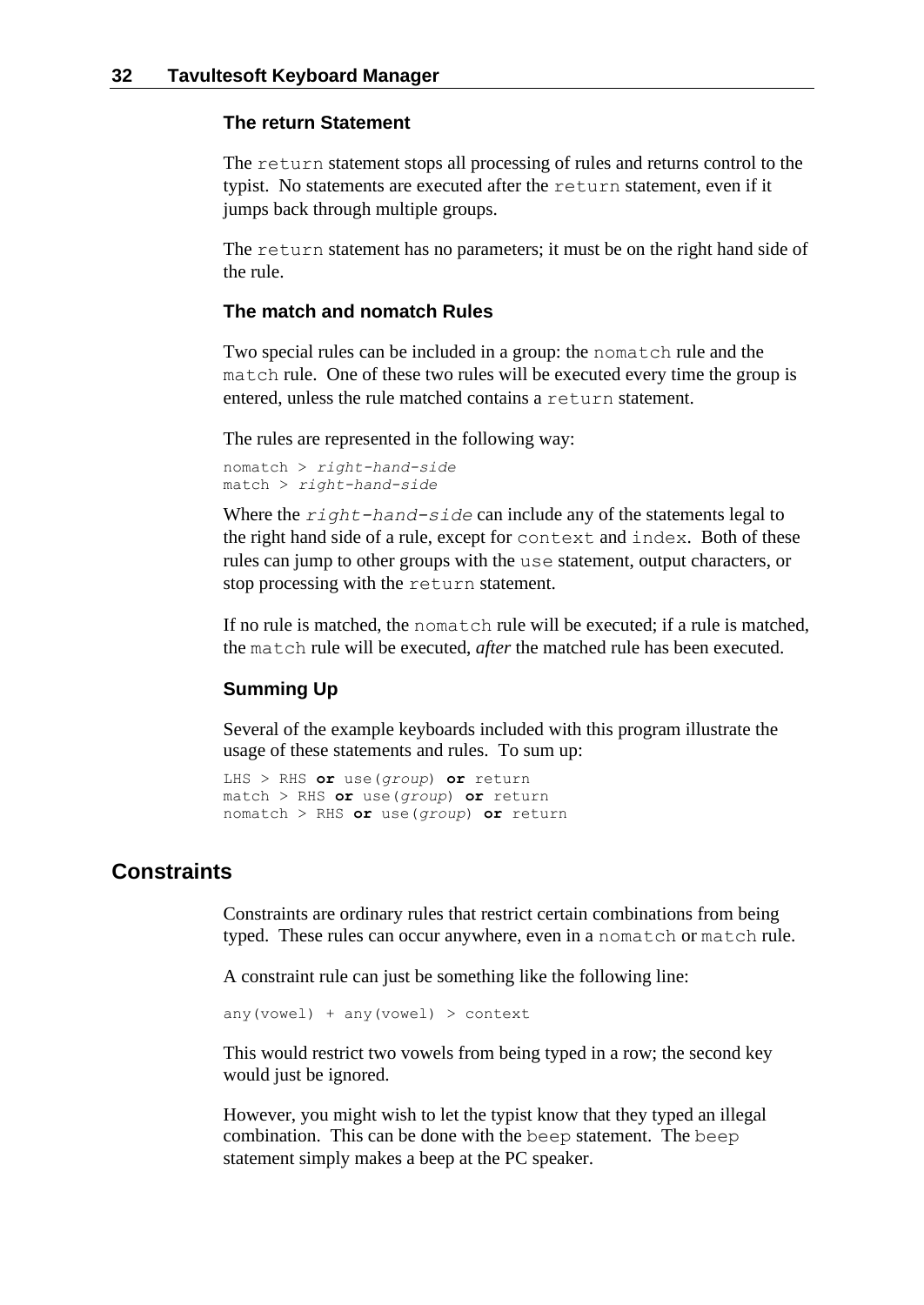**Note** If you have a sound driver installed, such as the PC Speaker sound driver, or a driver for a sound card, the beep statement plays the sound identified by the Asterisk entry in the Sounds option in Control Panel.

The beep statement is legal only on the right hand side of a rule; it just tells Keyman to make a beep, nothing else. A beep statement can be used both in match and nomatch rules. Examples of the beep command:

```
any(vowel) + any(vowel) > context beep
+ any(illegal) > beep
```
When you are restricting a set of keys, without context, from being typed, but you don't want a beep, another statement is required. The nul statement tells Keyman that nothing is on the right hand side of the rule. The rule above would become:

```
+ any(illegal) > nul
```
This would simply ignore any illegal keys. In some situations with multiple groups, this can be more useful than it appears. The nul statement is not necessary for the nomatch and match rules; just don't add them if you don't want them to do anything.

Typically, you would put constraints in the first group of a keyboard program, and every rule matched would simply be a rule testing for illegal context and key combinations. The nomatch rule would then be:

```
nomatch > use(maingroup)
```
Obviously, you could name the next group anything you like. The match rule would probably be left out.

### **Groups Without the "using keys" Keyword**

The using keys keyword, introduced in chapter 4, was used in a group statement to tell Keyman that the group would be needing information on the key pressed. In some situations, you might want ignore the keystrokes sent, such as for syllable splitting, or for changing the order of stacked diacritics, which only depends on the context.

### **Virtual Keys**

With what you have learnt so far, any letter, number, or punctuation mark can be identified as a key in a rule. However, you cannot test the Ctrl and Alt states of these keys; with some keyboards, it is necessary to do so.

Virtual keys allow you to do that. A virtual key keyword can identify almost any key on the keyboard; a few specialized ones are either reserved or unable to be used.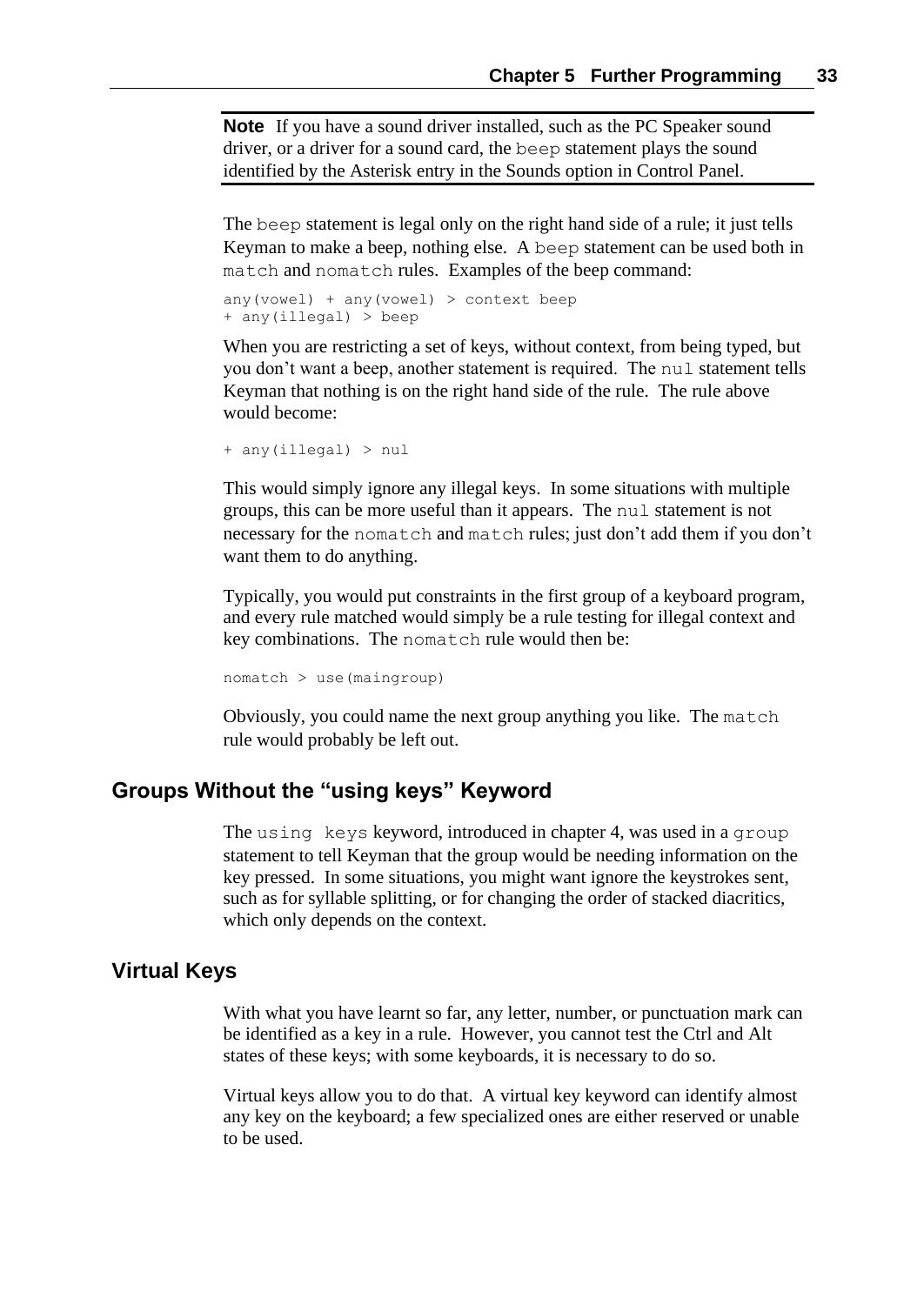Virtual keys are allowed only in the key section of a rule, not in the context or the output. A virtual key is identified by an opening bracket character ('['). It ends at a closing bracket character (']'). Inside the brackets, you can have a combination of shift-key codes and the actual virtual key, which is identified by a "K\_" at the start of the keyword.

The keyboard shown further on gives the virtual keys for all keys on the standard US 101 key keyboard. (**Note**: The arrangement may not be identical to your keyboard.)

**Important** You must not use virtual keys in the output. Keyman will recognize them, but output will be garbled. This version of Keyman does **not** support virtual keys in the output.



| PrtScn Scroll   |                 | ∣ Pause        |
|-----------------|-----------------|----------------|
| <b>K PRTSCN</b> | <b>K SCROLL</b> | <b>K PAUSE</b> |

| <b>Insert</b> | Home   | Pg Up   | <b>Num</b>          |                             | ∗               |                  |
|---------------|--------|---------|---------------------|-----------------------------|-----------------|------------------|
| K_INS         | K_HOME | K PGUP  | K_NUMLOCK K_NPSLASH |                             | <b>K_NPSTAR</b> | <b>K_NPMINUS</b> |
| <b>Delete</b> | End    | Pg Dn   |                     | 8                           | 9               |                  |
| K_DEL         | K_END  | K_PGDN  | K_NP7               | K_NP8                       | K_NP9           | ٠                |
|               |        |         |                     | 5                           | 6               | <b>K_NPPLUS</b>  |
|               |        |         | K NP4               | K_KP5<br>K_NP5 <sup>+</sup> | K NP6           |                  |
|               | ᠰ      |         |                     | 2                           | 3               |                  |
|               | K UP   |         | K_NP1               | K_NP2                       | K NP3           | Enter            |
| $\leftarrow$  | ↓      | →       | 0                   |                             |                 | <b>K_ENTER</b>   |
| K LEFT        | K_DOWN | K RIGHT | K_NP0               |                             | K_NPDOT         |                  |

### **Figure 5.1: The Virtual keys keyboard layout**

- \* Keys marked by a star are special keys that will be discussed in more detail further on.
- † This key can be either K\_KP5 when NUM LOCK is off, or K\_NP5 when NUM LOCK is on; this applies to all the keys on the number pad - when NUM LOCK is off, the movement keys will be used.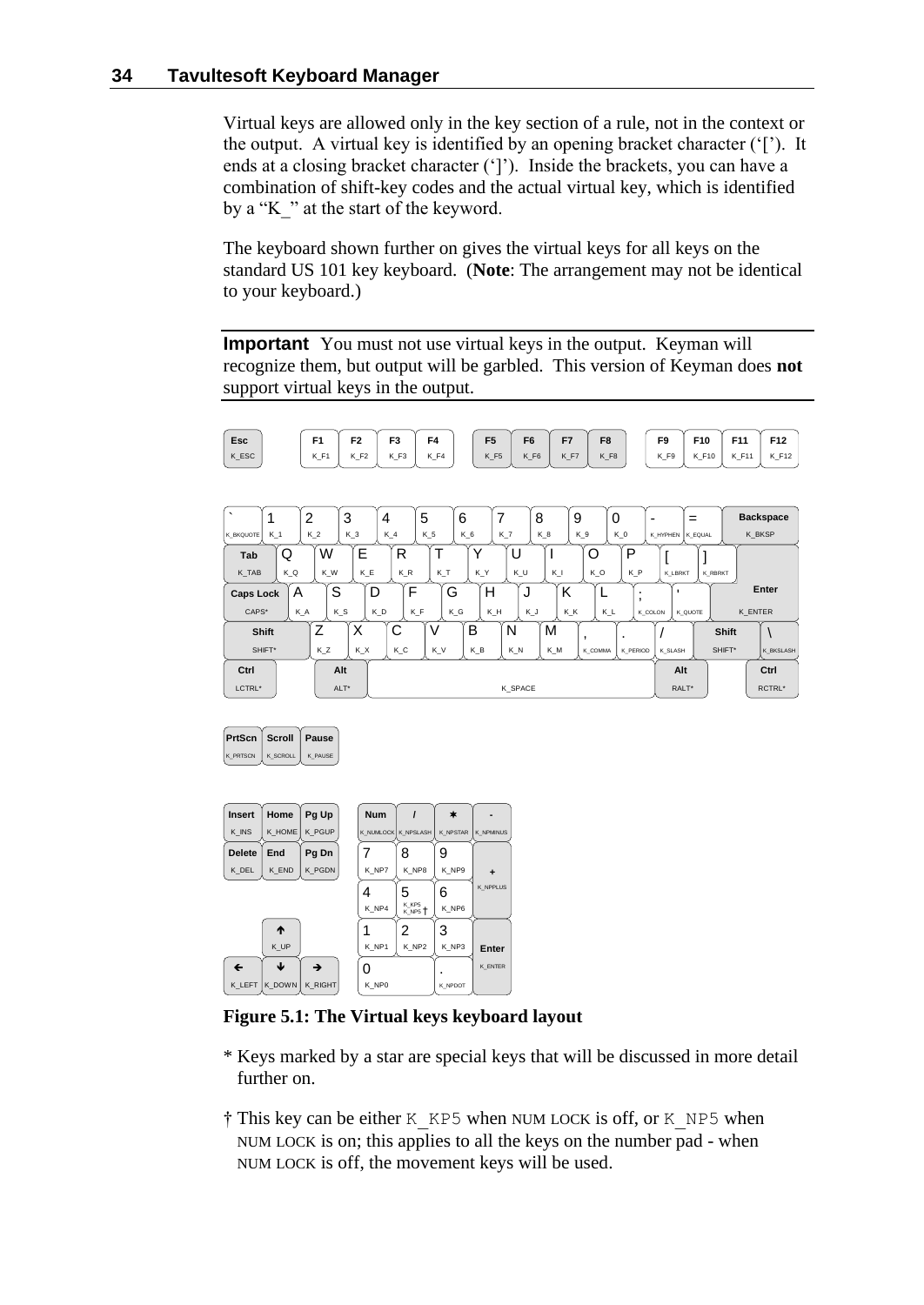For example, to test for the SCROLL LOCK key, you would have the following line:

+ [K\_SCROLL] > output

If you want to test for a key that is used with SHIFT, CTRL, ALT, or CAPS LOCK, then you would proceed it with one of the following keywords:

| Shift key to test | <b>Keyword</b> |
|-------------------|----------------|
| <b>SHIFT</b>      | SHIFT          |
| Either CTRL       | CTRL           |
| Left CTRL         | LCTRL          |
| <b>Right CTRL</b> | RCTRL          |
| Either ALT        | ALT            |
| Left ALT          | LALT           |
| Right ALT         | RALT           |
| CAPS LOCK on      | CAPS           |
| CAPS LOCK off     | NCAPS          |

So, if you wanted to test for Right  $ALT +$  the letter "e", you would have the following line:

+ [RALT K\_E] > output

This version of Keyman does not let you use stores for virtual keys.

### **Other Features**

### **Other Header Statements**

There are three optional header statements that Keyman recognizes, all working with CAPS LOCK.

The first statement, CAPS ALWAYS OFF, makes sure that CAPS LOCK cannot be turned on while the keyboard is active, and it turns CAPS LOCK off when the keyboard is switched on. Put this statement on a single line in the header, as follows:

CAPS ALWAYS OFF

The other two statements, CAPS ON ONLY, and SHIFT FREES CAPS are usually used together. CAPS ON ONLY makes the CAPS LOCK key like a typewriter CAPS LOCK, where pressing it turns it on only.

SHIFT FREES CAPS tells Keyman to recognize SHIFT and turns capitals off. Using these two together makes Keyman work like many European keyboards. These two statements each take a single line in the header, as shown below:

SHIFT FREES CAPS CAPS ON ONLY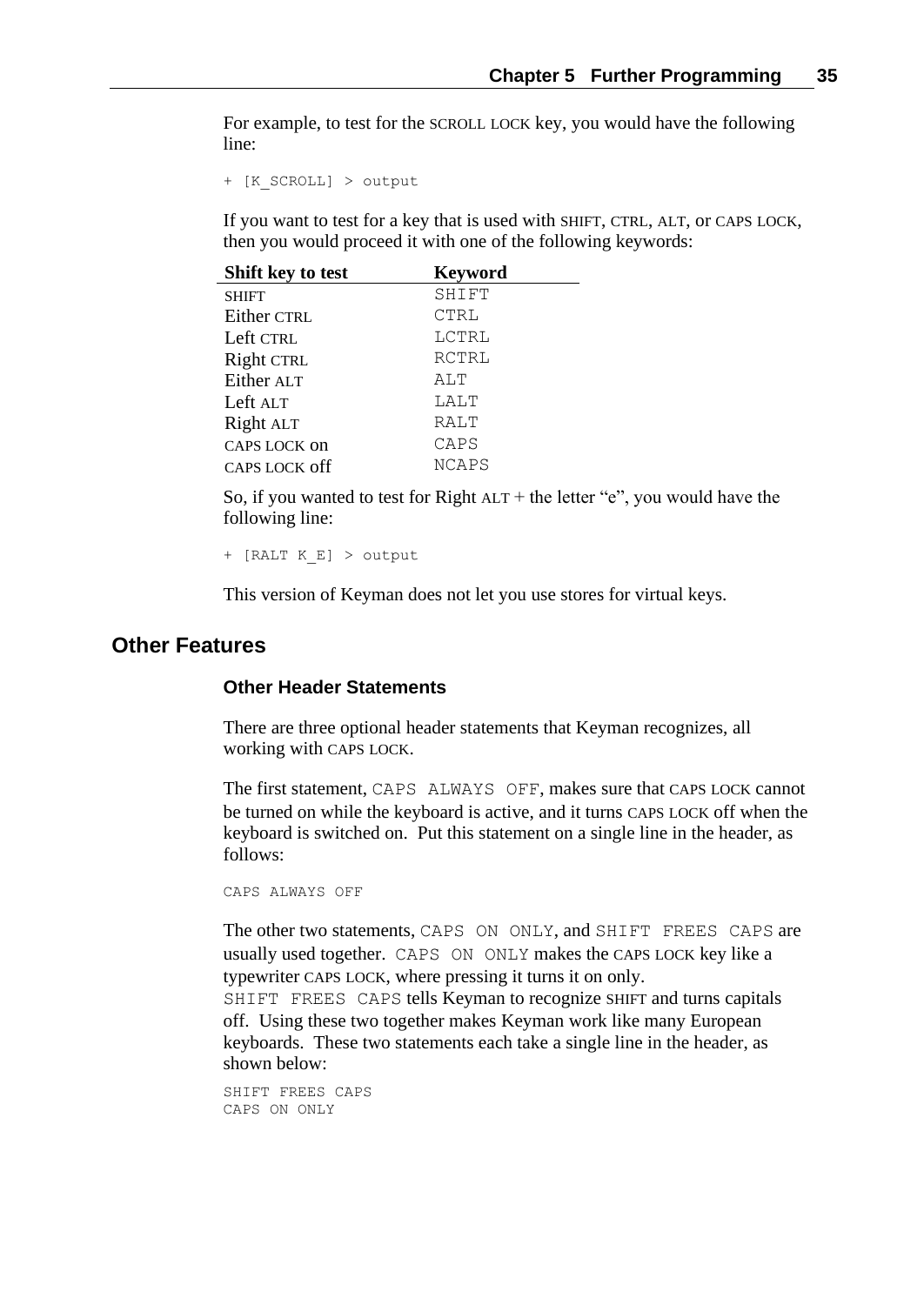### **nul In the Context**

The nul statement is used at the start of the context to tell Keyman only to match that rule if there are only as many characters output on the screen as in the context. This statement is not very likely to be used; there is a possibility you may use it for testing after a keyboard has been turned on, or to change a character into the best possible output without knowing what is before it. For example,

nul + 'a' > 'A' c Not very useful!

### **The outs Statement**

The outs statement places the content of a store into the string at its position. You would probably only use the outs statement for creating large stores. Usage:

```
outs(storename)
```
### **Long Rules**

When you are making your keyboard, you may find that some lines are very long and are hard to read if made shorter. Keyman has a way of getting around this: by putting a backslash (\) on the *very end* of the line, Keyman is told that the line should be joined with the next one. You can do this for multiple lines if necessary, up to 1K (about 1000 characters) long. The backslash must come *after* comments if you have them. For example,

```
any(LowerCaseVowel) + any(UpperCaseVowel) > \
     index(UpperCaseVowel,1) c From previous line \
     index(LowerCaseVowel,2) c From previous line
```
### **Keyman and Control Panel's International Settings**

Keyman only interferes with one part of the International settings in Control Panel, the keyboard layout. Keyman requires that you use the US keyboard layout for it to work properly in most cases; you could create a keyboard for other languages you wanted to use instead of using the default Windows one.

However, if you must use a different keyboard layout, Keyman 3.2 lets you get around it when you use virtual keys. Virtual keys work properly with other keyboard layouts, except that you may not be able to use right ALT or CAPS LOCK with some keyboards.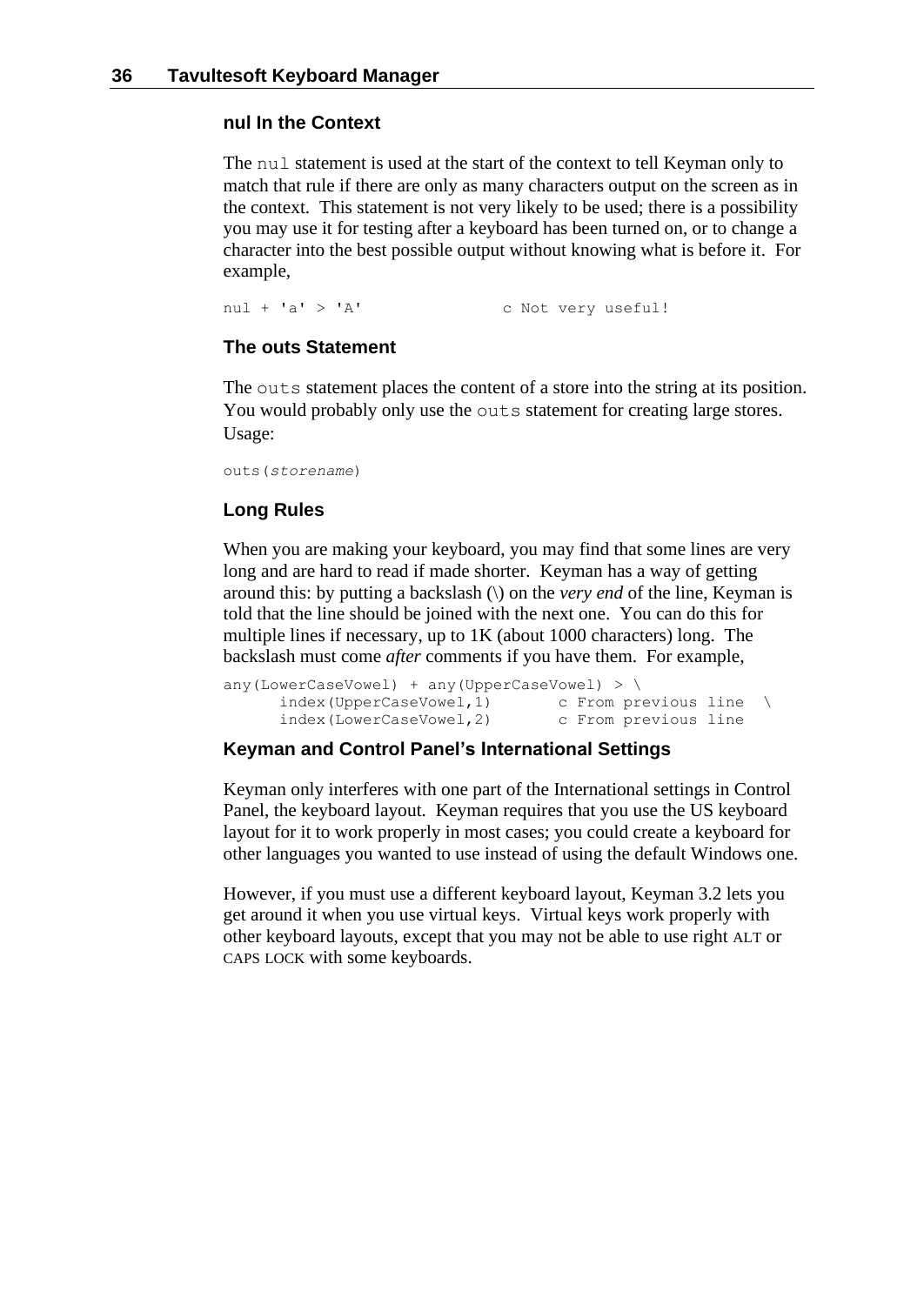# CHAPTER 6

# **TIKE**

TIKE is the keyboard program editor supplied with Keyman. It stands for Tavultesoft Integrated Keyboard Editor. With TIKE, design and testing of your keyboards is simplified because TIKE works closely with Keyman to load your keyboards, report error messages, and test them. You can edit multiple files and switch between them instantly, using the standard Windows Multiple Document Interface.

This chapter will discuss the various parts of TIKE, and explain how to use them.

# **Overview on Using TIKE**

When you start TIKE, a startup dialog will briefly appear, as the TIKE window is opened. After the startup dialog closes, you will see a screen that looks like figure 6.1.

|                               | Tavultesoft IKF          |  |
|-------------------------------|--------------------------|--|
| <u>F</u> ile<br><b>Window</b> | Help                     |  |
| E.                            | ⊥,∾∾<br><b>HAWW</b><br>▦ |  |

**Figure 6.1: The TIKE screen (blank space has been removed)**

You will notice that there is a status bar (at the bottom of the screen), a menu bar, and a toolbar. If you have use Microsoft Word for Windows, these parts of the screen will look familiar.

### **The Toolbar**

Line: Column:

 $\sqrt{\frac{1}{2}}$  Font:

The toolbar is accessible only with the mouse, but each button on the toolbar is also available in the menu, although the menu will only show the options applicable to the current situation. When you click and hold on a toolbar button, the status bar will tell you what the button does.

### **The Status Bar**

The status bar gives you information on the font, current position, menu items, and toolbar buttons. When you are editing a file, the status bar will update frequently with the current position and font.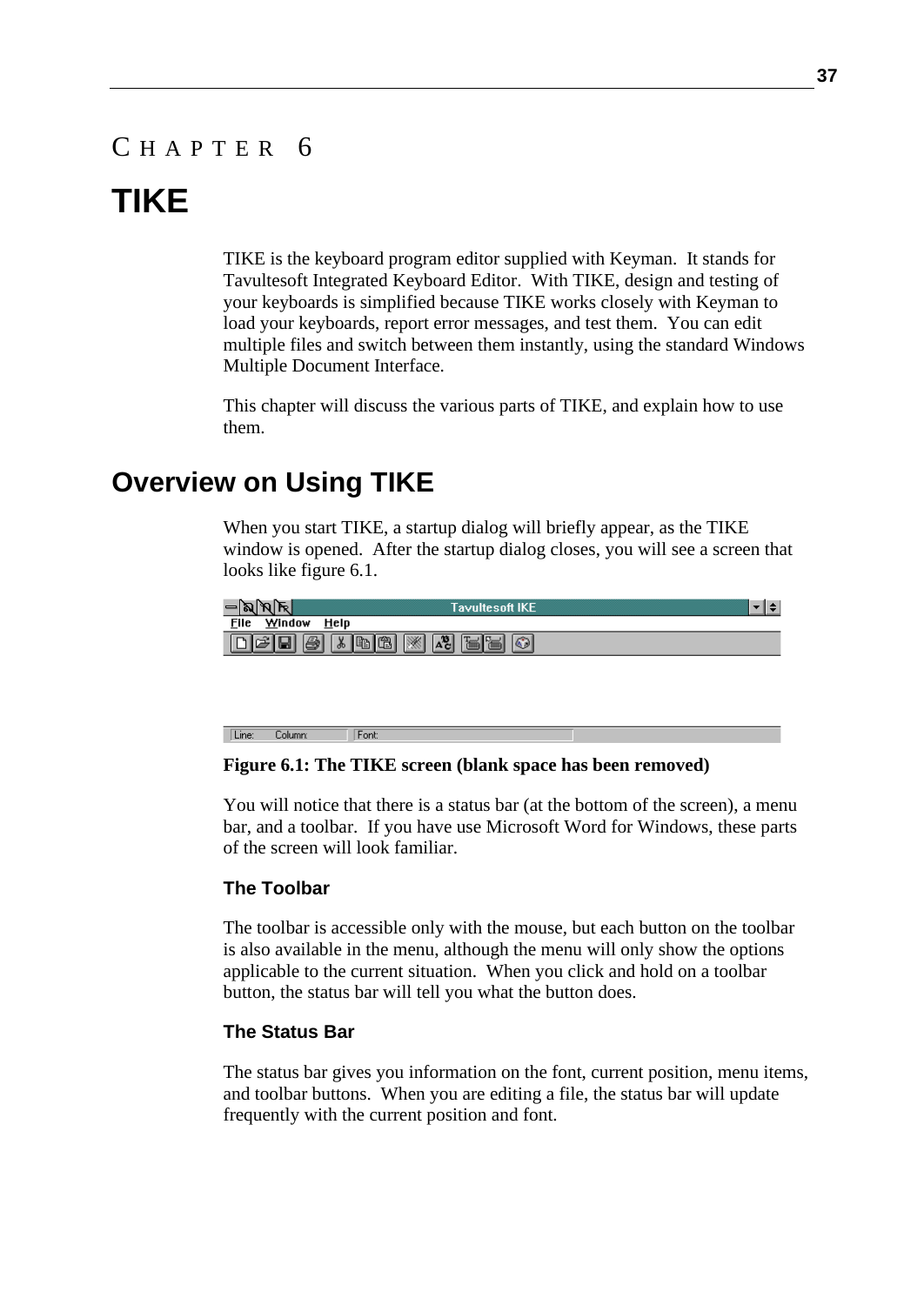### **The Menu**

The menu bar will have different items and sub-menus at different times, to hide items that are inappropriate for the situation.

### **Creating, Loading, Saving, and Editing Files**

You can start a new file either by clicking on the new file button on the toolbar (a white sheet of paper), or by selecting  $\mathsf{File} \cdot \mathsf{New}$  from the menus. A new window will open, and you can type and edit in the same way as Notepad.

To open an existing file, either click on the opened folder button or select File Open... from the menu. An Open dialog box will appear which works the same way as the Open dialog box from Notepad (but looks a whole lot nicer!)

To save the file you are editing, click the disk button, or select File • Save or File•Save As.... These options also work in the same way as Notepad.

### **Selecting an Editing Font**

TIKE lets you select an separate editing font for each file you are working on. Click on the "ABC" toolbar button, or select Options. Font.... The font dialog box that appears is another standard one. Select the font, size, and style you wish to use, and click Ok.

### **Searching and Replacing Text**

The Search menu allows you to search for text, and replace it if you wish with new text. The editing font you have selected will be used in the dialog boxes; other than that, the dialog boxes are standard.

### **Testing Your Keyboard**

Before you can test your keyboard, you must save it. When you click the testing button (a keyboard with a "T") on the toolbar, or select Options. Test, TIKE asks Keyman to load the keyboard into memory. If any errors occur, TIKE moves to the appropriate line in the file and displays the error message in the status bar. If the keyboard loads, a new window will open: the testing window. The testing window simply lets you test the keyboard you loaded by typing using that keyboard. TIKE will automatically switch keyboards when you switch windows. You can select any font in the testing window the same as in the editing windows.

When you have finished testing your keyboard, click the unload button (a keyboard with an arrow), or select Options. Unload Test Keyboard.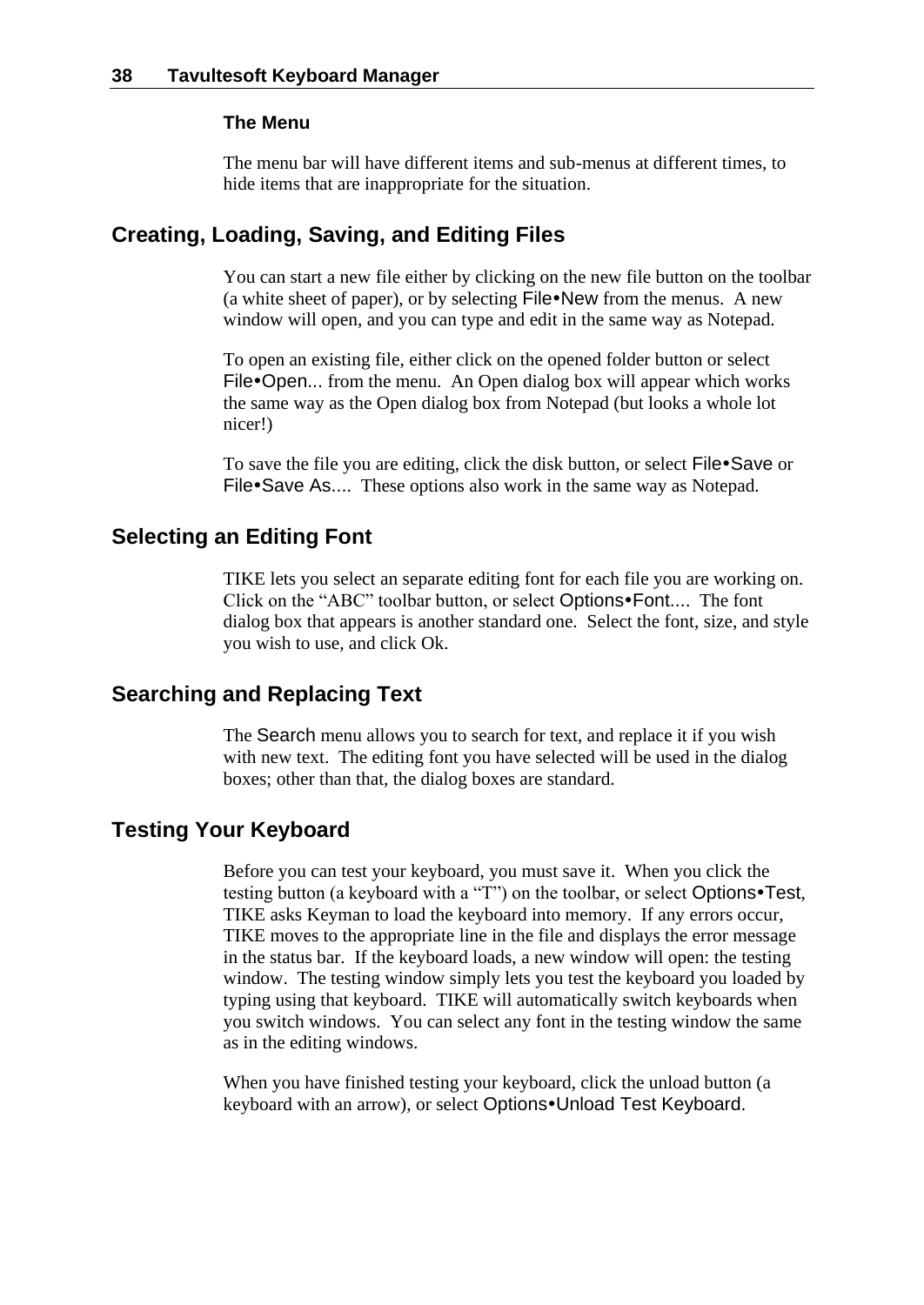### **Character Map**

You will often want to use Character Map to find character codes in the fonts you are working with; the last button on the toolbar loads Character Map, as does the Options.Run Character Map menu item.

### **Printing**

TIKE lets you print your keyboards using the currently selected font; simply click on the printer button, or select File Print.... You can set the margins, header and footer using the Page Setup dialog box. By default, the paper will have one inch margins and the name of the keyboard will printed at the top of each page. The header and footer will print with the selected font in bold and italic.

### **Reference**

A summary of the menu options, associated toolbar buttons, and what they do is provided below:

|    | File•New                               | Create a new file                                               |
|----|----------------------------------------|-----------------------------------------------------------------|
|    | File•Open                              | Open an existing file                                           |
|    | File•Save                              | Save the current file                                           |
|    | File•Save As<br>File•Print             | Save the current file to a new name<br>Print the current file   |
|    | File • Page Setup<br>File•Exit         | Set margins, header and footer for printing<br><b>Exit TIKE</b> |
|    | Edit•Undo                              | Undo the previous action                                        |
| ¥, | Edit•Cut                               | Move selected text to clipboard                                 |
| þ  | Edit•Copy                              | Copy selected text to clipboard                                 |
| â  | Edit•Paste                             | Insert clipboard contents at the insertion<br>point             |
|    | Search•Find                            | Find specified text                                             |
|    | Search•Replace                         | Find specified text and replace with new text                   |
|    | Options•Font                           | Change the editing font for the current file                    |
|    | Options•Run<br><b>Character Map</b>    | Load the Character Map accessory                                |
| 礛  | Options•Test                           | Test the current keyboard file                                  |
|    | Options•Unload<br><b>Test Keyboard</b> | Unload the current keyboard being tested                        |
|    | Window•Tile                            | Tile the open windows                                           |
|    | Window•Cascade                         | Arrange the windows in cascading format                         |
|    | Help•About                             | Provide information on the TIKE version                         |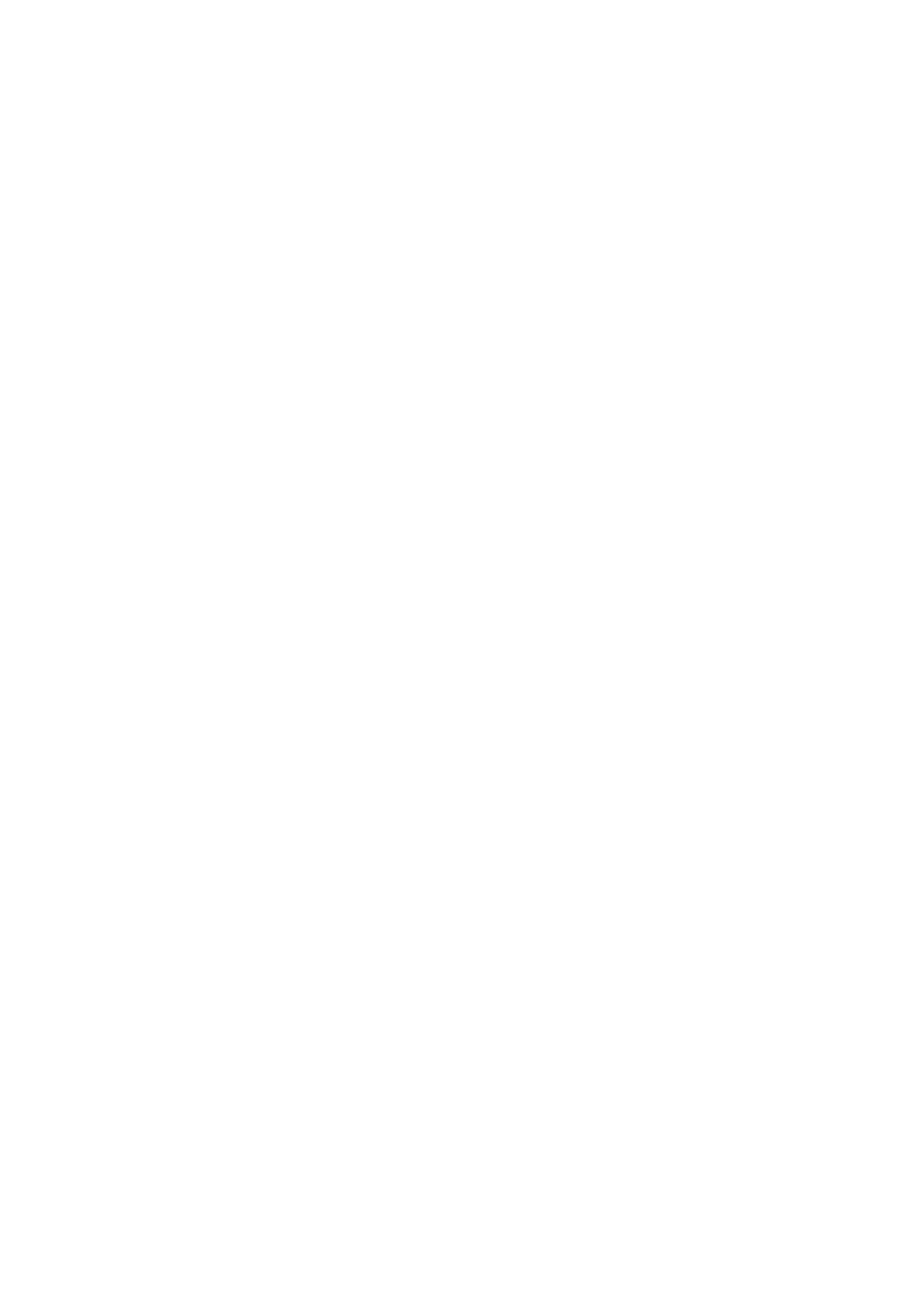## A P P E N D I X 1

# **The KEYMAN.INI File**

Keyman stores all its options in KEYMAN.INI, in the Windows directory. The KEYMAN.INI file is a standard Windows INI file, divided into sections with options in each section.

There can be four sections in KEYMAN.INI: [Options], [Advanced], [Extensions], and [TIKE]. The [Options] section contains options about the position of the keyboard buttons, hotkeys, and similar settings. The [Advanced] section contains settings about rules and the sizes of buffers used with the rules. The [Extensions] section has the names of the Extension handlers (documented fully in Technical Documentation) installed in Keyman. [TIKE] contains settings about TIKE.

### **The [Options] Section**

| <b>Setting</b>            | <b>Default</b>   | <b>Description</b>            |
|---------------------------|------------------|-------------------------------|
| DisableHotKey             | Ctrl+Shift+K W   | Turns all keyboards off       |
| SwitchHotKey              | Alt+K_EQUAL      | Toggles the keyboard state    |
| MenuHotKey                | Ctrl+Alt+K_EQUAL | Brings up the Keyman menu     |
| <b>IconWindow</b>         | Off              | Whether the Keyman floating   |
|                           |                  | button window is on or off    |
| <b>IconPosition</b>       | Left             | The position of the Keyman    |
|                           |                  | buttons on the title bar      |
| <b>IconWindowPos</b>      | TitleBar         | The position of the Keyman    |
|                           |                  | floating button window, if on |
| <b>IconWindowGrab</b>     | Off              | True/On if the Grab-Tag       |
|                           |                  | Mover option is set           |
| <b>IconWindowLocation</b> |                  | The position of the icon      |
|                           |                  | window on the screen, in      |
|                           |                  | pixels                        |
| FloatingCompatMode        | <b>Off</b>       | Use Windows-NT                |
|                           |                  | compatibility mode            |

The [Options] section has the following settings: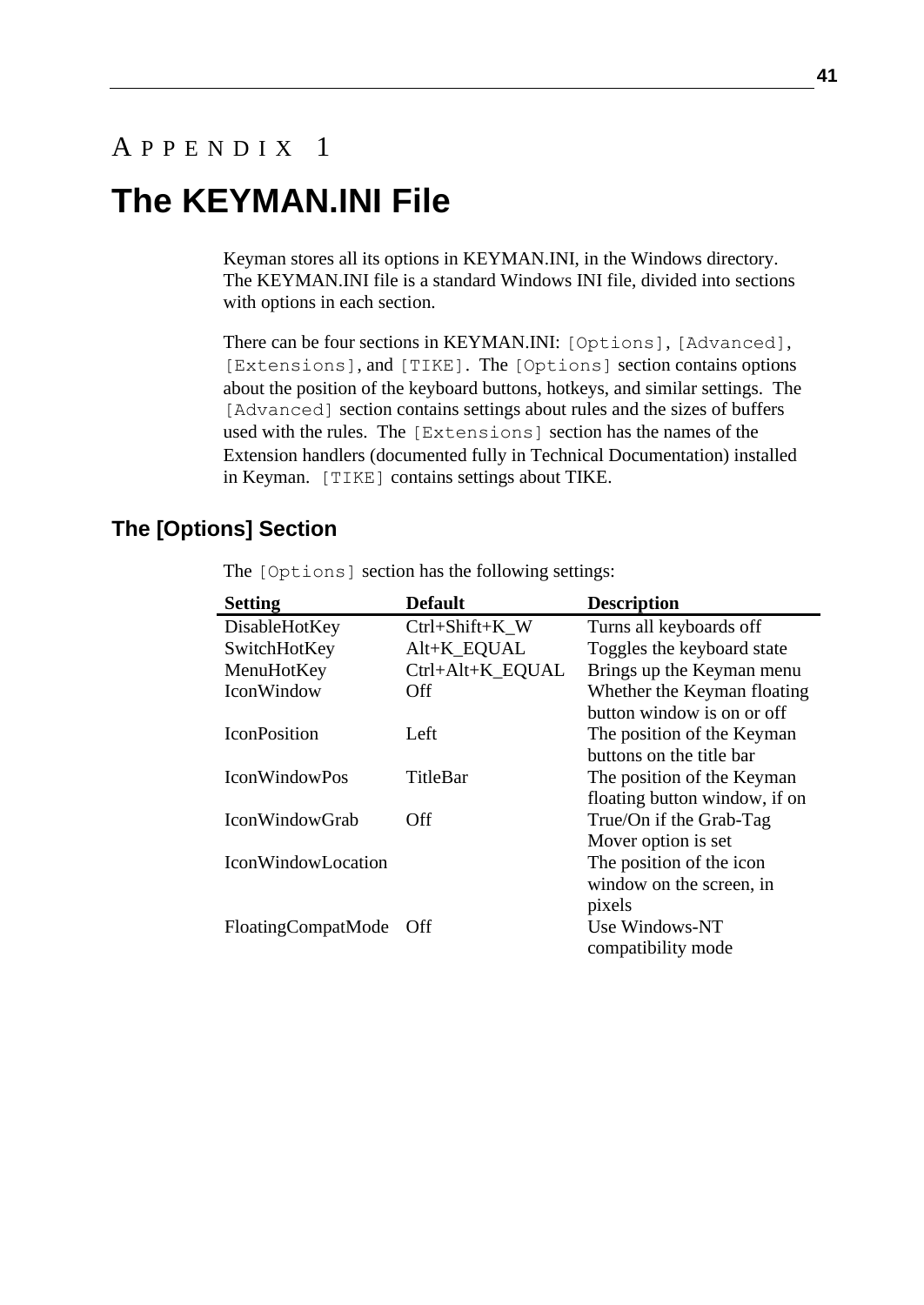### **The [Advanced] Section**

The [Advanced] section controls the size of Keyman's internal rule buffers. It has the following settings:

| <b>Setting</b>   | <b>Default</b> | <b>Description</b>                                                                                                                                                       |
|------------------|----------------|--------------------------------------------------------------------------------------------------------------------------------------------------------------------------|
| MsgStackSize     | 80             | The maximum number of messages that                                                                                                                                      |
|                  |                | Keyman can output in a single rule; keep in                                                                                                                              |
|                  |                | mind that one backspace takes two messages,                                                                                                                              |
|                  |                | and several messages are required for internal                                                                                                                           |
|                  |                | use.                                                                                                                                                                     |
| KeyContextSize   | 16             | The maximum length of the context in a rule,                                                                                                                             |
|                  |                | in bytes.                                                                                                                                                                |
| KeyOutputSize    | 16             | The maximum length of the output in a rule, in<br>bytes.                                                                                                                 |
| MaxKeyboards     | 8              | The maximum number of keyboards that can                                                                                                                                 |
|                  |                | be in memory at once.                                                                                                                                                    |
| ContextStackSize | 64             | The length of the output that Keyman will<br>remember; when it gets longer than this,                                                                                    |
|                  |                | Keyman shifts the first characters off the left.                                                                                                                         |
|                  |                | You should never need to change this.                                                                                                                                    |
| MaxKeyCombos     | 1024           | The maximum number of rules in a group.                                                                                                                                  |
|                  |                | The default maximum can be increased if you<br>reduce KeyContextSize or KeyOutputSize; the<br>maximum number of rules in a group can be<br>calculated with this formula: |
|                  |                |                                                                                                                                                                          |
|                  |                | $MaxKeyCombos =$                                                                                                                                                         |
|                  |                | 65535/(KeyContextSize+KeyOutputSize+5)                                                                                                                                   |
|                  |                | If you change the KeyOutputSize and<br>KeyContextSize and thereby exceed this<br>maximum, Keyman will display a warning and                                              |
|                  |                | tell you the appropriate value for<br>MaxKeyCombos.                                                                                                                      |
|                  |                | Each rule with an any statement in the key<br>will be expanded to multiple rules when<br>loaded - one rule for each character in the<br>store.                           |

### **The [Extensions] Section**

The [Extensions] section consists of lines that each add a Keyman File Extension Handler to Keyman. A Keyman File Extension Handler is a library that loads a file into Keyman format in memory. The default Extension Handler supplied with Keyman loads "KMN" files. Other Extension Handlers would load other formats of files, for example, a compiled "KMN" file.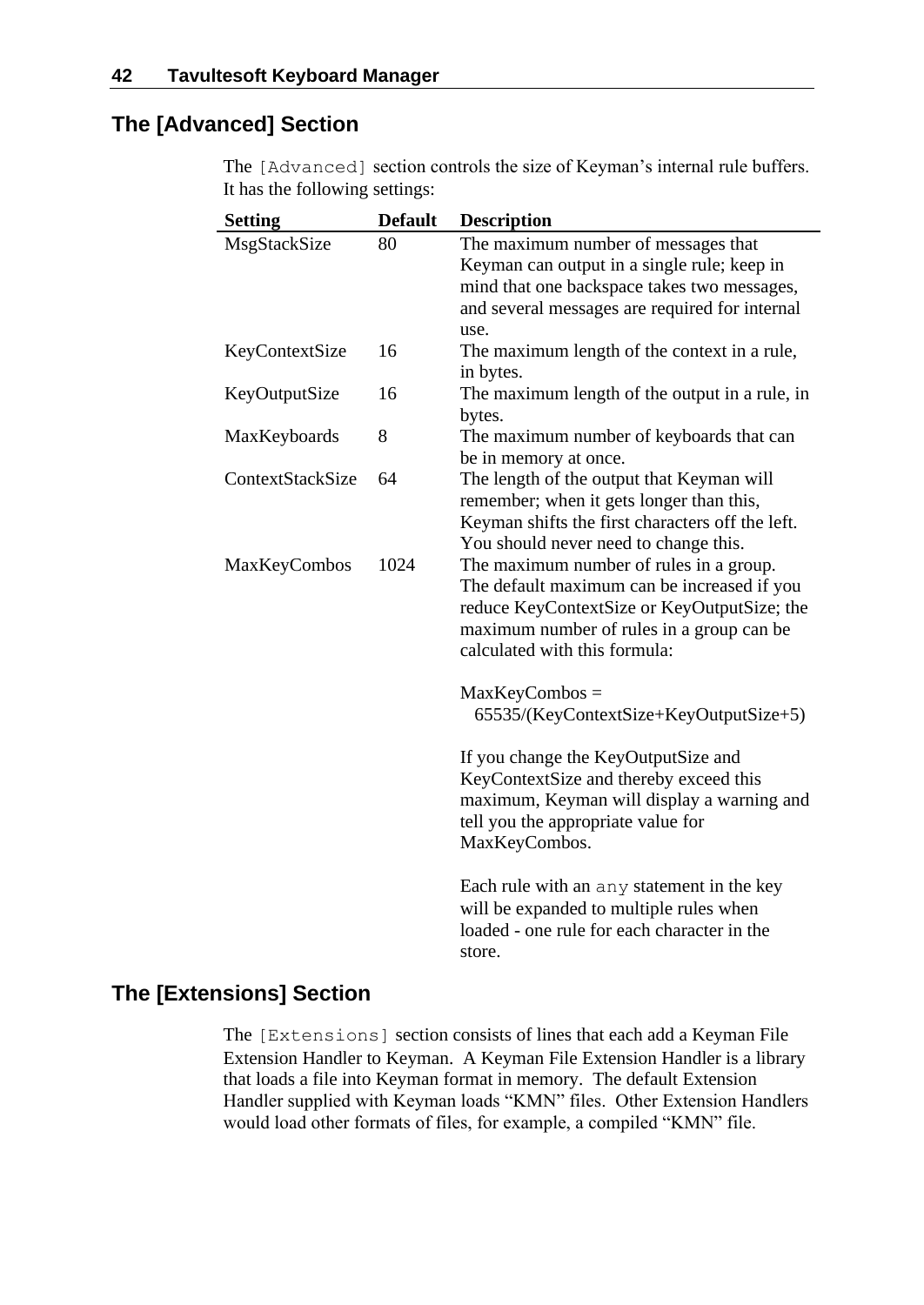Each line looks like this:

*ext*=*filename.dll*,*description*

Where *ext* is the three character extension of the file names that the Extension Handler will process; *filename.dll* is the name of the library that contains the Extension Handler, and *description* is a description of the files it handles that appears in the Load dialog box. The default Extension Handler is added to this list internally; it does not need to be in the INI file; however, as an example, a line for it would look like this:

KMN=KMDFILE.DLL,Keyman Files (\*.kmn)

### **The [TIKE] Section**

The [TIKE] section contains settings about the position of the TIKE window. You do not need to change any of the settings, which are shown below:

| The position of the restored TIKE window on the screen    |
|-----------------------------------------------------------|
| The positions of the icon, and the top left corner of the |
|                                                           |
|                                                           |
|                                                           |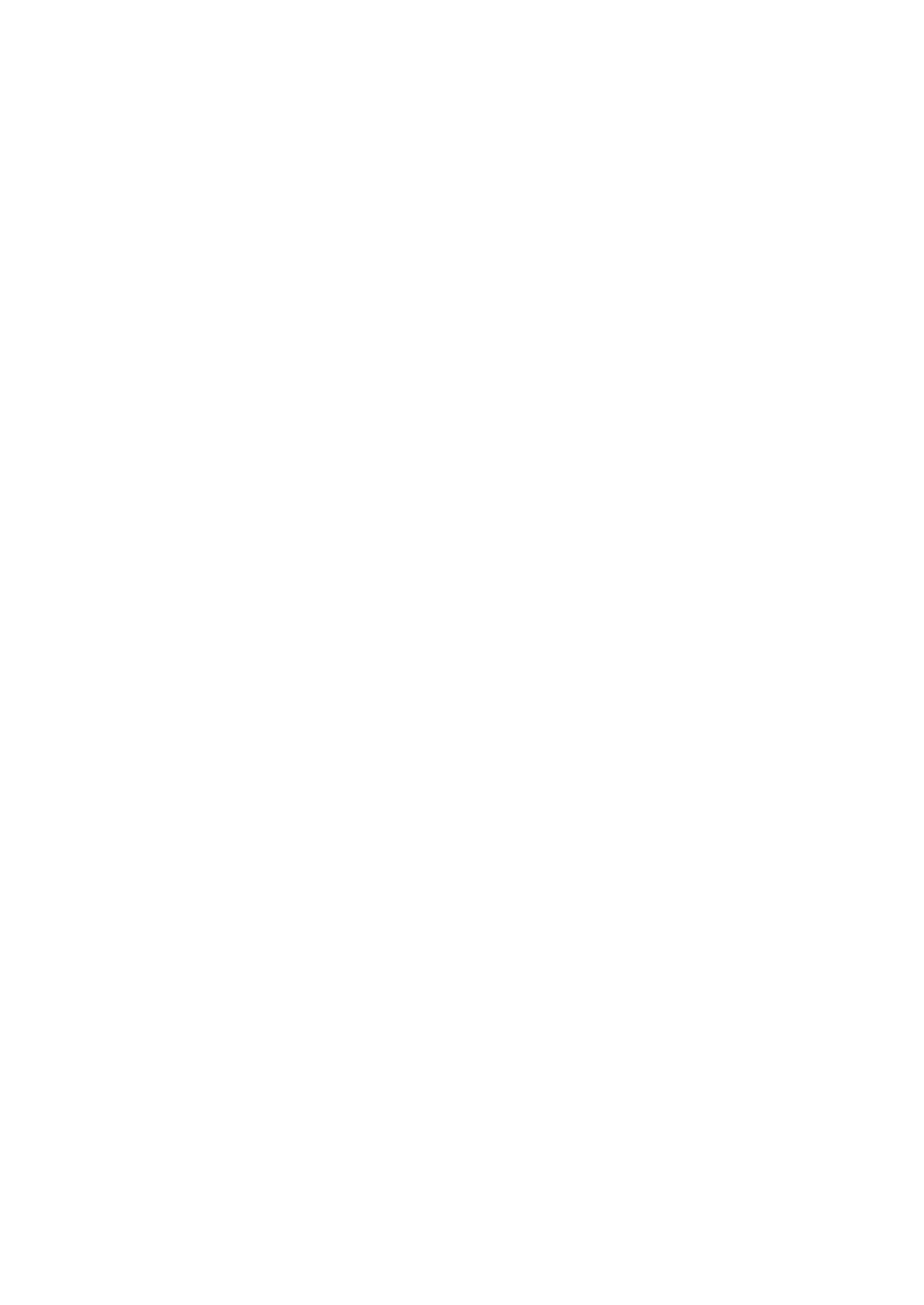# APPENDIX 2

# **Some Keyboard Templates**

Some blank keyboard templates are provided on the following pages which you can photocopy, fill in, and provide with your keyboards. These templates are also included with Keyman in the file KBDS.DOC, in Word for Windows 2.0 format. You can copy this document and add your own characters to the document.

| $\tilde{}$<br>$\cdot$ | $^\circledR$<br>$\overline{2}$ | #<br>3 | \$<br>$\overline{4}$ | %<br>5       | $\wedge$<br>6 | $\star$<br>&<br>$\overline{7}$<br>8 | 9                   | 0                 | $\ddot{}$<br>-<br>$=$<br>$\overline{\phantom{a}}$ | <b>Backspace</b> |
|-----------------------|--------------------------------|--------|----------------------|--------------|---------------|-------------------------------------|---------------------|-------------------|---------------------------------------------------|------------------|
| Tab                   | Q                              | W      | E                    | $\mathsf{R}$ |               | U                                   | O                   | P                 |                                                   |                  |
| <b>Caps Lock</b>      | A                              | S      | D                    | $\mathsf F$  | H<br>G        | J                                   | K                   | ٠<br>$\mathbf{r}$ | л                                                 | Enter            |
| Shift                 |                                | Z      | X<br>C               | V            | B             | N                                   | M<br>$\overline{a}$ | $\geq$            | $\overline{\cdot}$                                | <b>Shift</b>     |
| Ctrl                  |                                | Alt    |                      |              |               |                                     |                     |                   | Alt                                               | Ctrl             |

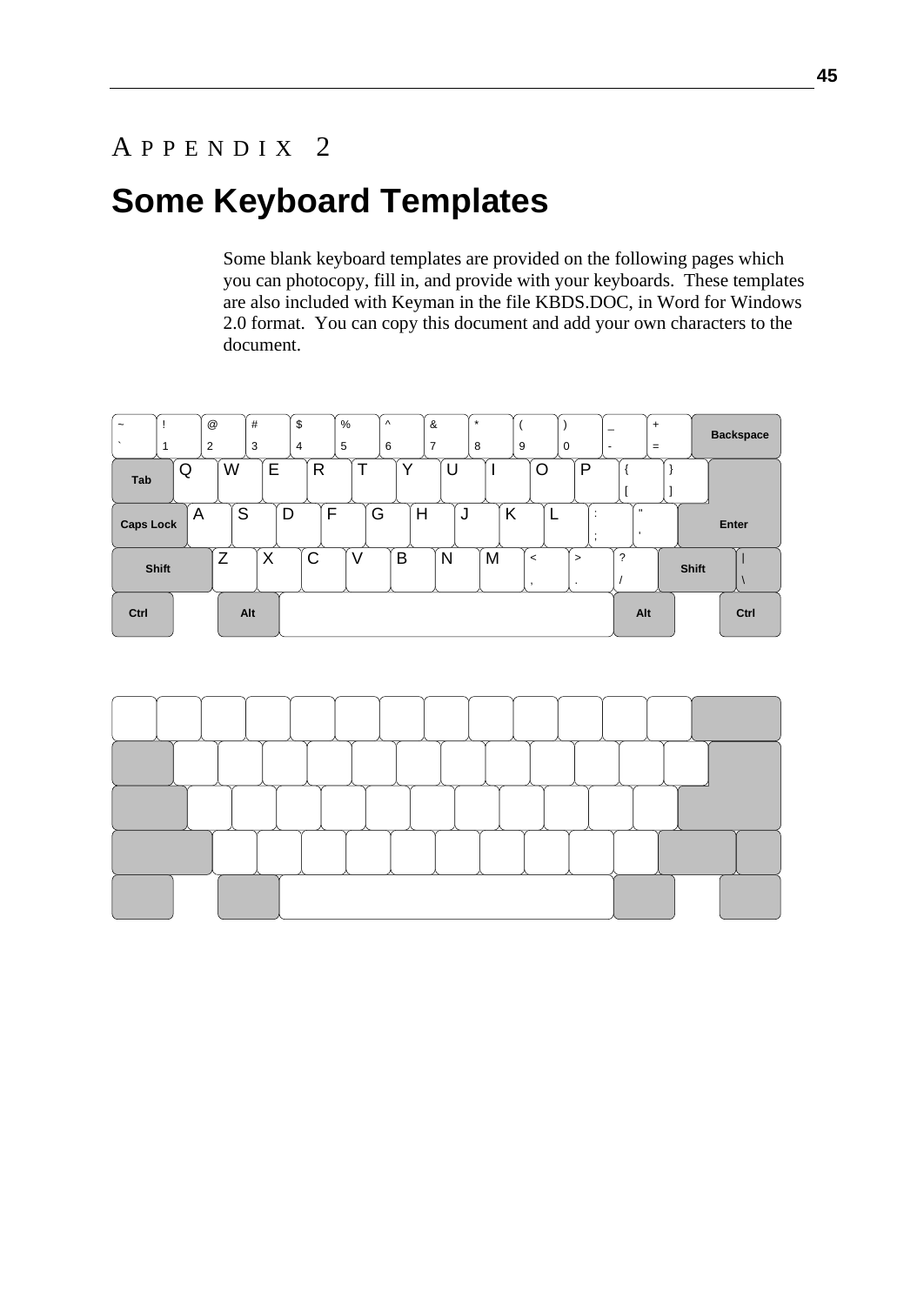## **46 Tavultesoft Keyboard Manager**

| <b>Esc</b>       |       | F <sub>1</sub>    | F <sub>2</sub> | F <sub>3</sub>   | F4                                          | F <sub>5</sub>           | F <sub>6</sub> | F7                    | F <sub>8</sub>                  | F <sub>9</sub>                 | F10<br>F11 | F12              |
|------------------|-------|-------------------|----------------|------------------|---------------------------------------------|--------------------------|----------------|-----------------------|---------------------------------|--------------------------------|------------|------------------|
|                  |       |                   |                |                  |                                             |                          |                |                       |                                 |                                |            |                  |
| $\cdot$          | 1     | $^\circledR$<br>2 | #<br>3         | $\mathbb S$<br>4 | $\frac{0}{0}$<br>$\boldsymbol{\wedge}$<br>5 | &<br>6<br>$\overline{7}$ | $\star$<br>8   | 9                     | $\mathbf 0$                     | $\ddot{}$<br>$\qquad \qquad =$ |            | <b>Backspace</b> |
| Tab              | Q     | W                 | E              | $\mathsf{R}$     | T                                           | Y                        | U              |                       | P<br>O                          |                                | ٠          |                  |
| <b>Caps Lock</b> | A     |                   | S<br>D         | F                | G                                           | H                        | J              | K                     | $\bullet$<br>$\cdot$<br>$\cdot$ | $\mathbf{u}$                   |            | Enter            |
|                  | Shift | $\overline{Z}$    | X              | $\mathsf C$      | $\vee$                                      | B                        | N              | M<br>$\,<$<br>$\cdot$ | $\geq$<br>$\bullet$             | $\gamma$                       | Shift      |                  |
| Ctrl             |       |                   | Alt            |                  |                                             |                          |                |                       |                                 | Alt                            |            | Ctrl             |

| <b>PrtScn</b> | Scroll<br>Lock | Pause |
|---------------|----------------|-------|
|               |                |       |

| <b>Insert</b> | Home | Pg Up |
|---------------|------|-------|
| <b>Delete</b> | End  | Pg Dn |

ተ

➔

| <b>Num</b><br>Lock |                |   |              |
|--------------------|----------------|---|--------------|
| 7                  | 8              | 9 |              |
| 4                  | 5              | 6 |              |
|                    | $\overline{2}$ | 3 |              |
| $\overline{0}$     |                |   | <b>Enter</b> |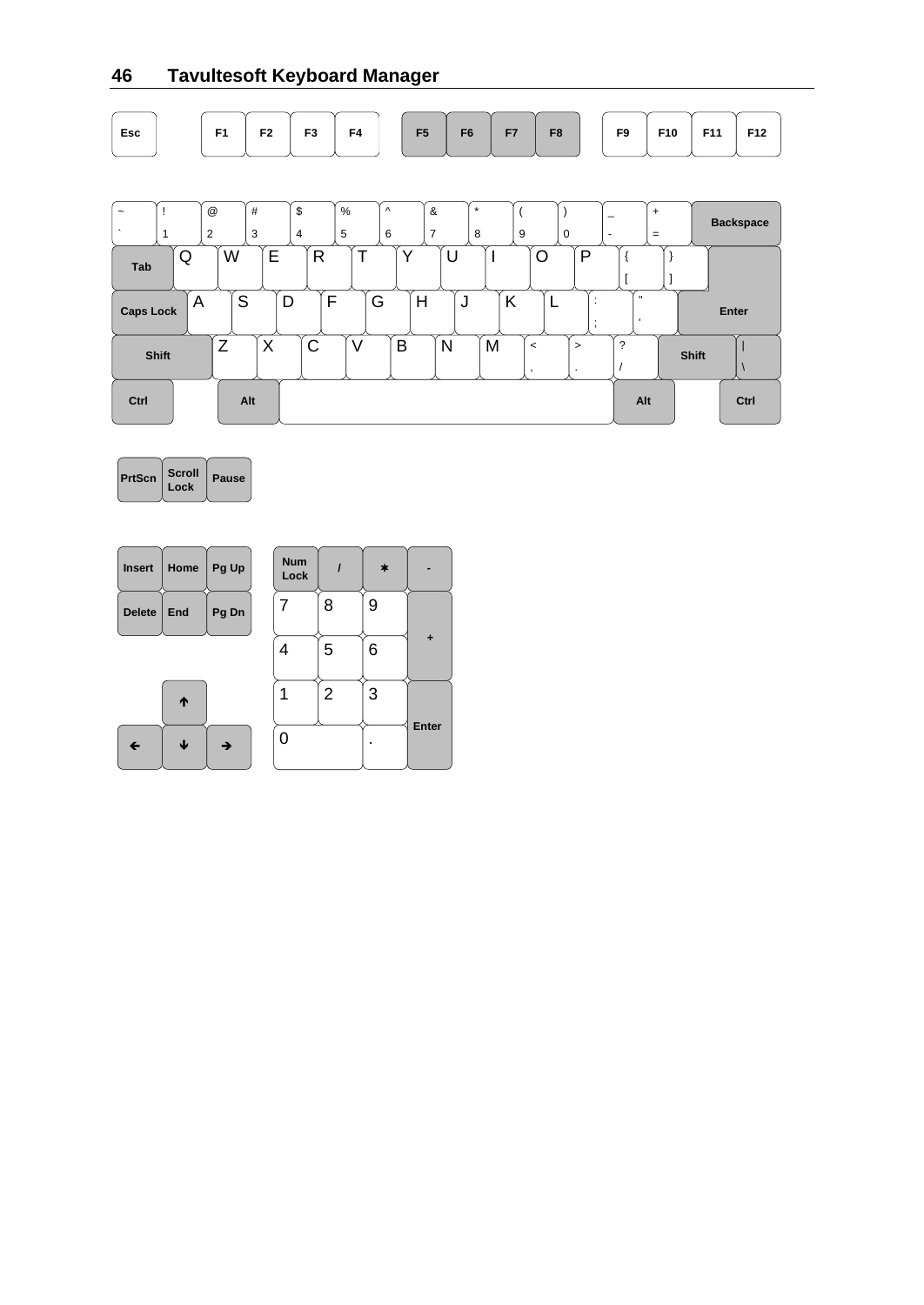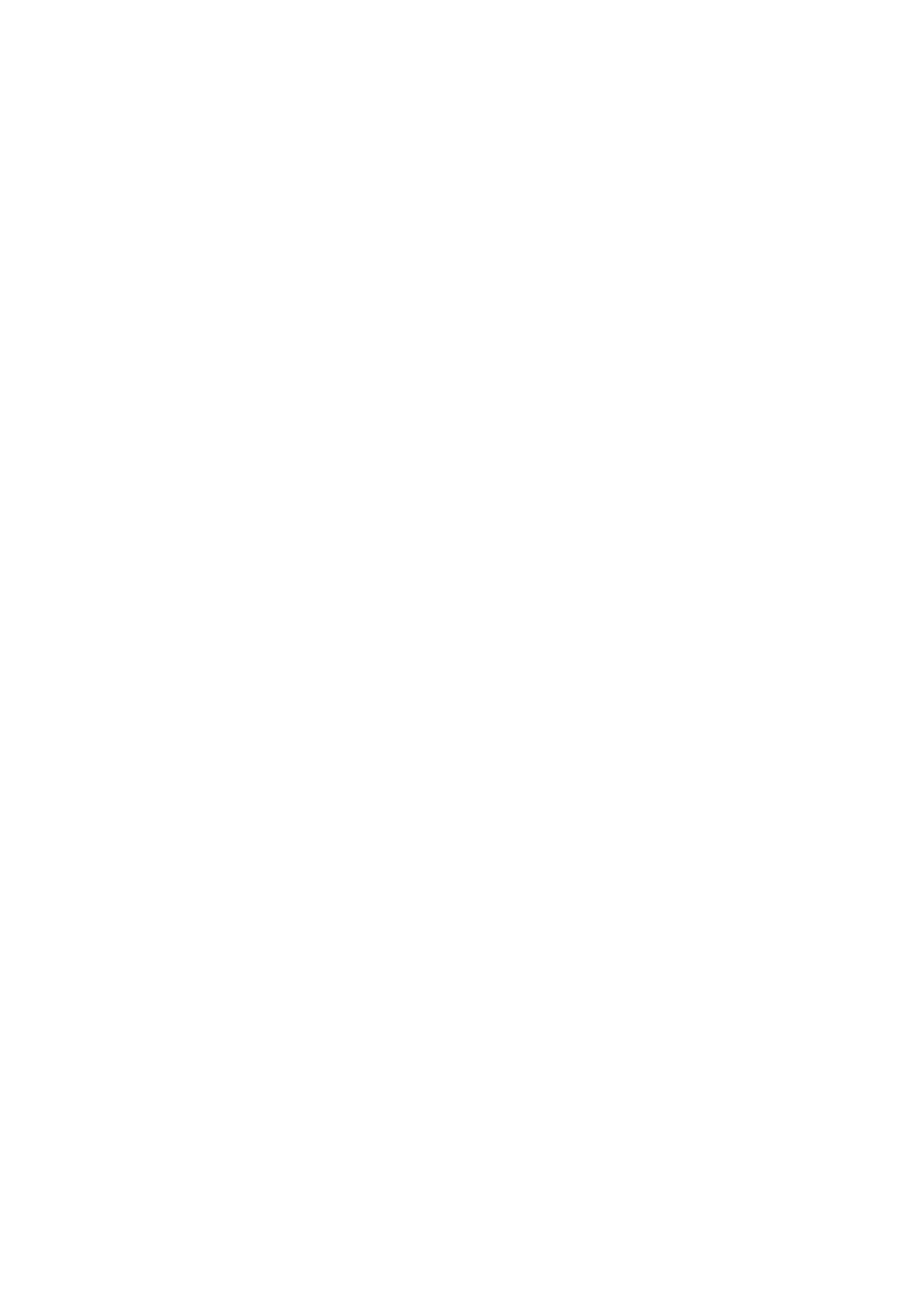## I N D E X

### **—[—**

[Advanced], 42 [Extensions], 42 [Options], 41 [TIKE], 43

### **—A—**

About button, 9 ANSI text format, 20 Any statement, 26 ASCII text format, 20

#### **—B—**

beep statement, 32 begin Statement, 23 BITMAPS Statement, 22 Blank Lines, 21

### **—C—**

CAPS ALWAYS OFF, 35 caps lock, 35 CAPS ON ONLY, 35 CC tables, 19 Character Map, 19, 39 Comments, 21 Constraints, 32 context, 25 defined, 24 context statement, 27 Control Panel, 36

**—D—**

descriptive name, 22

### **—E—**

endstore, 26 English typing in, 8 Exit button, 10

### **—F—**

Floating window, 12

$$
-G-
$$

Groups, 24 multiple, 31

### **— H —**

Hardware requirements, 5 Header, the, 21 Help button, 10 Hide button, 9 hotkey keyboard on, 22 HOTKEY Statement, 22 Hotkeys Changing, 13

### **—I—**

Index statement, 26 International dialog in Control Panel, 36

### **—K—**

key defined, 24 keyboard button, 22 keyboard buttons, 7, 11 anywhere on the screen, 12 in floating window, 12 locking in place, 13 On title bar, 11 Keyboard Hotkeys, 14 keyboard program, 19 Keyboards Loading, 10 testing, 28, 38 Unloading, 10 Keyman Menu, 9 Keyman startup list, 15 Keyman Window, 9 KEYMAN.INI, 41

#### **—L—**

Languages Typing in other, 7 Load button, 10 Loading Keyboards, 10 Long Rules, 36

### **—M—**

Macros, 16 match Rule, 32 multi -line rules, 36 Multiple Groups, 31

**—N—**

NAME Statement, 22 nomatch Rule, 32